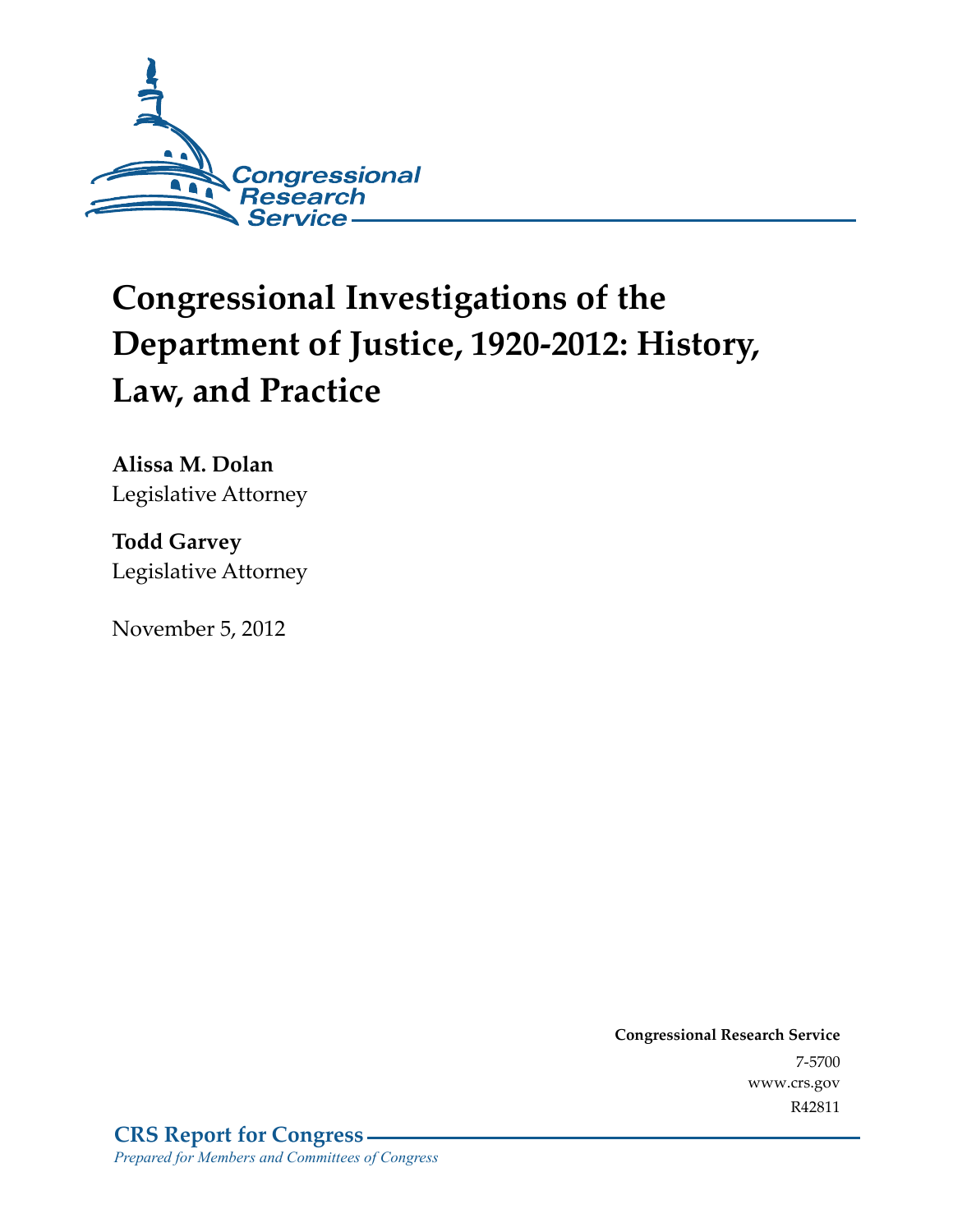### **Summary**

Legislative oversight is most commonly conducted through congressional budget, authorization, appropriations, confirmation, and investigative processes, and, in rare instances, through impeachment. But the adversarial, often confrontational, and sometimes high profile nature of congressional investigations sets it apart from the more routine, accommodative facets of the oversight process experienced in authorization, appropriations, or confirmation exercises. While all aspects of legislative oversight share the common goals of informing Congress so as to best accomplish its tasks of developing legislation, monitoring the implementation of public policy, and disclosing to the public how its government is performing, the inquisitorial process also sustains and vindicates Congress's role in our constitutional scheme of separated powers and checks and balances. The rich history of congressional investigations from the failed St. Clair expedition in 1792 through Teapot Dome, Watergate, Iran-Contra, Whitewater, and the current ongoing inquiries into Operation Fast and Furious, has established, in law and practice, the nature and contours of congressional prerogatives necessary to maintain the integrity of the legislative role in that constitutional scheme.

A review of the historical experience pertinent to congressional access to information regarding the law enforcement activities of the Department of Justice indicates that the vast majority of requests for materials are resolved through political negotiation and accommodation, without the need for judicial resolution. Absent an executive privilege claim or a statute barring disclosure there appears to be no court precedent imposing a threshold burden on committees to demonstrate a "substantial reason to believe wrongdoing occurred" in order to obtain information. Instead, an inquiring committee need only show that the information sought is within the broad subject matter of its authorized jurisdiction, is in aid of a legitimate legislative function, and is pertinent to the area of concern. In the last 85 years, Congress has consistently sought and obtained access to information concerning prosecutorial misconduct by Department of Justice officials in closed cases; and access to pre-decisional deliberative prosecutorial memoranda—while often resisted by the Department—is usually released upon committee insistence as well. In contrast, the Department rarely releases—and committees rarely subpoena—material relevant to open criminal investigations. Typically, disputes are resolved without recourse to an executive privilege claim. Instead, negotiations produce various compromises: narrowing informational requests, delaying the release of information that could have prejudicial consequences on prosecutions, or redacting sensitive materials. However, when Presidents do claim executive privilege, courts have been reluctant to resolve the dispute. Indeed, litigation over the scope of executive privilege in direct relation to congressional oversight and investigations has been quite limited. In total, there have been four cases dealing with executive privilege in the context of information access disputes between Congress and the executive, and two of those resulted in decisions on the merits. The Supreme Court has never addressed executive privilege in the face of a congressional demand for information.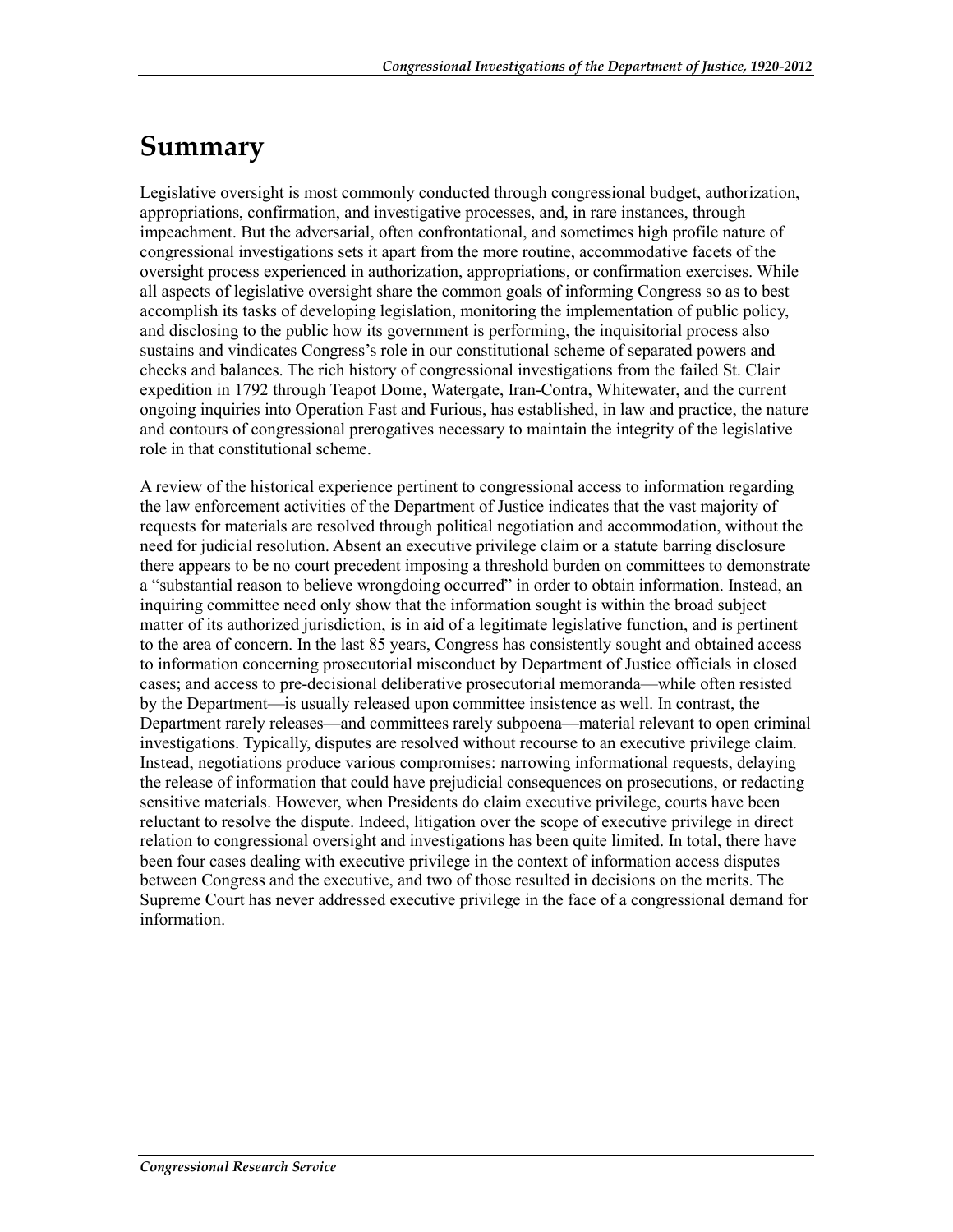## **Contents**

| The Department's Historical Responses to Congressional Requests for Internal DOJ  |  |
|-----------------------------------------------------------------------------------|--|
| Assessment of the Department's Opposition to Congressional Access to Internal DOJ |  |
| DOJ's Policy Objections to Disclosure: Concerns About Pre-Trial Publicity, Due    |  |
| Assertion of Common Law and Constitutional Privileges Against Disclosure  10      |  |

### **Appendixes**

| Appendix. Selected Congressional Investigations of the Department of Justice, 1920- |  |
|-------------------------------------------------------------------------------------|--|
|                                                                                     |  |

### **Contacts**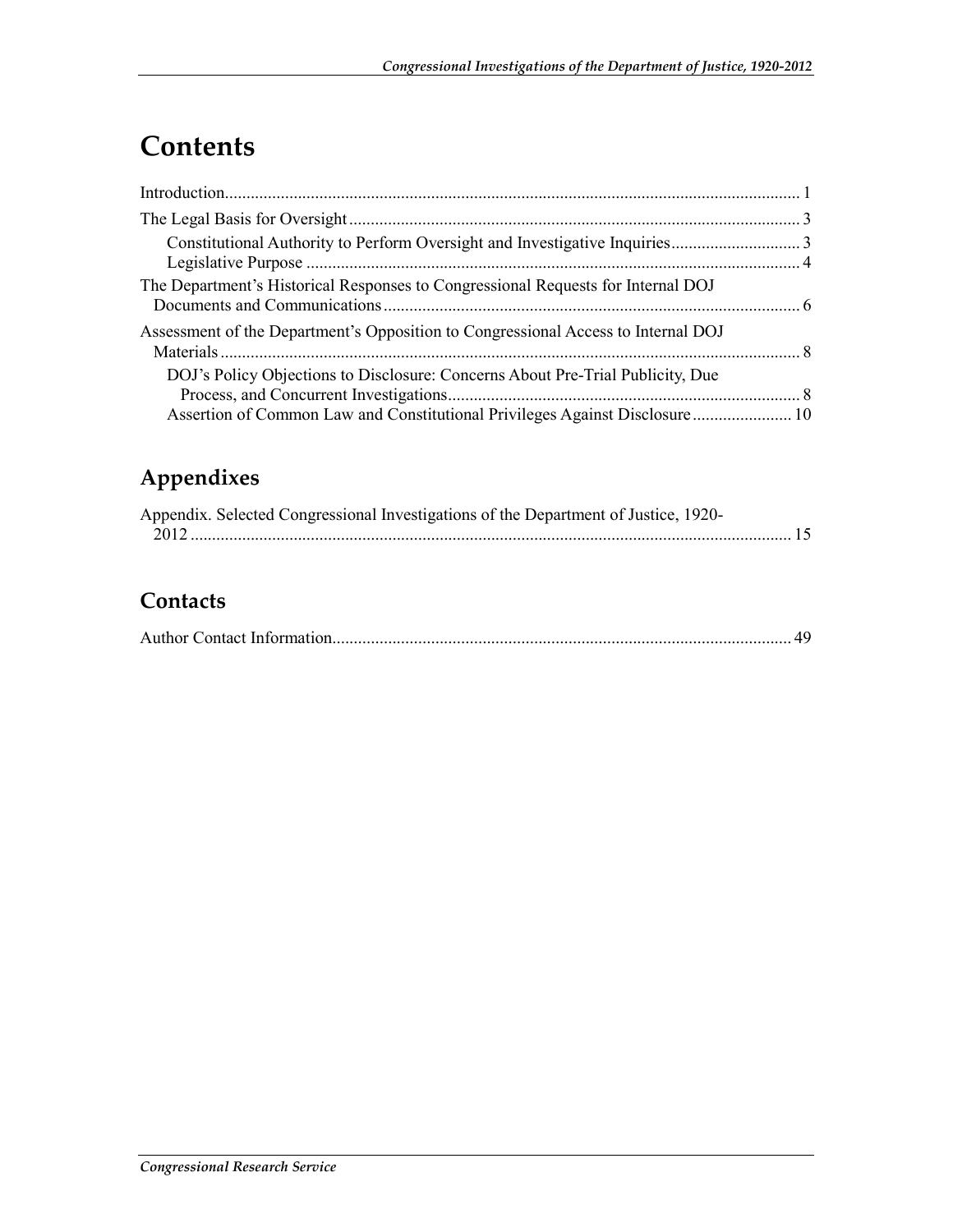## **Introduction**

Throughout its history, Congress has engaged in oversight of the executive branch—the review, monitoring, and supervision of the implementation of public policy. The first several Congresses inaugurated such important oversight techniques as special investigations, reporting requirements, resolutions of inquiry, and use of the appropriations process to review executive activity. Contemporary developments, moreover, have increased the legislature's capacity and capabilities to check on and check the executive. Public laws and congressional rules have measurably enhanced Congress's implied power under the Constitution to conduct oversight.<sup>1</sup>

Congressional oversight of the executive is designed to fulfill a number of important purposes and goals: to ensure executive compliance with legislative intent; to improve the efficiency, effectiveness, and economy of governmental operations; to evaluate program performance; to prevent executive encroachment on legislative powers and prerogatives; to investigate alleged instances of poor administration, arbitrary and capricious behavior, abuse, waste, fraud, and dishonesty; to assess agency or officials' ability to manage and carry out program objectives; to assess the need for new federal legislation; to review and determine federal financial priorities; to protect individual rights and liberties; and to inform the public as to the manner in which its government is performing its public duties, among others.<sup>2</sup>

Legislative oversight is most commonly conducted through congressional budget, authorization, appropriations, confirmation, and investigative processes, and, in rare instances, through impeachment. But the adversarial, often confrontational, and sometimes high profile nature of congressional investigations sets it apart from the more routine, accommodative facets of the oversight process experienced in authorization, appropriations, or confirmation exercises. While all aspects of legislative oversight share the common goals of informing Congress so as to best accomplish its tasks of developing legislation, monitoring the implementation of public policy, and of disclosing to the public how its government is performing, the inquisitorial process also sustains and vindicates Congress's role in our constitutional scheme of separated powers and checks and balances. The rich history of congressional investigations from the failed St. Clair expedition in 1792 through Teapot Dome, Watergate, Iran-Contra, Whitewater, and the current ongoing inquiries into Operation Fast and Furious, has established, in law and practice, the nature and contours of congressional prerogatives necessary to maintain the integrity of the legislative role in that constitutional scheme.

Congress's power of inquiry extends to all executive departments, agencies, and establishments in equal measure. Over time, however, congressional probes of the Department of Justice (Department or DOJ) have proved to be amongst the most contentious, stemming from the presumptive sensitivity of its principal law enforcement mission. Often, inquiries have been met with claims of improper political interference with discretionary deliberative prosecutorial processes, accompanied by refusals to supply internal documents or testimony sought by jurisdictional committees, based on assertions of constitutional and common law privileges or general statutory exemptions from disclosure. But the notion of, and need for, protection of the internal deliberative processes of agency policymaking, heightened sensitivity to premature

<sup>1</sup> *See generally* CRS Report RL30240, *Congressional Oversight Manual*, by Todd Garvey et al., (June 10, 2011) at 5- 17, 87-108, 114-40 [hereinafter Oversight Manual].

 $^{2}$  *Id.* at 2-4.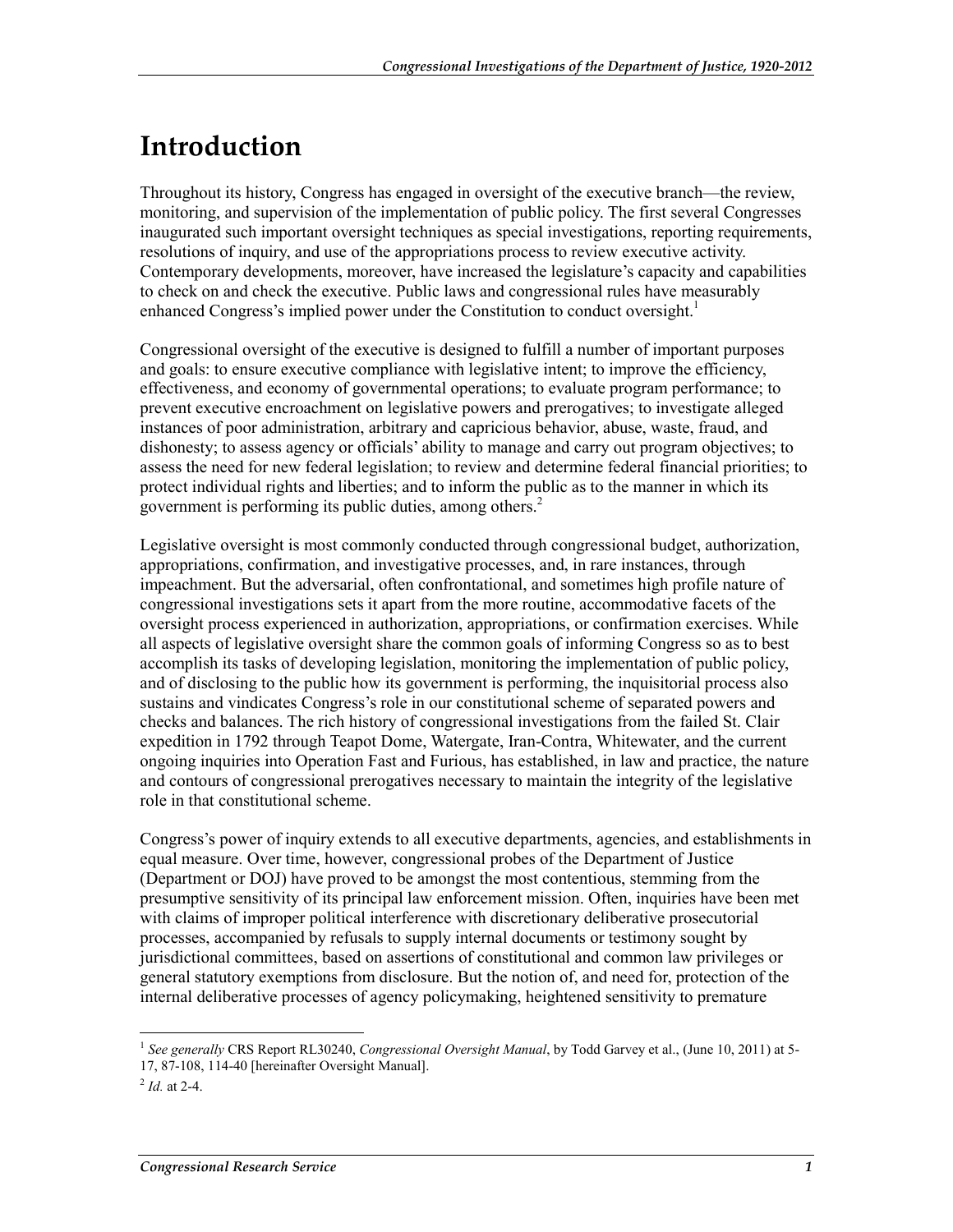disclosures of decision making involving law enforcement investigations, civil and criminal prosecutions, or security matters, is not unique to the DOJ, though the degree of day-to-day involvement there with such matters may be greater. An in-depth examination of the nature, scope, and resolution of such past investigative confrontations with the DOJ appears useful for informing future committees determining whether to undertake similar probes of DOJ, or other executive agencies, as to the scope and limits of their investigative prerogatives and the practical problems of such undertakings.

A review of the historical experience pertinent to congressional access to information regarding the law enforcement activities of the Department of Justice indicates that the vast majority of requests for materials are resolved through political negotiation and accommodation, without the need for judicial resolution. Absent an executive privilege claim or a statute barring disclosure there appears to be no court precedent imposing a threshold burden on committees to demonstrate a "substantial reason to believe wrongdoing occurred" in order to obtain information. Instead, an inquiring committee need only show that the information sought is within the broad subject matter of its authorized jurisdiction, is in aid of a legitimate legislative function, and is pertinent to the area of concern. In the last 85 years, Congress has consistently sought and obtained access to information concerning prosecutorial misconduct by Department of Justice officials in closed cases; and access to pre-decisional deliberative prosecutorial memoranda—while often resisted by the Department—is usually released upon committee insistence, as well. In contrast, the Department rarely releases—and committees rarely subpoena—material relevant to open criminal investigations.<sup>3</sup> Typically, disputes are resolved without recourse to an executive privilege claim. Instead, negotiations produce various compromises: narrowing informational requests, delaying the release of information that could have prejudicial consequences on prosecutions, or redacting sensitive materials.<sup>4</sup> However, when Presidents do claim executive privilege, courts have been reluctant to resolve the dispute. Indeed, litigation over the scope of executive privilege in direct relation to congressional oversight and investigations has been quite limited. In total, there have been four cases dealing with executive privilege in the context of information access disputes between Congress and the executive,<sup>5</sup> and two of those resulted in decisions on the merits.<sup>6</sup> The Supreme Court has never addressed executive privilege in the face of a congressional demand for information.

Committees, however, normally have been restrained by prudential considerations that involve a pragmatic assessment of the costs and benefits of demanding disclosure of information. Committees often weigh the legislative need, public policy, and their statutory duty to engage in continuous oversight of the application, administration, and execution of laws that fall within their jurisdiction against the potential burdens and harms to an agency if deliberative process matters are publically disclosed. In particular, sensitive law enforcement concerns and duties of the Justice Department have been seen to merit that substantial weight be given the agency's deliberative processes in the absence of a committee's reasonable belief that government

<sup>3</sup> *See* Todd David Peterson, *Congressional Oversight of Open Criminal Investigations*, 77 NOTRE DAME L. REV. 1373, 1410-11 (2002).

<sup>4</sup> *See* Roberto Iraola, *Congressional Oversight, Executive Privilege, and Requests for Information Relating to Federal* 

*Criminal Investigations and Prosecutions*, 87 IOWA L. REV. 1559, 1594-95 (2002).<br><sup>5</sup> United States v. Am. Tel. & Tel. Co., 551 F.2d 384 (D.C. Cir. 1976) [hereinafter *AT&T*]; Senate Select Comm. on Presidential Campaign Activities v. Nixon, 498 F.2d 725 (D.C. Cir. 1974) [hereinafter *Senate Select Committee*]; *Miers*, 558 F.Supp.2d 53; United States v. House of Representatives of U.S., 556 F. Supp. 150 (D.D.C. 1983)

<sup>[</sup>hereinafter *House of Representatives*]. 6 *Senate Select Committee*, 498 F.2d 725; *Miers*, 558 F. Supp. 2d 53.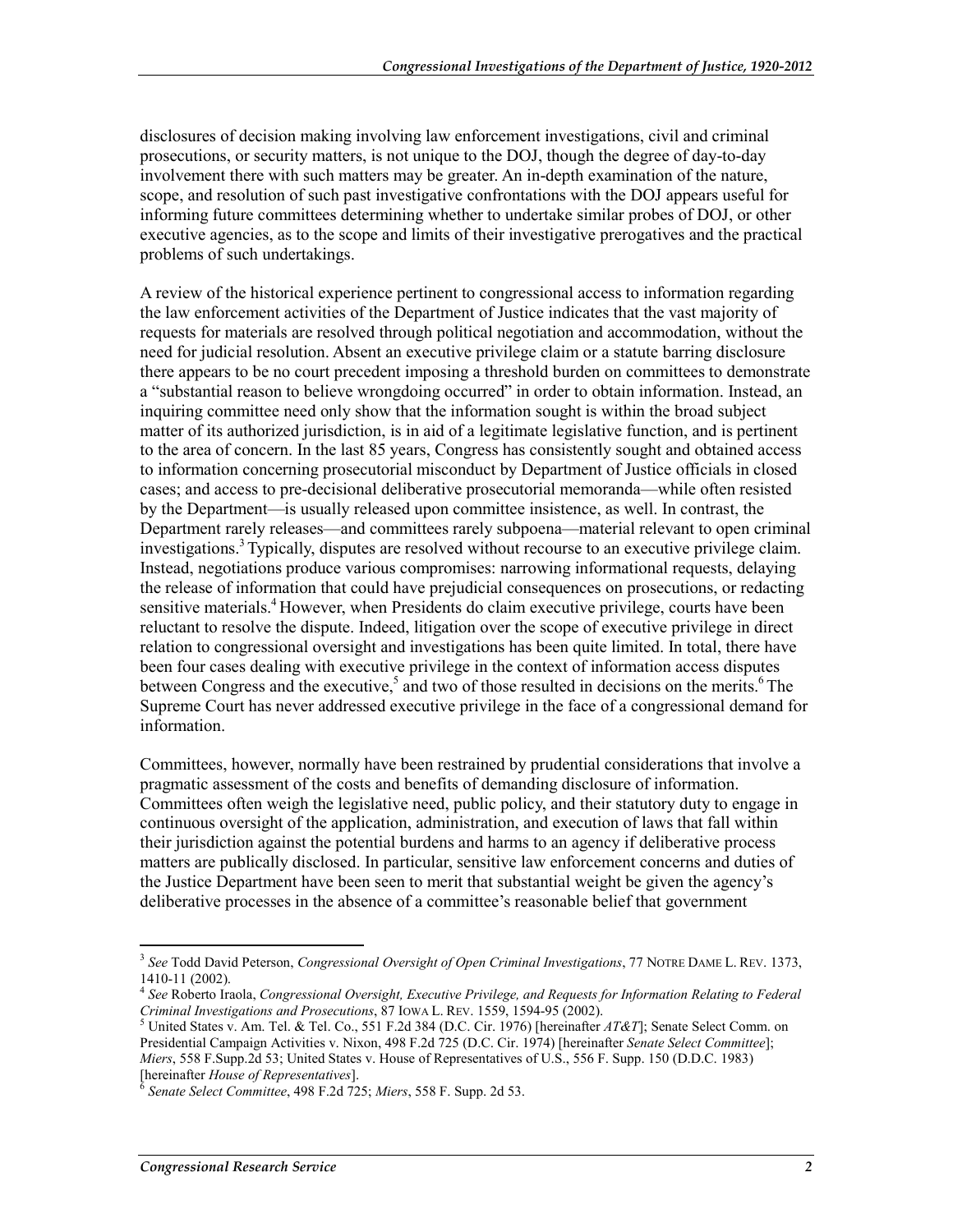misconduct has occurred. A careful review of the historical record indicates a generally faithful congressional adherence to these prudential considerations.

This report will briefly review the legal basis for investigative oversight, followed by several prominent examples of congressional oversight that reflect the significant breadth and reach of the legislative investigative prerogative vis-à-vis the Department. Next we will review and assess the Department's contentions, based on policy, common law, and constitutional privilege, that it has asserted to attempt to limit congressional access to agency information. An appendix to this report provides summaries of 20 inquiries in which committees have successfully obtained documents and testimony respecting a wide variety of Department materials and memoranda.

## **The Legal Basis for Oversight**

#### **Constitutional Authority to Perform Oversight and Investigative Inquiries**

Generally, Congress's authority and power to obtain information, including, but not limited to, classified and/or confidential information, is extremely broad. While there is no express provision of the Constitution or specific statute authorizing the conduct of congressional oversight or investigations, the Supreme Court has firmly established that such power is essential to the legislative function as to be implied from the general vesting of legislative powers in Congress.<sup>7</sup> In *Eastland v. United States Serviceman's Fund*, for instance, the Court stated that the "scope of its power of inquiry ... is as penetrating and far-reaching as the potential power to enact and appropriate under the Constitution."8 Also, in *Watkins v. United States*, the Court emphasized that the "power of the Congress to conduct investigations is inherent in the legislative process. That power is broad. It encompasses inquiries concerning the administration of existing laws as well as proposed or possibly needed statutes."<sup>9</sup> The Court further stressed that Congress's power to investigate is at its peak when focusing on alleged waste, fraud, abuse, or maladministration within a government department. Specifically, the Court explained that the investigative power "comprehends probes into departments of the federal government to expose corruption, inefficiency, or waste."<sup>10</sup> The Court went on to note that the first Congresses held "inquiries" dealing with suspected corruption or mismanagement of government officials."<sup>11</sup> Given these factors, the Court recognized "the power of the Congress to inquire into and publicize corruption, maladministration, or inefficiencies in the agencies of Government."<sup>12</sup>

<sup>7</sup> *See, e.g.*, Nixon v. Administrator of General Services, 433 U.S. 435 (1977); Eastland v. United States Servicemen's Fund, 421 U.S. 491 (1975); Barenblatt v. United States, 360 U.S. 109 (1959); Watkins v. United States, 354 U.S. 178 (1957); McGrain v. Daugherty, 273 U.S. 135 (1927).

<sup>8</sup> 421 U.S. at 504 n.15 (quoting *Barenblatt*, 360 U.S. at 111).

<sup>&</sup>lt;sup>9</sup> 354 U.S. at 187.

<sup>10</sup> *Id.*

 $^{11}$  *Id.* at 182.

<sup>12</sup> *Id.* at 200 n.33.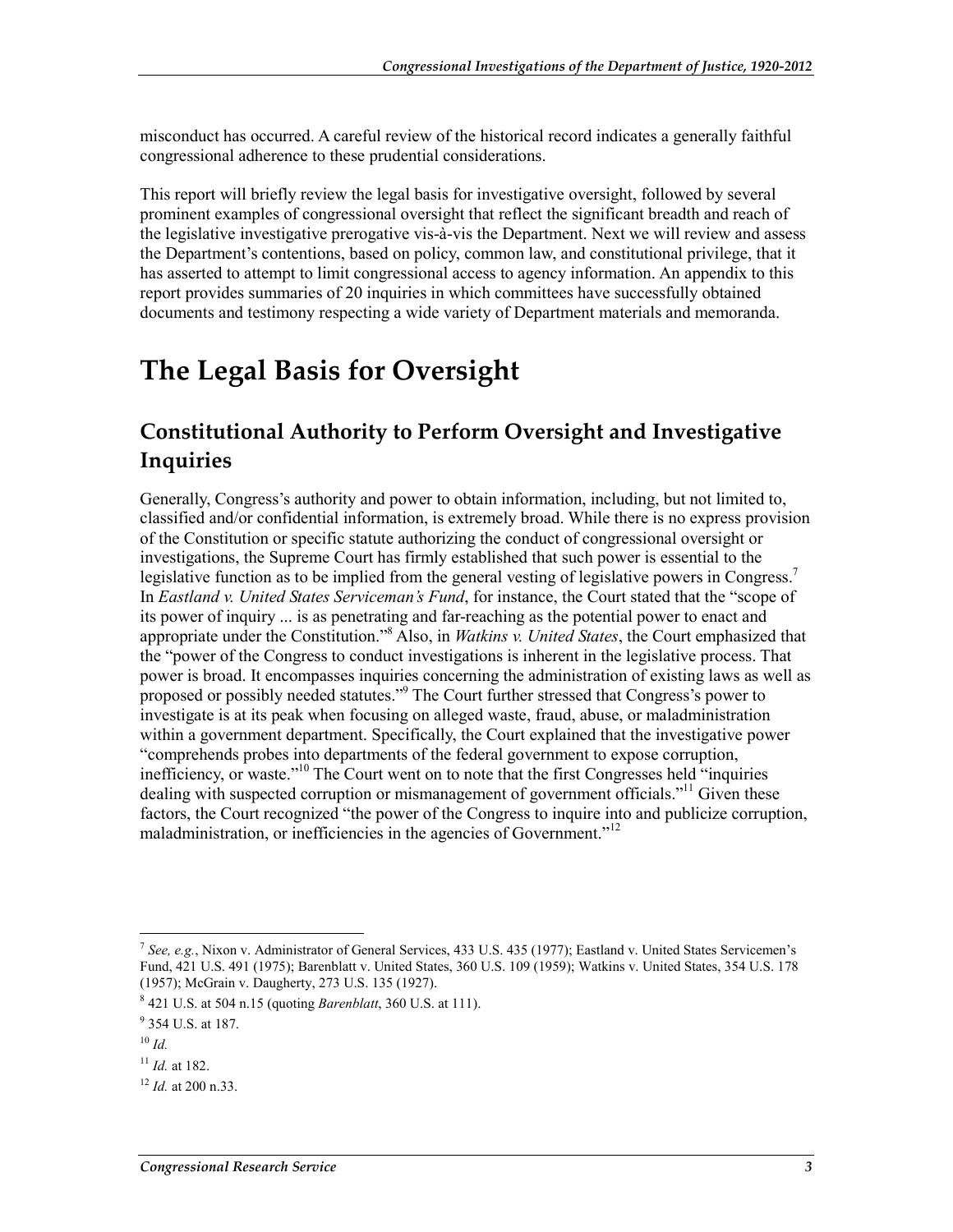#### **Legislative Purpose**

While the congressional power of inquiry is broad, it is not unlimited. The Supreme Court has admonished that the power to investigate may be exercised only "in aid of the legislative function"13 and cannot be used to expose for the sake of exposure alone. The *Watkins* Court underlined these limitations, stating that

There is no general authority to expose the private affairs of individuals without justification in terms of the functions of the Congress ... nor is the Congress a law enforcement or trial agency. These are functions of the executive and judicial departments of government. No inquiry is an end in itself; it must be related to, and in furtherance of, a legitimate task of the Congress.<sup>14</sup>

A committee's inquiry must have a legislative purpose or be conducted pursuant to some other constitutional power of Congress, such as the authority of each House to discipline its own members, judge the returns of the their elections, and to conduct impeachment proceedings.<sup>15</sup> Although the 1927 Supreme Court decision in *Kilbourn v. Thompson*16 held that the investigation in that case was an improper probe into the private affairs of individuals, the courts today generally will presume that there is a legislative purpose for an investigation. A House or Senate rule or resolution authorizing the investigation does not have to specifically state the committee's legislative purpose.<sup>17</sup> In *In re Chapman*,<sup>18</sup> the Court upheld the validity of a resolution authorizing an inquiry into charges of corruption against certain Senators despite the fact that it was silent as to what might be done when the investigation was completed. The Court stated the following:

The questions were undoubtedly pertinent to the subject matter of the inquiry. The resolutions directed the committee to inquire "whether any Senator has been, or is, speculating in what are known as sugar stocks during the consideration of the tariff bill now before the Senate." What the Senate might or might not do upon the facts when ascertained, we cannot say nor are we called upon to inquire whether such ventures might be defensible, as contended in argument, but it is plain that negative answers would have cleared that body of what the Senate regarded as offensive imputations, while affirmative answers might have led to further action on the part of the Senate within its constitutional powers.

Nor will it do to hold that the Senate had no jurisdiction to pursue the particular inquiry because the preamble and resolutions did not specify that the proceedings were taken for the purpose of censure or expulsion, if certain facts were disclosed by the investigation. The matter was within the range of the constitutional powers of the Senate. The resolutions adequately indicated that the transactions referred to were deemed by the Senate reprehensible and deserving of condemnation and punishment. The right to expel extends to all cases where the offense is such as in the judgment of the Senate is inconsistent with the trust and duty of a Member.

<sup>&</sup>lt;sup>13</sup> Kilbourn v. Thompson, 103 U.S. 168, 204 (1880).

<sup>14</sup> *Watkins*, 354 U.S. at 187.

<sup>15</sup> *See, e.g.*, *McGrain*, 273 U.S. 135; *see also* In Re Chapman, 166 U.S. 661 (1897).

<sup>16 103</sup> U.S. 168 (1881).

<sup>17</sup> *McGrain*, 273 U.S. 135; *see also* Townsend v. United States, 95 F.2d 352 (D.C. Cir. 1938); LEADING CASES ON CONGRESSIONAL INVESTIGATORY POWER 7 (Comm. Print 1976) [hereinafter Leading Cases]. For a different assessment of foundational case law concerning the requirement of a legislative purpose, *see* Allen B. Moreland, *Congressional Investigations and Private Persons*, 40 SO. CAL. L. REV. 189, 232 (1967).

 $18$  166 U.S. 661, 669 (1897).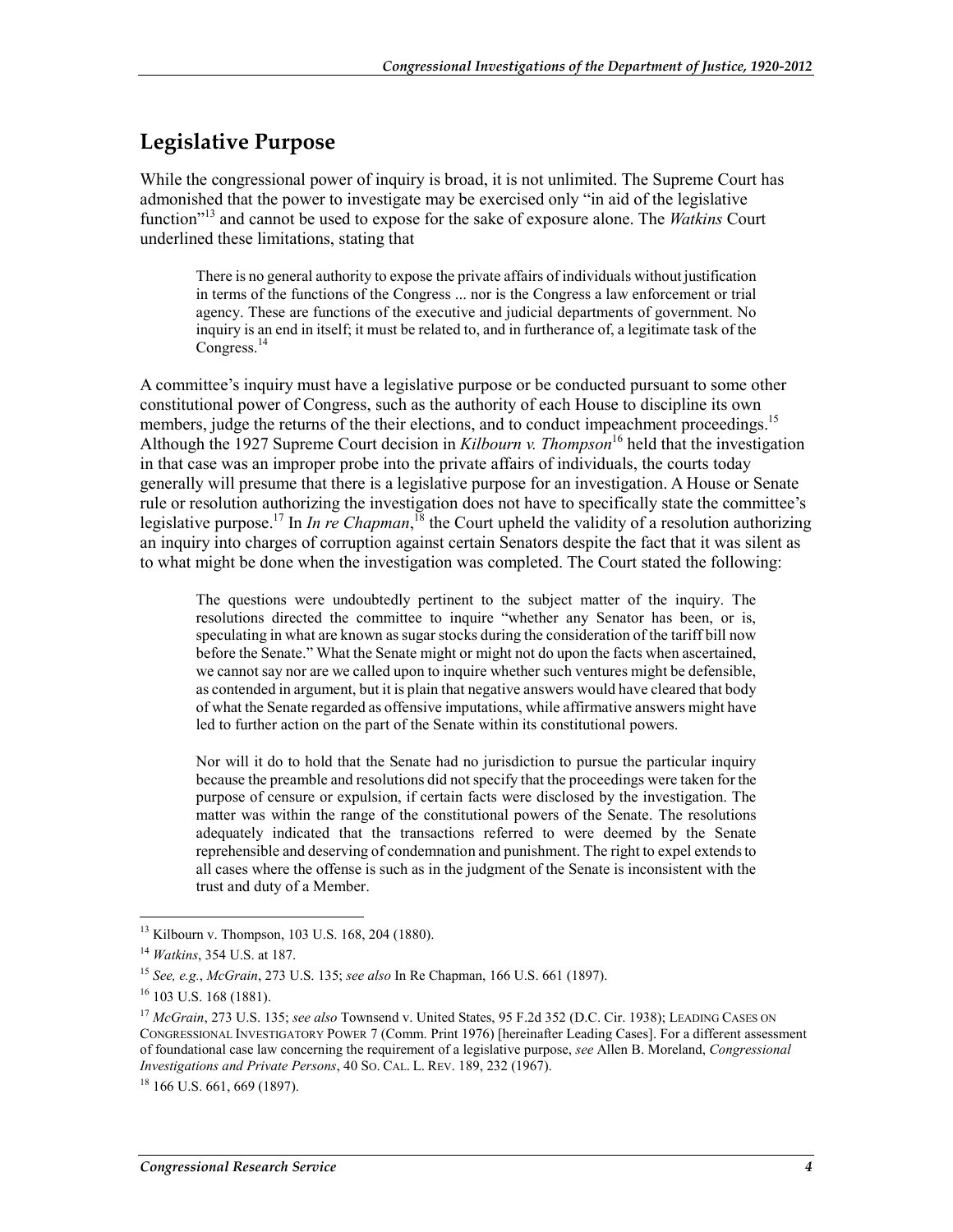We cannot assume on this record that the action of the Senate was without a legitimate object, and so encroach upon the province of that body. Indeed, we think it affirmatively appears that the Senate was acting within its right, and it was certainly not necessary that the resolutions should declare in advance what the Senate meditated doing when the investigation was concluded.<sup>19</sup>

In *McGrain v. Daugherty*<sup>20</sup>, the original resolution that authorized the Senate investigation into the Teapot Dome  $\tilde{Affair}^{21}$  made no mention of a legislative purpose. A subsequent resolution for the attachment of a contumacious witness declared that his testimony was sought for the purpose of obtaining "information necessary as a basis for such legislative and other action as the Senate may deem necessary and proper."<sup>22</sup> The Court found that the investigation of the DOJ was ordered for a legitimate object. It wrote,

The only legitimate object the Senate could have in ordering the investigation was to aid it in legislating, and we think the subject matter was such that the presumption should be indulged that this was the real object. An express avowal of the object would have been better; but in view of the particular subject-matter was not indispensable. ...

The second resolution—the one directing the witness be attached—declares that this testimony is sought with the purpose of obtaining "information necessary as a basis for such legislative and other action as the Senate may deem necessary and proper." This avowal of contemplated legislation is in accord with what we think is the right interpretation of the earlier resolution directing the investigation. The suggested possibility of "other action" if deemed "necessary or proper" is of course open to criticism in that there is no other action in the matter which would be within the power of the Senate. But we do not assent to the view that this indefinite and untenable suggestion invalidates the entire proceeding. The right view in our opinion is that it takes nothing from the lawful object avowed in the same resolution and is rightly inferable from the earlier one. It is not as if an inadmissible or unlawful object were affirmatively and definitely avowed.<sup>23</sup>

The court also emphasized that the DOJ, like all other executive departments and agencies, is a creature of Congress and subject to its legislative and oversight authority.<sup>24</sup> Moreover, when the investigation's asserted purpose is supported by reference to specific problems which in the past have been, or in the future may be, the subject of appropriate legislation, it has been held that a court cannot say that a committee of Congress exceeds its power when it seeks information in such areas.<sup>25</sup> In the past, the types of legislative activity which have justified the exercise of the power to investigate have included the primary functions of legislating and appropriating,<sup>26</sup> the function of deciding whether or not legislation is appropriate,<sup>27</sup> oversight of the administration of the laws by the executive branch,<sup>28</sup> and the essential congressional function of informing itself in

<sup>1</sup> <sup>19</sup> *In re Chapman*, 166 U.S. at 699.

 $20$  273 U.S. 135 (1927).

<sup>21</sup> *See* **Appendix** section "Teapot Dome."

<sup>22</sup> *McGrain*, 273 U.S. at 321.

<sup>23</sup> *Id.* at 179-80.

<sup>24</sup> *Id*. at 177-78.

<sup>25</sup> Shelton v. United States*,* 404 F.2d 1292, 1297 (D.C. Cir. 1968), *cert denied,* 393 U.S. 1024 (1969).

<sup>26</sup> Barenblatt v. United States, 360 U.S. 109 (1959).

<sup>27</sup> Quinn v. United States, 349 U.S. 155, 161 (1955).

<sup>28</sup> *McGrain*, 273 U.S. at 295.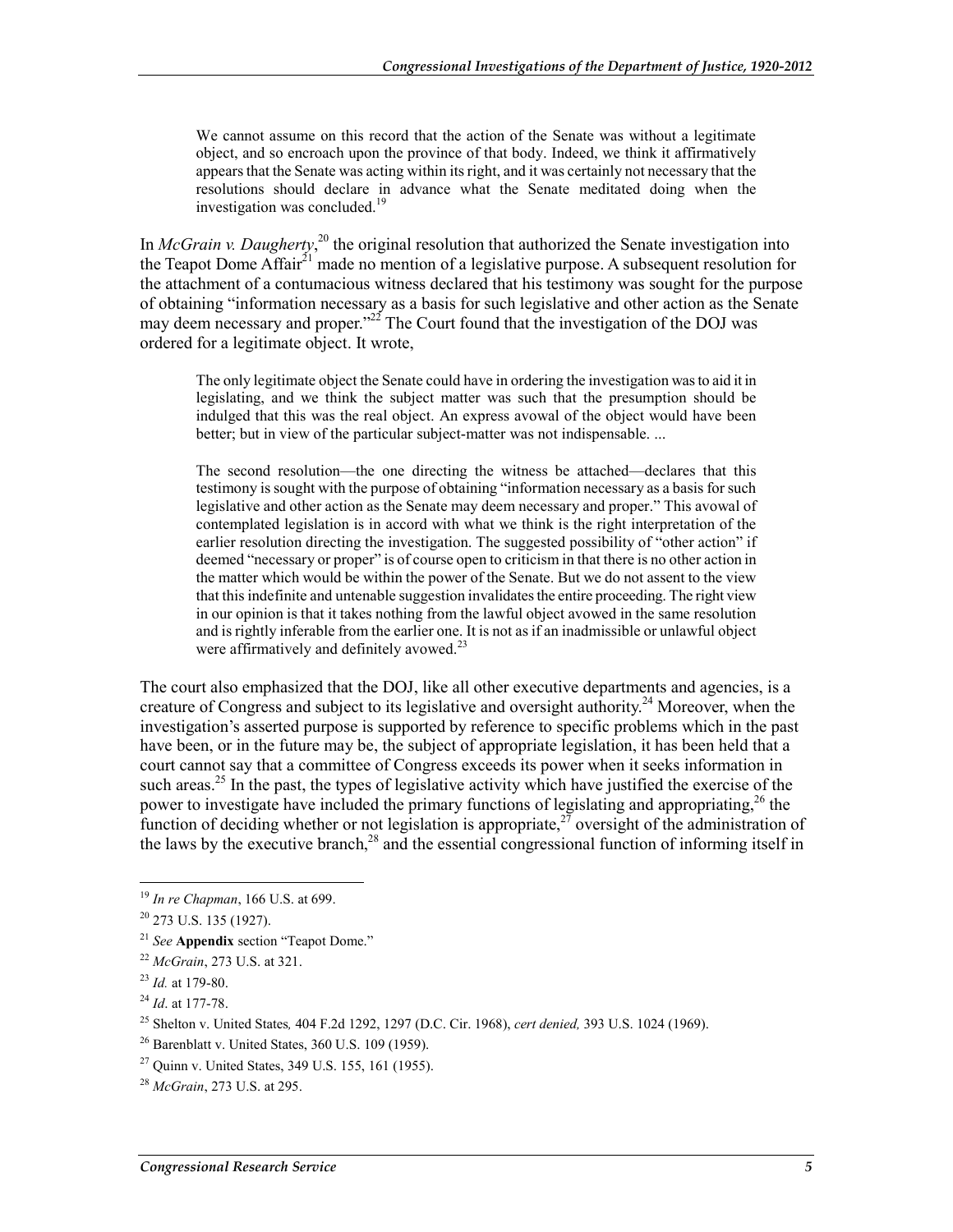matters of national concern.<sup>29</sup> In addition, Congress's power to investigate such diverse matters as foreign and domestic subversive activities,  $30$  labor union corruption,  $31$  and organizations that violate the civil rights of others<sup>32</sup> have all been upheld by the Supreme Court.

Despite the Court's broad interpretation of legislative purpose, Congress's authority is not unlimited. Courts have held that a committee lacks a legislative purpose if it appears to be conducting a legislative trial rather than an investigation to assist in performing its legislative function.<sup>33</sup> Furthermore, although "there is no congressional power to expose for the sake of exposure,<sup>334</sup> "so long as Congress acts in pursuance of its constitutional power, the Judiciary lacks authority to intervene on the basis of the motives which spurred the exercise of that power."35

## **The Department's Historical Responses to Congressional Requests for Internal DOJ Documents and Communications**

The executive branch has advanced several arguments for declining to provide information to Congress about open and closed civil and criminal proceedings, most famously articulated by then Attorney General Robert Jackson in 1941. These rationales have included a desire to avoid prejudicial pre-trial publicity, protecting the rights of innocent third parties, protecting the identity of confidential informants, preventing disclosure of the government's strategy in anticipated or pending judicial proceedings, avoiding a potential chilling effect on the exercise of prosecutorial discretion by DOJ attorneys, and precluding interference with the President's constitutional duty to faithfully execute the laws. In the 1941 opinion, Attorney General Jackson argued that "congressional or public access to [internal DOJ documents] would not be in the public interest" because it would "seriously prejudice law enforcement."<sup>36</sup>

Jackson's views were reiterated by Attorney General William French Smith in 1982 during the Superfund dispute, $3^7$  there applying the policy to specific types of documents:

[the documents withheld] are sensitive memoranda or notes by EPA attorneys and investigators reflecting enforcement strategy, legal analyses, lists of potential witnesses, settlement considerations and similar materials the disclosure of which might adversely

<sup>29</sup> United States v. Rumely, 345 U.S. 4, 43-45 (1953); *see also* Watkins v. United States, 354 U.S. 178, 200 n.3 (1957).

<sup>30</sup> *See, e.g.*, *Barenblatt*, 360 U.S. 109 (1959); *Watkins*, 354 U.S. 178 (1957); McPhaul v. United States, 364 U.S. 372 (1960).

 $31$  Hutcheson v. United States, 369 U.S. 599 (1962).

<sup>32</sup> Shelton v. United States*,* 404 F.2d 1292, 1292 (D.C. Cir. 1968).

<sup>33</sup> *See* United States v. Icardi, 140 F. Supp. 383 (D.D.C. 1956); United States v. Cross, 170 F. Supp. 303 (D.D.C. 1959).

<sup>&</sup>lt;sup>34</sup> Watkins v. United States, 354 U.S. 178, 200 (1957). However, Chief Justice Warren, writing for the majority, made it clear that he was not referring to the "power of the Congress to inquire into and publicize corruption, maladministration or inefficiency in agencies of the Government." *Id.*

<sup>35</sup> *Barenblatt*, 360 U.S. at 132.

 $36$  Positions of the Exec. Dept. Regarding Investigative Reports, 40 Op. A.G. 45, 46-47 (1941).

<sup>37</sup> *See* **Appendix** section "Investigation of Withholding EPA Documents."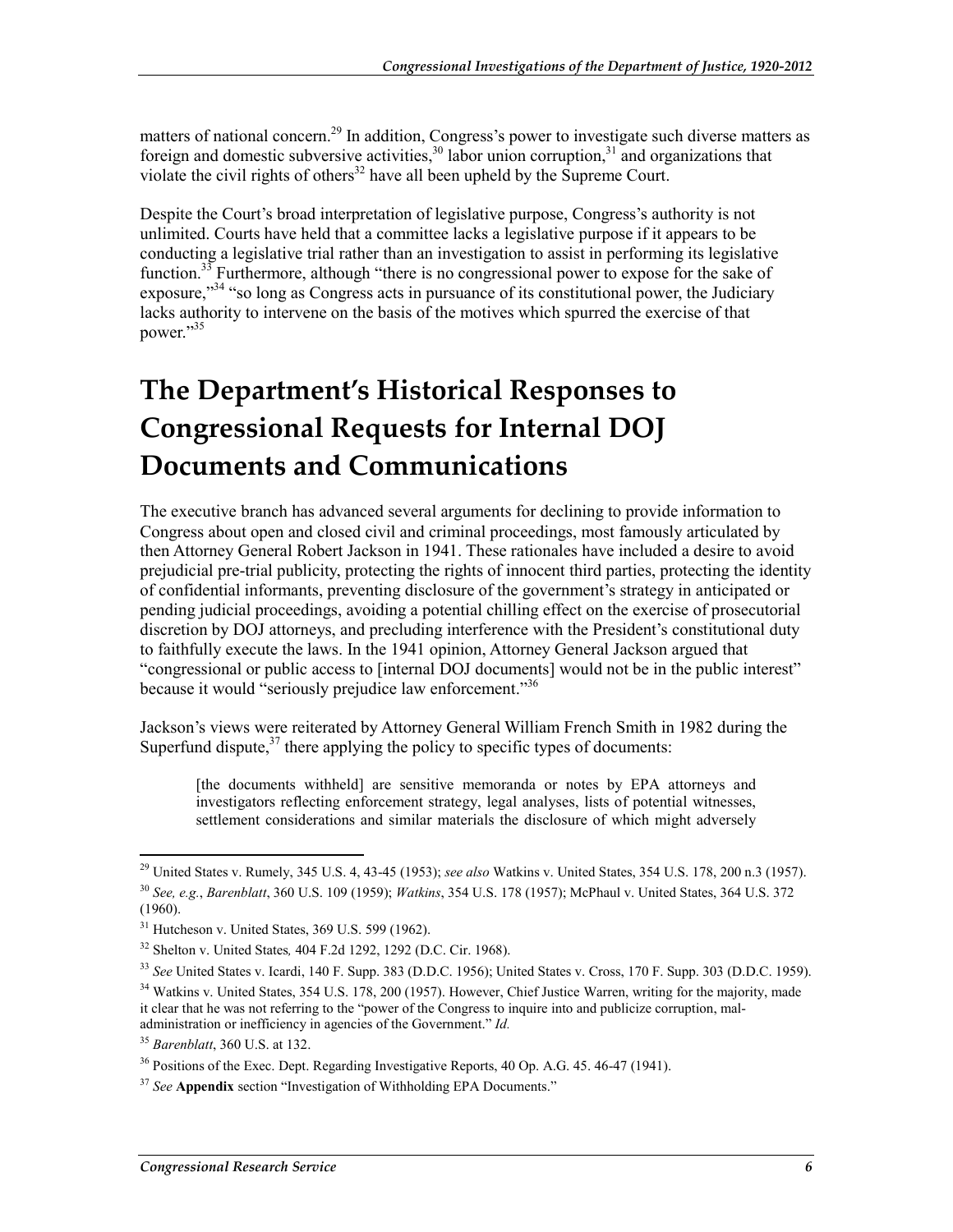affect a pending enforcement action, overall enforcement policy, or the rights of individuals. I continue to believe, as have my predecessors, that unrestricted dissemination of law enforcement files would prejudice the cause of effective law enforcement and, because the reasons for the policy of confidentiality are as sound and fundamental to the administration of justice today as they were forty years ago, I see no reason to depart from the consistent position of previous presidents and attorney generals.<sup>38</sup>

Acceding to congressional investigation demands, the Attorney General asserted, would make Congress "in a sense, a partner in the investigation... [raising] a substantial danger that congressional pressures will influence the course of the investigation.<sup>339</sup> This policy is said to be "premised in part on the fact that the Constitution vests in the President and his subordinates the responsibility to 'Take Care that the Laws be faithfully executed.'"<sup>40</sup>

In the 2001-2002 House Government Reform Committee investigation of the FBI misuse of informants,<sup>41</sup> the Department maintained its historic position of withholding internal deliberative prosecutorial documents, before finally disclosing the documents following increased congressional pressure. In a February 1, 2002, letter to Chairman Burton, the DOJ Assistant Attorney General for Legislative Affairs explained,

Our particular concern in the current controversy pertains to the narrow and especially sensitive categories of advice memoranda to the Attorney General and the deliberative documents making recommendations regarding whether or not to bring criminal charges against individuals. We believe that the public interest in avoiding the polarization of the criminal justice process required greater protection of those documents which, in turn, influences the accommodation process. This is not an "inflexible position," but rather a statement of a principled interest in ensuring the integrity of prosecutorial decision-making.<sup>42</sup>

Finally, during the House Oversight investigation of Operation Fast and Furious, the DOJ resisted committee requests for access to internal deliberative communications made in response to the committee's investigation. The DOJ argued that their disclosure

would inhibit the candor of such Executive Branch deliberations in the future and significantly impair the Executive Branch's ability to respond independently and effectively to congressional oversight. This would raise substantial separation of powers concerns and potentially create an imbalance in the relationship between these two co-equal branches of the government.<sup>43</sup>

<sup>1</sup> <sup>38</sup> Letter to Hon. John D. Dingell Chairman, House Subcommittee on Oversight and Investigation, Committee on Energy and Commerce, from Attorney General William French Smith, dated November 30, 1982, *reprinted in* H.Rept. No. 97-968 at 37-38 [hereinafter Dingell Letter].

<sup>&</sup>lt;sup>39</sup> *Id.* (quoting former Deputy Assistant General Thomas E. Kauper).

<sup>40</sup> *Id.*

<sup>41</sup> *See* **Appendix** section "Misuse of Informants in the FBI's Boston Regional Office."

<sup>&</sup>lt;sup>42</sup> Investigation Into Allegations of Justice Department Misconduct In New England-Volume I, Hearings Before the H. *Comm. on Government Reform*, 107th Cong. 520-56, 562-604 (May 3, December 13, 2001; Feb. 6, 2002).

<sup>43</sup> Letter from Attorney Gen. Eric Holder to President Obama (June 19, 2012) *available at* http://www.justice.gov/olc/ 2012/ag-ff-exec-priv.pdf [hereinafter June 19 Letter].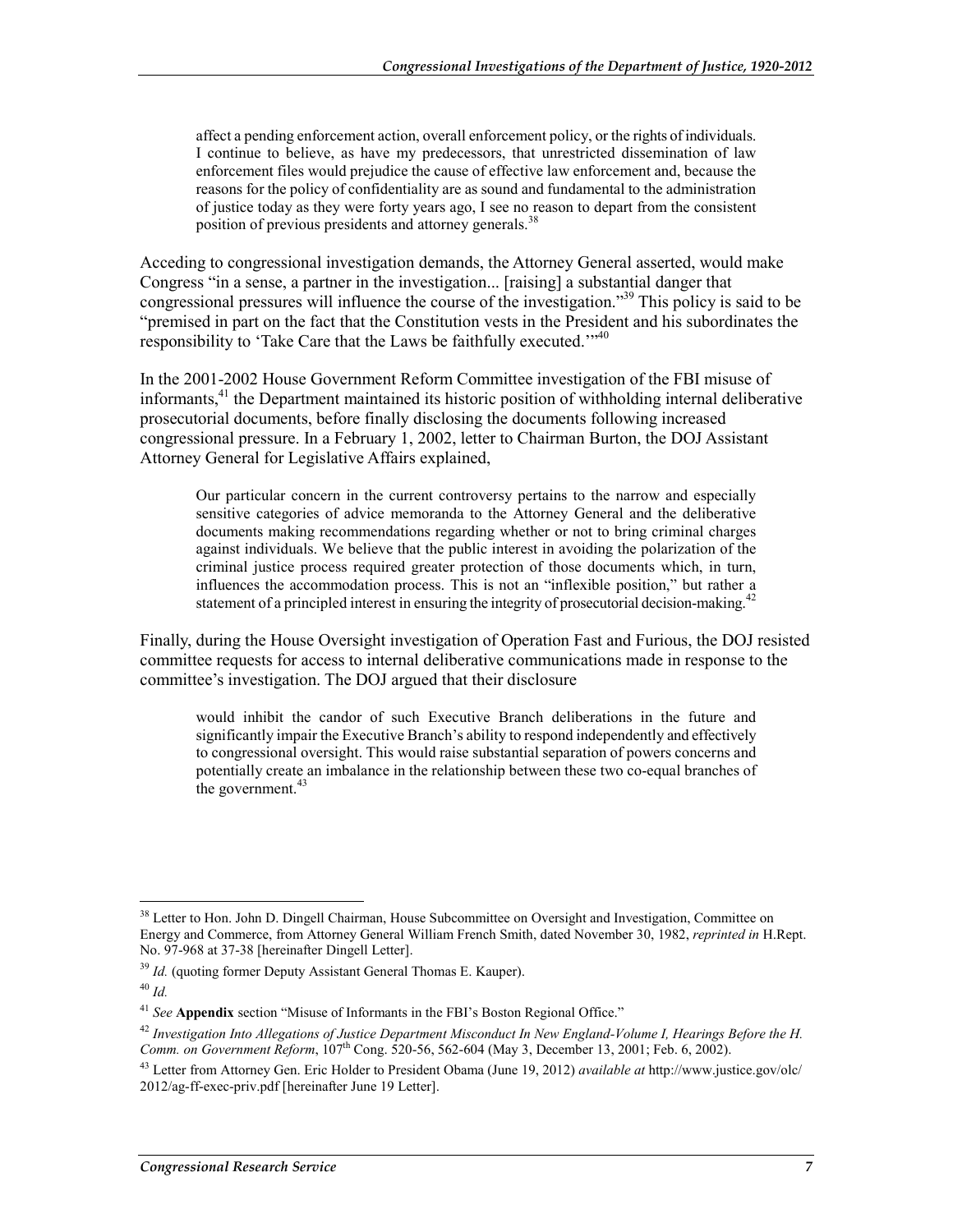## **Assessment of the Department's Opposition to Congressional Access to Internal DOJ Materials**

### **DOJ's Policy Objections to Disclosure: Concerns About Pre-Trial Publicity, Due Process, and Concurrent Investigations**

As has been recounted previously, the Supreme Court has repeatedly reaffirmed the breadth of Congress' right to investigate the government's conduct of criminal and civil litigation.<sup>44</sup> The courts have also held that agencies may not deny Congress access to agency documents, even in situations where the inquiry may result in the exposure of criminal corruption or maladministration of agency officials. The Supreme Court has noted, "[B]ut surely a congressional committee which is engaged in a legitimate legislative investigation need not grind to a halt whenever responses to its inquiries might potentially be harmful to a witness in some distinct proceeding ... or when crime or wrongdoing is exposed.<sup>345</sup> The Court further explained:

The suggestion made in dissent that the questions which petitioner refused to answer were 'outside the power of a committee to ask' under the Due Process Clause because they touched on matters then pending in judicial proceedings cannot be accepted for several reasons: First, the reasoning underlying this proposition is that these inquiries constituted a legislative encroachment on the judicial function. But such reasoning can hardly be limited to inquiries that may be germane to existing judicial proceedings: it would surely apply as well to inquiries calling for answers that may be used to the prejudice of witnesses in any future judicial proceeding. If such were the reach of 'due process' it would turn a witness' privilege against self-incrimination into a self-operating restraint on congressional inquiry, and would in effect *pro tanto* obliterate the need for that constitutional protection.<sup>46</sup>

Additionally, the pendency of litigation does not prohibit Congress from investigating facts that have a bearing on that litigation, where the information sought is needed to determine what, if any, legislation should be enacted to prevent further ills.<sup>47</sup>

Although several lower court decisions have recognized that congressional hearings may generate prejudicial pre-trial publicity, they have not expressly suggested that there are any constitutional or legal limitations on Congress's right to conduct an investigation while judicial proceedings are pending. Instead, the cases have suggested approaches, such as granting a continuance or a change of venue, to deal with the publicity problem.<sup>48</sup> For example, the court in one of the leading cases, *Delaney v. United States,* stated that "no doubt that the committee acted lawfully, within the constitutional powers of Congress duly delegated to it" but went on to describe the possible consequences of concurrent executive and congressional investigations:

<sup>44</sup> *See* discussion of case law, *supra* at notes 7-35, and accompanying text.

<sup>45</sup> Hutcheson v. United States, 369 U.S. 599, 617 (1962).

<sup>46</sup> *Id.* at 617 n.16.

<sup>47</sup> Sinclair v. United States, 279 U.S. 263, 294 (1929).

<sup>&</sup>lt;sup>48</sup> See, e.g., Delaney v. United States, 199 F.2d 107 (1<sup>st</sup> Cir. 1952); United States v. Mitchell, 372 F. Supp. 1259, 1261 (S.D.N.Y. 1973). For discussion of issues in addition to prejudicial publicity that have been raised in regard to concurrent congressional and judicial proceedings, including allegations of violation of due process, *see*, Contempt of Congress, H.R. REP. No. 97-968, at 58 (1982).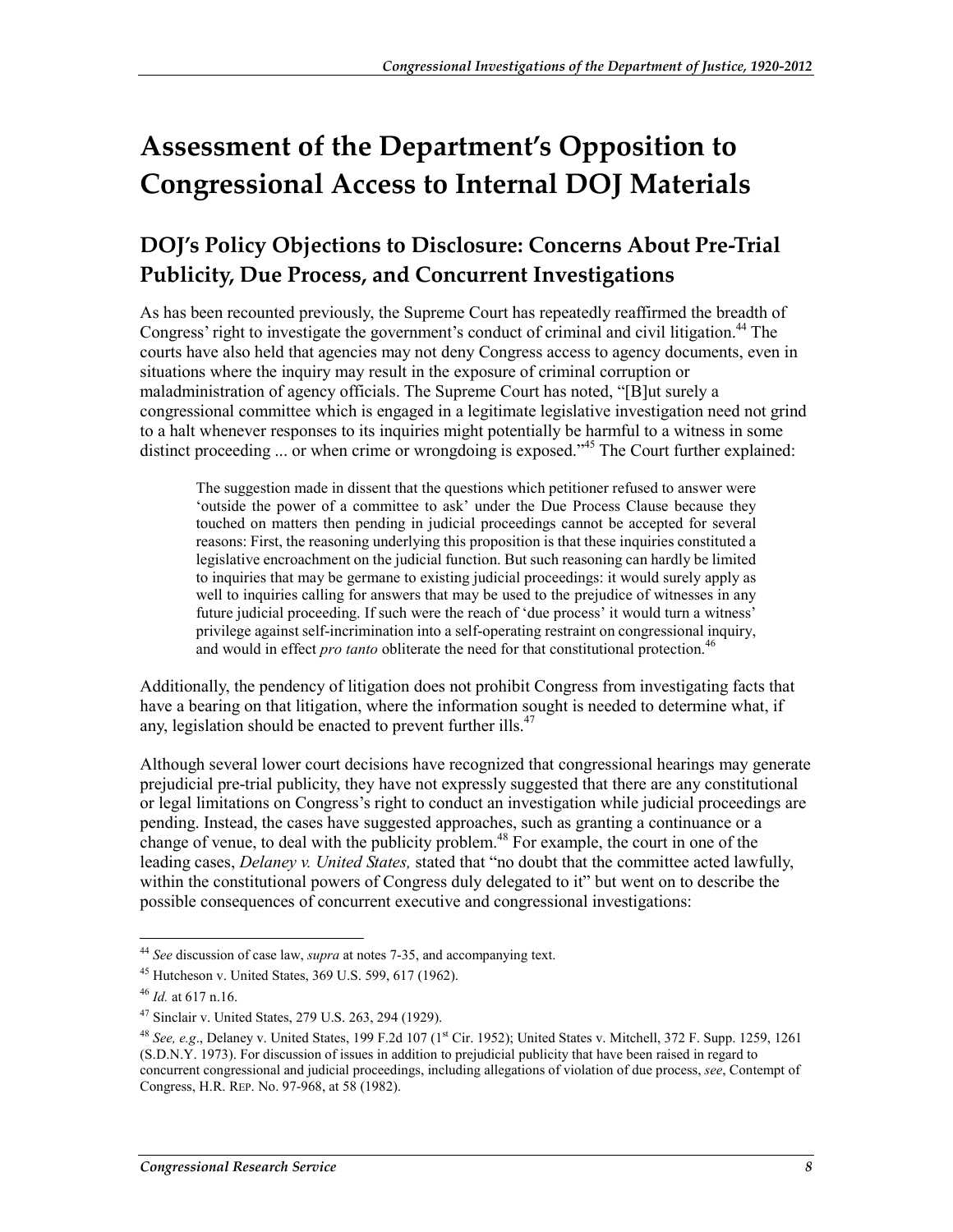We think that the United States is put to a choice in this matter: If the United States, through its legislative department, acting conscientiously pursuant to its conception of the public interest, chooses to hold a public hearing inevitably resulting in such damaging publicity prejudicial to a person awaiting trial on a pending indictment, then the United States must accept the consequences that the judicial department, charged with the duty of assuring the defendant a fair trial before an impartial jury, may find it necessary to postpone the trial until by lapse of time the danger of the prejudice may reasonably be thought to have been substantially removed. $49$ 

The *Delaney* court distinguished the case of a congressional hearing generating publicity relating to an individual not under indictment at the time:

Such a situation may present important differences from the instant case. In such a situation the investigative function of Congress has its greatest utility: Congress is informing itself so that it may take appropriate legislative action; it is informing the Executive so that existing laws may be enforced; and it is informing the public so that democratic processes may be brought to bear to correct any disclosed executive laxity. Also, if as a result of such legislative hearing an indictment is eventually procured against the public official, then in the normal case there would be a much greater lapse of time between the publicity accompanying the public hearing and the trial of the subsequently indicted official than would be the case if the legislative hearing were held while the accused is awaiting trial on a pending indictment.<sup>50</sup>

The absence of an indictment and the length of time between a congressional hearing and criminal trial have been factors considered by courts that reject claims that congressionally generated publicity prejudiced defendants.<sup>51</sup> Finally, in the context of adjudicatory administrative proceedings, courts on occasion have held that pressures caused by Members of Congress questioning agency decision makers may be sufficient to undermine the impartiality of the proceeding.<sup>52</sup> But the courts have also made clear that mere inquiry and oversight of agency actions, including agency proceedings that are quasi-adjudicatory in nature, will not be held to

 $49$  199 F.2d 107, 114 ( $1<sup>st</sup>$  Cir. 1952). The court did not fault the committee for holding public hearings, stating that if closed hearings were rejected "because the legislative committee deemed that an open hearing at that time was required by overriding considerations of public interest, then the committee was of course free to go ahead with its hearing, merely accepting the consequence that the trial of Delaney on the pending indictment might have to be delayed." *Id*. at 114-15. It reversed Delaney's conviction because the trial court had denied his motion for a continuance until after the publicity generated by the hearing, at which Delaney and other trial witnesses were asked to testify, subsided. *See also Hutcheson*, 369 U.S. at 613 (upholding contempt conviction of person who refused to answer committee questions relating to activities for which he had been indicted by a state grand jury, citing *Delaney*).

<sup>50 199</sup> F.2d at 115.

<sup>&</sup>lt;sup>51</sup> See Silverthorne v. United States, 400 F.2d 627 (9<sup>th</sup> Cir. 1968), *cert. denied*, 400 U.S. 102 (1971) (claim of prejudicial pretrial publicity rejected because committee hearings occurred five months prior to indictment); Beck v. Washington, 369 U.S. 541, 544 (1962) (hearing occurred a year before trial); United States v. Haldeman, 559 F.2d 31, 63 (D.C. Cir. 1976), *cert. denied*, 433 U.S. 933 (1977); United States v. Ehrlichman*,* 546 F.2d 910, 917 (D.C. Cir. 1976), *cert. denied*, 429 U.S. 1120 (1977); United States v. Romano, 583 F. 2d. 1, 4 (1st Cir. 1978) (Senate Committee determined not to heed warnings from DOJ that insistence on defendant's testimony would threaten or absolutely bar future prosecutions but conviction was nonetheless upheld); United States v. Mitchell*,* 372 F. Supp. 1239, 1261 (S.D.N.Y. 1973) (post-indictment Senate hearing but court held that lapse of time and efforts of committee to avoid questions relating to indictment diminished possibility of prejudice); United States v. Mesarosh, 223 F.2d 449 ( $3<sup>rd</sup>$  Cir. 1955) (hearing only incidentally connected with trial and occurred after jury selected).

<sup>&</sup>lt;sup>52</sup> *See, e.g.*, Pillsbury Co. v. FTC, 354 F.2d 952 (5<sup>th</sup> Cir. 1968).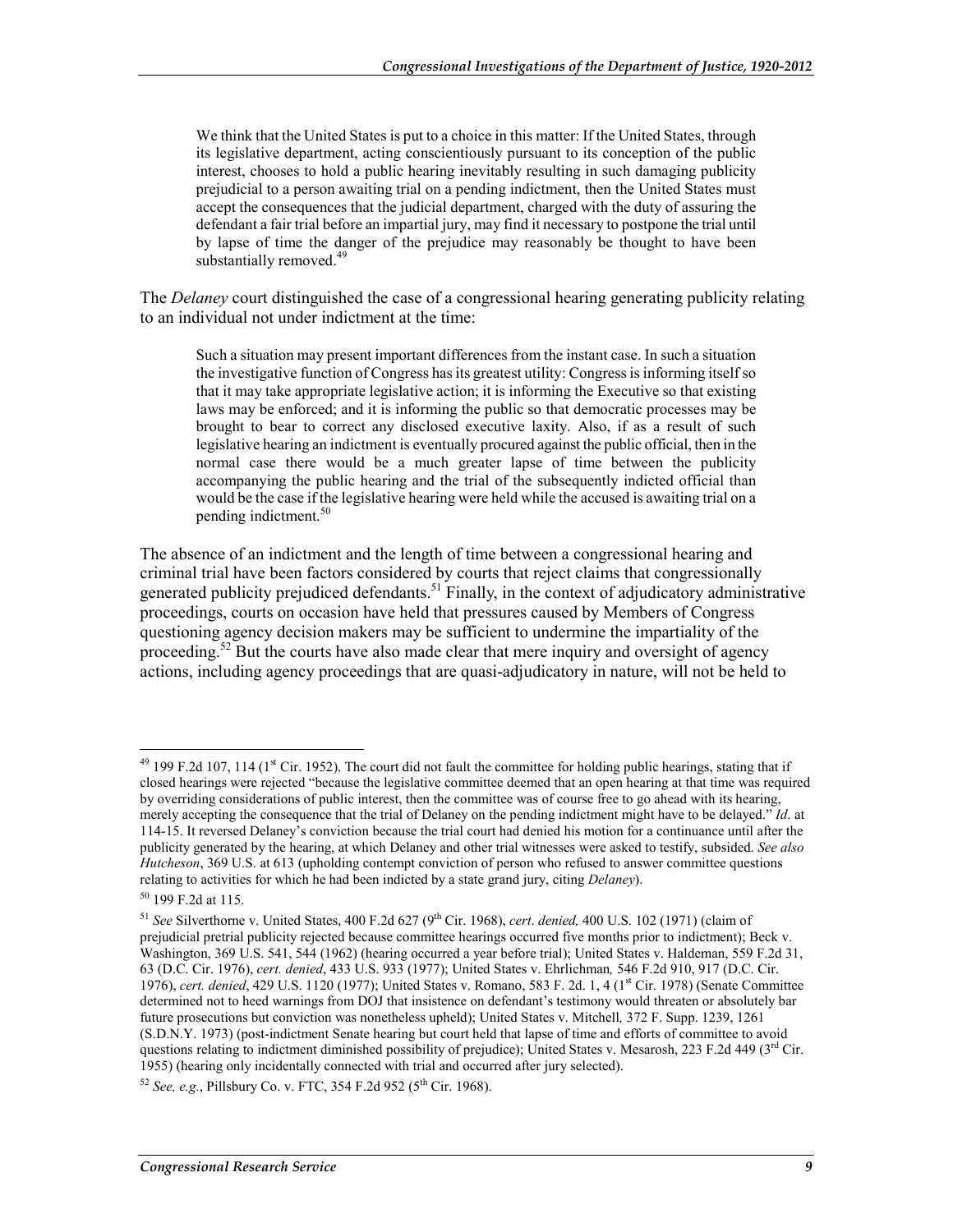rise to the level of political pressure, designed to influence particular proceedings, that would require judicial condemnation.<sup>53</sup>

Thus, the courts have recognized the potentially prejudicial effect congressional hearings can have on pending cases. While not directly questioning its prerogatives with respect to oversight and investigation, the cases pose a choice for the Congress. It faces weighing the harm caused by congressionally generated publicity to the prosecutorial effort of the executive against the fact that access to information under secure conditions can fulfill the congressional power of investigation. The observation of the Iran-Contra Independent Counsel is pertinent here: "The legislative branch has the power to decide whether it is more important perhaps to destroy a prosecution than to hold back testimony they need. They make that decision. It is not a judicial decision, or a legal decision, but a political decision of the highest importance."<sup>54</sup>

### **Assertion of Common Law and Constitutional Privileges Against Disclosure**

In the past the executive frequently has made a broad claim that prosecution is an inherently executive function and that congressional access to information related to the exercise of that function is thereby limited. Citing the "need to protect the government's ability to prosecute fully and fairly," the executive views questions about the exercise of prosecutorial discretion and demands for access to open law enforcement files as beyond the scope of proper congressional inquiry. The executive views these inquiries as interfering with the discretion traditionally enjoyed by the prosecutor with respect to pursuing criminal cases.<sup>55</sup> Similarly, the Justice Department has objected to releasing internal deliberative documents, since it believes their disclosure would substantially chill future deliberations.<sup>56</sup> These concerns are usually resolved through the traditional negotiation and accommodation process.<sup>57</sup> However, in rare instances the executive branch may respond to a congressional demand to produce information with an assertion of executive privilege by the President. For example, during the congressional investigation of Operation Fast and Furious, the DOJ released numerous documents related to the program, but President Obama specifically claimed executive privilege over DOJ internal documents that were responsive to the committee's subpoena.<sup>58</sup>

<sup>&</sup>lt;u>.</u> <sup>53</sup> *See, e.g.*, ATX, Inc. v. Dep't of Transportation, 41 F.3d 1522 (D.C. Cir. 1994); State of California v. FERC, 966 F.2d 154 (9th Cir. 1992); Peter Kiewet Sons' v. U.S. Army Corps of Engineers, 714 F.2d 163 (D.C. Cir. 1983); Gulf Oil Corp. v. FPC, 563 F.2d 588 (3d Cir. 1977), *cert. denied,* 434 U.S. 1062 (1978); United States v. Armada Petroleum Corp., 562 F. Supp 43 (S.D. Tex. 1982). *See also* CRS Report RL32113, *Congressional Intervention in the Administrative Process: Legal and Ethical Considerations*, by Jack Maskell, September 25, 2003.

<sup>54</sup> Lawrence E. Walsh, *The Independent Counsel and the Separation of Powers*, 25 HOUS. L. REV. 1, 9 (1988).

<sup>&</sup>lt;sup>55</sup> Response to Congressional Requests for Information Regarding Decisions Made Under the Independent Counsel Act, 10 Op. O.L.C. 68, 76 (1986).

<sup>56</sup> *See* **Appendix** section "Operation Fast and Furious."

<sup>57</sup> *See, e.g.*, Neal Devins, *Congressional-Executive Information Access Disputes: A Modest Proposal: Do Nothing*, 48 ADMIN. L. REV. 109-137 (1996); Joel D. Bush, *Congressional-Executive Access Disputes: Legal Standards and Political Settlements*, 9 J.L. & POL. 717 (1993); Stephen W. Stathis, *Executive Cooperation: Presidential Recognition of the Investigatory Authority of Congress and the Courts*, 3 J.L. & POL. 183 (1986).

<sup>58</sup> *See* **Appendix** section "Operation Fast and Furious."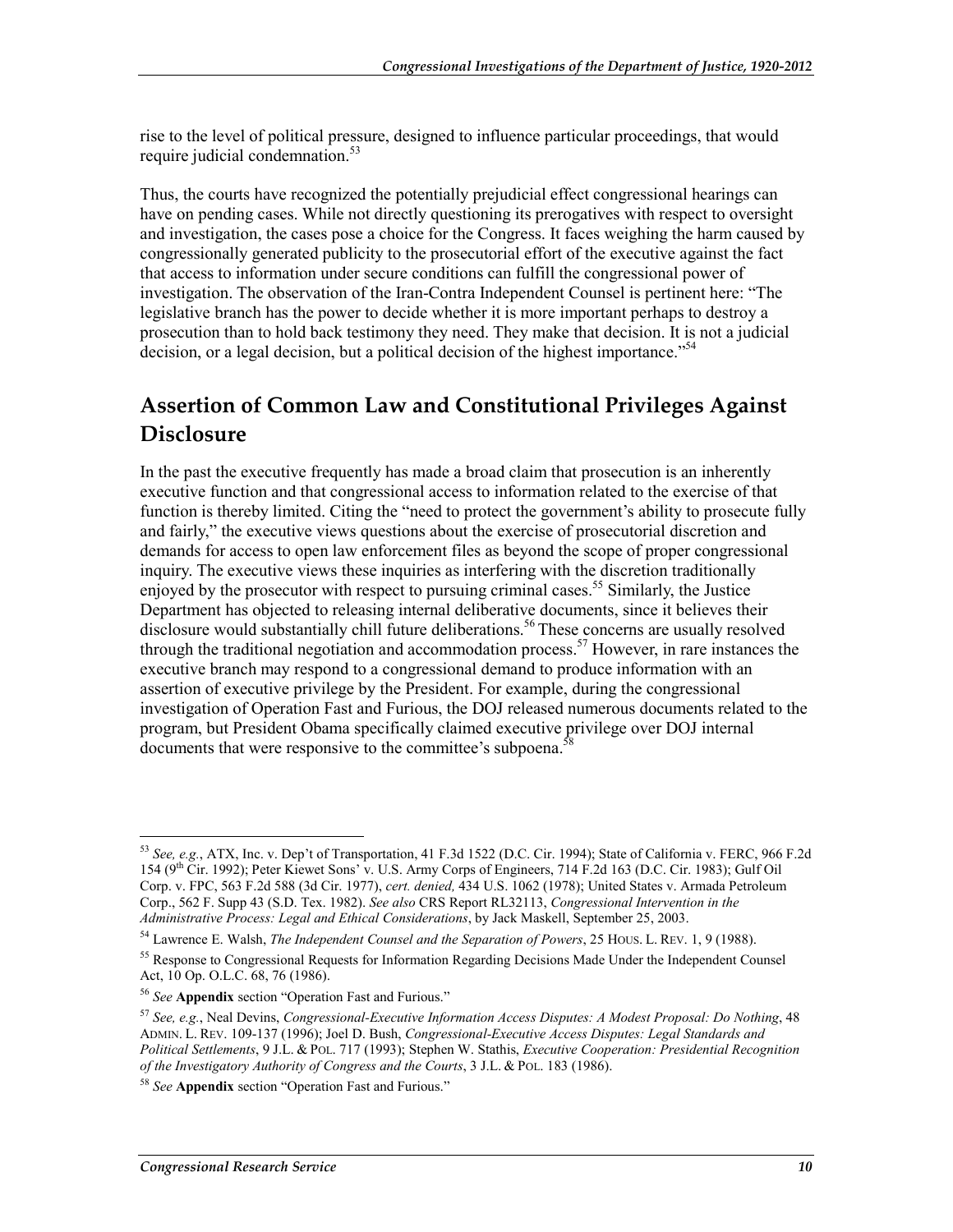In the few controversies that have reached a judicial forum, federal courts have been highly reluctant to rule on the merits.<sup>59</sup> For example, in *United States v. AT&T*,<sup>60</sup> the Justice Department sought to enjoin a congressional subpoena for letters the FBI sent to AT&T. The D.C. District Court held that there is a constitutional duty for the executive and Congress to attempt to accommodate each other's needs, and refused to resolve the dispute because both branches had not yet done so. The court displayed the same reluctance in *United States v. House of Representatives*, <sup>61</sup> where it dismissed a Justice Department suit seeking a declaratory judgment that the Administrator of the Environmental Protection Agency (EPA), Anne Gorsuch Burford, "acted lawfully in refusing to release certain documents to a congressional subcommittee" at the direction of the President. $62$  The court dismissed the case, without reaching the executive privilege claim, on the ground that judicial intervention in a dispute "concerning the respective powers of the Legislative and Executive Branches ... should be delayed until all possibilities for settlement have been exhausted. ... Compromise and cooperation, rather than confrontation, should be the aim of the parties."<sup>63</sup> Finally, the D.C. Circuit Court sketched the outer limits of the executive's power to withhold information in *Committee on the Judiciary v. Miers*,<sup>64</sup> unequivocally rejecting the executive's claim that present and past senior advisers to the President—in this case former White House Counsel Harriet Miers and Chief of Staff Joshua Bolten—were absolutely immune from compelled congressional process. However, the case did not provide any discussion of the merits of the specific claims of executive privilege, but rather held that executive privilege could be asserted "in response to any specific questions posed by the Committee" while providing testimony.<sup>65</sup>

If a court does reach the merits of an executive privilege claim asserted against a congressional inquiry, its analysis may be influenced by *In re Sealed Case (Espy)*<sup>66</sup> and *Judicial Watch v.* Department of Justice,<sup>67</sup> two D.C. Circuit cases that addressed issues left unresolved by the Watergate executive privilege cases.<sup>68</sup> The *Espy* case distinguished between the "presidential" communications privilege" and the "deliberative process privilege." Both, the court observed, are executive privileges designed to protect the confidentiality of executive branch decision making. The deliberative process privilege, which applies to executive branch officials generally, is a common law privilege that requires a lower threshold of need to be overcome, and "disappears

<sup>1</sup>  $59$  In total, there have been four cases dealing with executive privilege in the context of information access disputes between Congress and the Executive, United States v. Am. Tel. & Tel. Co., 551 F.2d 384 (D.C. Cir. 1976); *Senate Select Committee*, 498 F.2d 725; *Miers*, 558 F. Supp. 2d 53; *House of Representatives*, 556 F. Supp. 150 (D.D.C. 1983). Two of those resulted in decisions on the merits, *Senate Select Committee* and *Miers*. No decision of the Supreme Court has yet resolved the question of whether there are any circumstances in which the executive branch can refuse to provide information sought by Congress on the basis of executive privilege.

<sup>60 567</sup> F.2d 121 (D.C. Cir. 1977) [hereinafter *AT&T II*].

<sup>61 556</sup> F. Supp. 150 (D.D.C. 1983).

<sup>62</sup> *Id.* at 151. *See* **Appendix** section "Investigation of Withholding EPA Documents."

<sup>63</sup> *House of Representatives*, 556 F. Supp. at 152-53.

<sup>64 558</sup> F. Supp. 2d 53 (D.D.C. 2008).

<sup>65</sup> *Id*. at 105.

<sup>66 121</sup> F.3d 729 (D.C. Cir. 1997).

 $67$  365 F.3d 1108 (D.C. Cir. 2004). The panel split 2-1, with Judge Rogers writing for the majority and Judge Randolph dissenting.

<sup>68</sup> *See* Nixon v. Sirica, 487 F.2d 750 (D.C. Cir. 1973); *Senate Select Committee*, 498 F.2d 725. United States v. Nixon, 418 U.S. 683 (1974) and Nixon v. Administrator of General Services, 433 U.S. 425 (1977) are the only executive privilege cases to be decided by the Supreme Court.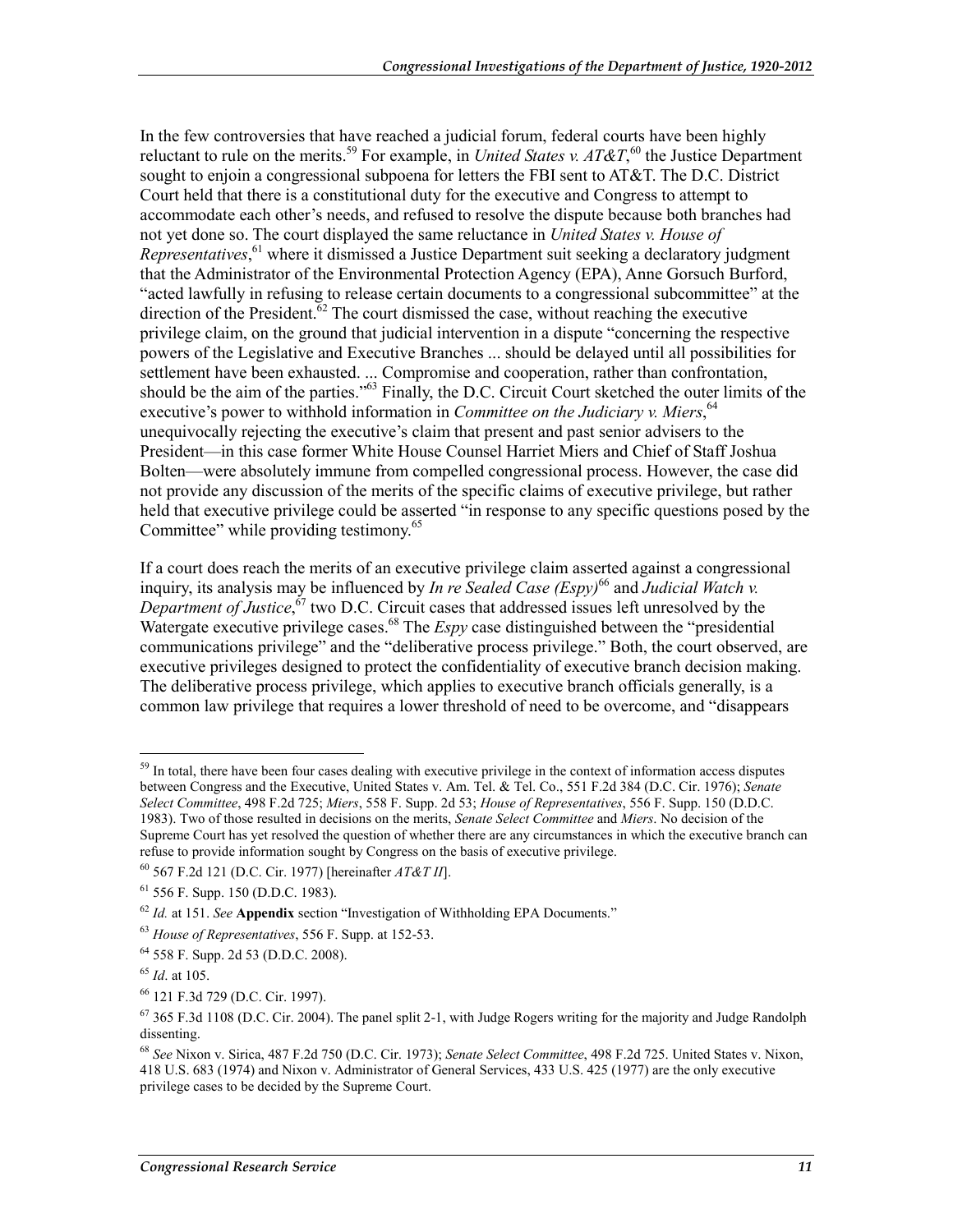altogether when there is any reason to believe government misconduct has occurred."<sup>69</sup> On the other hand, the court explained, the presidential communications privilege is rooted in "constitutional separation of powers principles and the President's unique constitutional role" and applies only to "direct decision making by the President."<sup>70</sup> The privilege may be overcome only by a substantial showing that "the subpoenaed materials likely contain[] important evidence" and that "the evidence is not available with due diligence elsewhere."71 The court held that the presidential communications privilege covers communications authored or solicited and received by close presidential advisers in the course of preparing advice for the President even if those communications are not made directly to the President. The court, however, carefully restricted its reach by explicitly confining the privilege to staff within the executive office of the President that has "operational proximity" to the President.

The D.C. Circuit affirmed the limits of the privilege in *Judicial Watch*, a case involving requests for documents about pardon applications reviewed by the Justice Department's Office of the Pardon Attorney and the Deputy Attorney General for consideration by President Clinton.<sup>72</sup> The district court held that because the materials sought had been produced for the sole purpose of advising the President on a "quintessential and non-delegable Presidential power"—the exercise of the President's constitutional pardon authority—the presidential communications privilege applied.<sup>73</sup> The appeals court reversed, explaining that the privilege may be invoked only when documents or communications are authored or solicited and received by the President himself or by presidential advisers in close proximity to the President who have significant responsibility for advising him on matters requiring presidential decision making.74 While the exercise of the President's pardon power was certainly a non-delegable, core presidential function, the officials involved, the Deputy Attorney General and the Pardon Attorney, were deemed to be too removed from the President and his senior White House advisers to be protected by the privilege.<sup>75</sup>

These two D.C. Circuit cases appear to highlight two key considerations that should be examined when determining if the presidential communications privilege can be properly asserted. First, the protected communication must be "authored or solicited and received by"<sup>76</sup> the President or a close White House advisor with "operational proximity" to the President.<sup>77</sup> Second, a communication may have to relate to decision making in the context of a "quintessential and nondelegable presidential power." *Espy* and *Judicial Watch* do not establish this as a requirement for applying the presidential communications privilege. However, both cases deal exclusively with quintessential and non-delegable presidential powers—the appointment and removal and pardon

<sup>69</sup> In re Sealed Case (Espy), 121 F.3d 729, 745-46 (D.C. Cir. 1997) [hereinafter *Espy*]; *see also id.* at 737-38 ("[W]here there is reason to believe the documents sought may shed light on government misconduct, the [deliberative process] privilege is routinely denied on the grounds that shielding internal government deliberations in this context does not serve 'the public interest in honest, effective government.'").

<sup>70</sup> *Id.* at 745, 752; *see also id*. at 753 ("... these communications nonetheless are ultimately connected with presidential decisionmaking").

<sup>71</sup> *Id.* at 754, 757.

 $72$  The President has delegated the formal process of review and recommendation of his pardon authority to the Attorney General who, in turn, has delegated it to the Deputy Attorney General. The Deputy Attorney General oversees the work of the Office of the Pardon Attorney.

<sup>73</sup> Judicial Watch v. Department of Justice, 365 F.3d 1108, 1109-12 (D.C. Cir. 2004).

<sup>74</sup> *Id.* at 1112.

<sup>75</sup> *Id*. at 1116-18.

<sup>76</sup> *Espy*, 121 F.3d at 757.

<sup>77</sup> *Id*. at 752.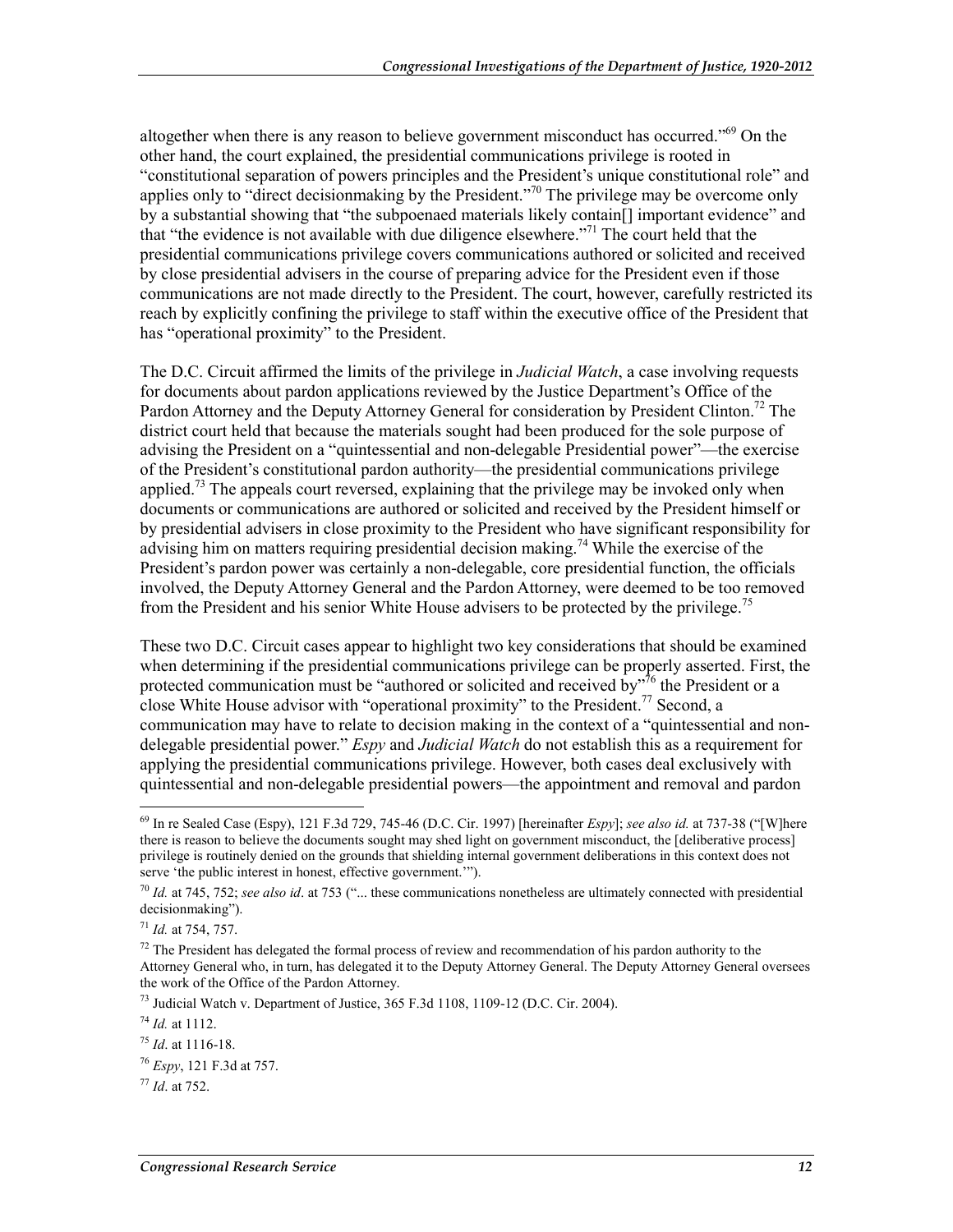power. Therefore, one could argue that the Presidential communications privilege is limited to exclude materials concerning presidential decision making pursuant to statutory delegations of authority to the President or other executive branch officials.

If an executive privilege claim was challenged in litigation that proceeded to the merits of the claim, the DOJ may argue that the materials withheld are properly covered under the presidential communications privilege. If the materials satisfied the "operational proximity" test laid out above, the DOJ would then have to confront the type of decision making being exercised in the materials. In the case of a claim based on prosecutorial discretion, the Supreme Court's ruling in *Morrison v. Olson*<sup>78</sup>—sustaining the validity of the appointment and removal conditions for independent counsels under the Ethics in Government Act—casts doubt on whether prosecution is a quintessential and non-delegable presidential power. The Court held that the exercise of prosecutorial discretion is in no way "central" to the functioning of the executive branch<sup>79</sup> and rejected a claim that insulating the independent counsel from at-will presidential removal interfered with the President's duty to "take care" that the laws be faithfully executed. If a court determined that the presidential communications privilege could only apply to decision making related to quintessential and non-delegable presidential powers, the reasoning in *Morrison* may prevent the DOJ from successfully shielding Congress from accessing materials regarding prosecutorial discretion by asserting this privilege.

Even if certain documents fall within the presidential communications privilege, this does not necessarily mean that disclosure of the documents can never be compelled by Congress. The Supreme Court in *U.S. v. Nixon* made clear, in the context of a subpoena for information from a special prosecutor for use in a criminal proceeding, that executive privilege is not absolute, but rather remains a qualified privilege. While the Supreme Court has not addressed executive privilege in the face of a congressional demand for information, the D.C. Circuit has stated that the presidential communications privilege may be overcome where the "subpoenaed evidence is demonstrably critical to the responsible fulfillment of the Committee's functions."<sup>80</sup>

If a court finds that the withheld material does not qualify under the presidential communication privilege, then the executive may fall back on the less comprehensive deliberative process privilege. A "deliberative process" claim may be viewed as a common law privilege available to executive agencies that may be overcome by a showing of need by an investigatory body and, as *Espy* noted, "disappears" when that body reasonably believes that government misconduct has occurred.<sup>81</sup> No court has delineated the precise weight afforded to common law privileges in the face of a congressional investigation. In practice, the committee exercises its own discretion in deciding whether to accept the assertion of common law privileges. For example, when faced with a claim of attorney-client privilege, a common law privilege, a committee has "weigh[ed] the legislative need for disclosure against any possible resulting injury."82 The legal basis for

<sup>78 487</sup> U.S. 654 (1988).

<sup>79</sup> *Id.* at 691-92.

<sup>80</sup> *Senate Select Committee*, 498 F.2d at 731.

<sup>81</sup> *Espy*, 121 F.3d at 745-46. *See also id*. at 737-38 ("[W]here there is reason to believe the documents sought may shed light on government misconduct, the [deliberative process] privilege is routinely denied on the grounds that shielding internal government deliberations in this context does not serve 'the public interest in honest, effective government.'").

 $82$  International Uranium Cartel Vol. 1, H. Comm. on Interstate and Foreign Commerce, Subcomm. on Oversight and Investigations, 95th Cong. 123 (1977). *See* CRS Report 95-464, *Investigative Oversight: An Introduction to the Law, Practice and Procedure of Congressional Inquiry*, 43-55 (out of print; available from the authors); *see also* Glenn A. Beard, *Congress v. the Attorney-Client Privilege: A "Full and Frank Discussion*,*"* 35 AMER. CRIM. L. REV. 119, 122- (continued...)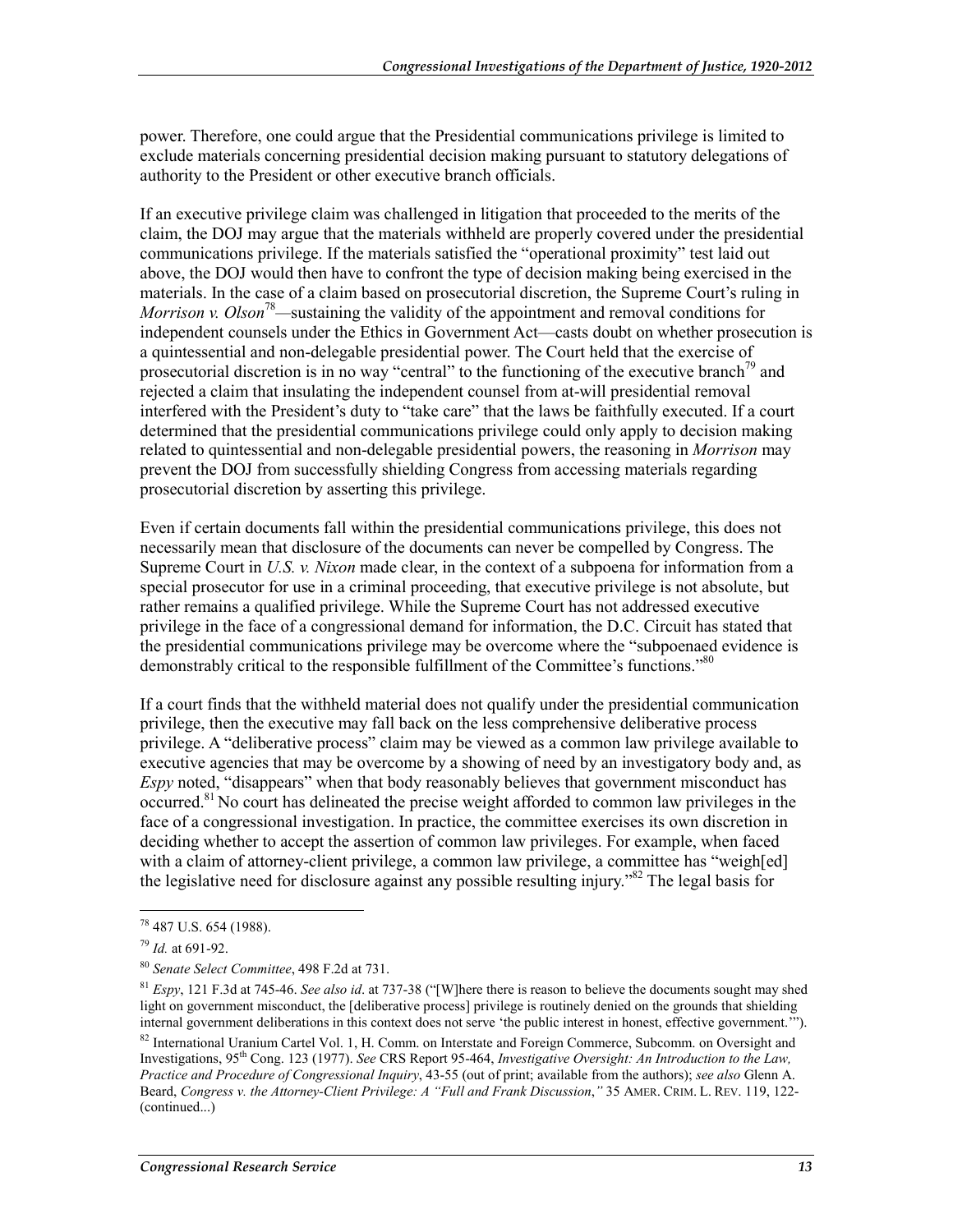Congress's practice in this area is based upon its implicit constitutional prerogative to investigate, which has been long recognized by the Supreme Court as broad, and at its peak when the subject is waste, fraud, abuse, or maladministration within a government department.<sup>83</sup> Common law privileges are not constitutionally based, but rather judge-made exceptions to the normal principle of full disclosure in the adversary process.<sup>84</sup> Thus, a demonstration of need by a jurisdictional committee in most circumstances would appear to be sufficient to overcome common law privileges. An opinion issued by the Legal Ethics Committee of the District of Columbia Bar in 1999 clearly acknowledges the long-standing congressional practice of exercising discretion over acceptance of common law privileges like attorney-client privilege.<sup>85</sup> The D.C. Bar opinion urges attorneys to press every appropriate objection to a congressional subpoena that demands disclosure of information subject to the attorney-client privilege until no further avenues of appeal are available.<sup>86</sup> However, it also allows the attorney to disclose the materials subject to attorney-client privilege at the earliest point that he is put in legal jeopardy, such as being threatened with a contempt of Congress action.

 $\overline{\phantom{a}}$ 

<sup>(...</sup>continued)

<sup>127 (1997) (&</sup>quot;[C]ongressional witnesses are not legally entitled to the protection of the attorney-client privilege, and investigating committees therefore have discretionary authority to respect or overrule such claims as they see fit."); Thomas Millett, *The Applicability of Evidentiary Privileges for Confidential Communications Before Congress*, 21 JOHN MARSHALL L. REV. 309 (1988).

<sup>83</sup> Eastland v. United States Servicemen's Fund, 421 U.S. 491, 504 n.15. (1975); Watkins v. United States, 354 U.S. 178, 187 (1957); McGrain v. Daugherty, 273 U.S. 135, 177 (1927).

<sup>84</sup> Westinghouse Electric Corp. v. Republic of the Philippines, 951 F.2d 1414, 1423 (3d Cir. 1991).

<sup>85</sup> Opinion No. 288, *Compliance With Subpoena from Congressional Committee to Produce Lawyers' Files Containing Client Confidences or Secrets*, Legal Ethics Committee, District of Columbia Bar, Feb. 16, 1999 (D.C Ethics Committee Opinion).

<sup>&</sup>lt;sup>86</sup> A direct suit to enjoin a committee from enforcing a subpoena has been foreclosed by the Supreme Court's decision in *Eastland*, 421 U.S. at 501, but that ruling does not appear to foreclose an action against a "third party," such as the client's attorney, to test the validity of the subpoena or the power of a committee to refuse to recognize the privilege. *See, e.g.*, *AT&T II*, 567 F. 2d 121 (entertaining an action by the Justice Department to enjoin AT&T from complying with a subpoena to provide telephone records that might compromise national security matters).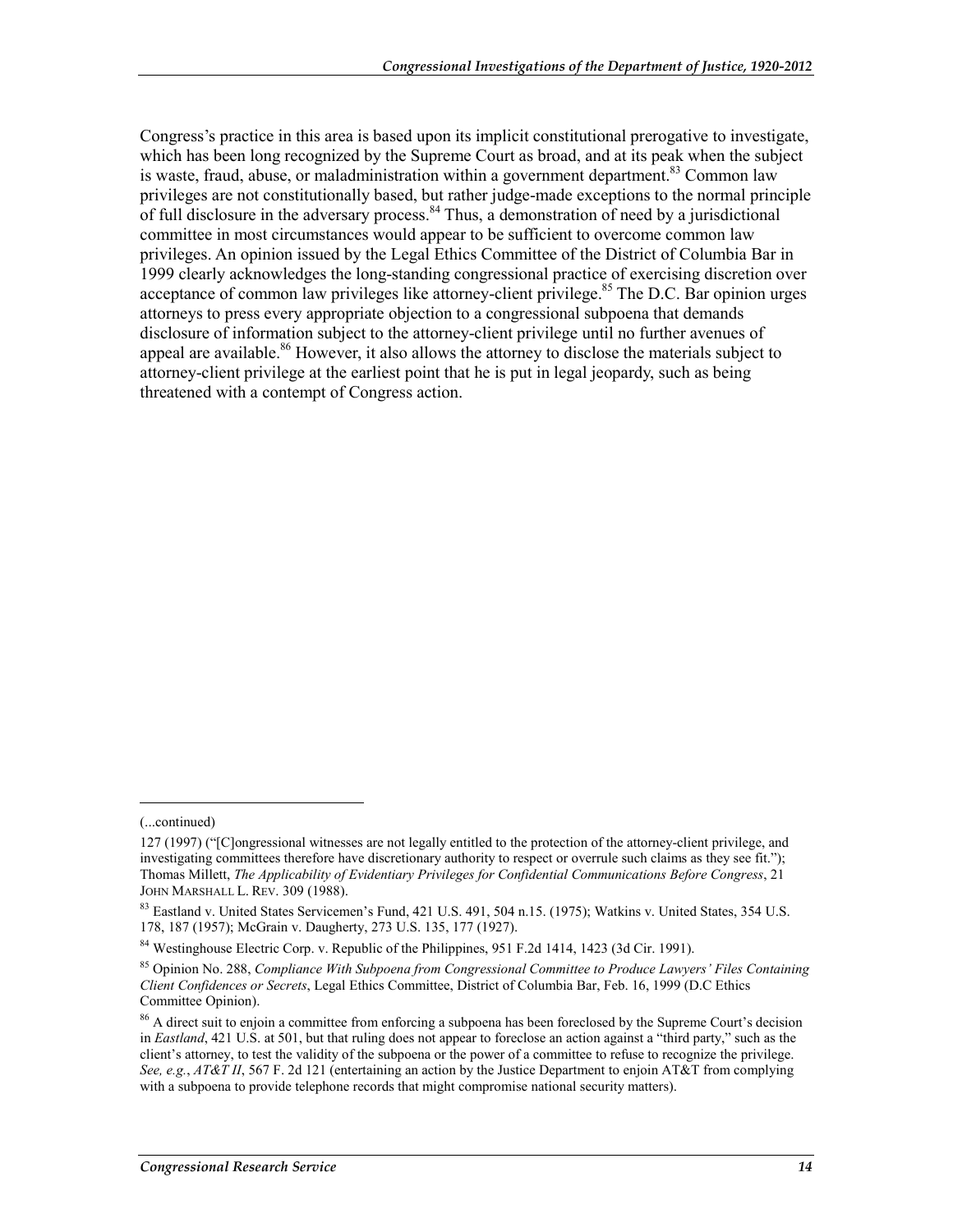## **Appendix. Selected Congressional Investigations of the Department of Justice, 1920-2012**

This **Appendix** consists of brief summaries of 21 significant congressional investigations of the Department of Justice that involved either open or closed investigations. In each case, the Department agreed to supply documents pertaining to those investigations, including prosecutorial decision-making memoranda and correspondence, or to make high ranking officials and subordinate employees, such as line attorneys and investigative personnel, available for staff interviews and testimony before committees. These investigations demonstrate that DOJ has consistently been subjected to congressional oversight, which has examined misconduct in the Justice Department and elsewhere. A number of these investigations spawned seminal Supreme Court rulings that today provide the foundation for the generally broad congressional power of inquiry discussed above. In most cases, the DOJ claimed that committee demands for documents and testimony were precluded either by a constitutional or common law privilege or executive branch policy. In many cases, investigating congressional committees were provided with documents regarding closed cases that were considered to be "sensitive" materials.<sup>87</sup> Several of these inquiries appear to have led to important remedial legislation and the resignations<sup>88</sup> and convictions<sup>89</sup> of several Attorneys General. While this appendix examines many notable instances of congressional investigations of the DOJ, it is not an exhaustive list of such inquiries.

### **Palmer Raids**

<u>.</u>

In 1920 and 1921, investigations were held in the Senate and House into the so-called "Palmer raids" in which, under the direction of Attorney General A. Mitchell Palmer, thousands of suspected Communists and others allegedly advocating the overthrow of the government were arrested and deported.<sup>90</sup> Attorney General Palmer, accompanied by his Special Assistant, J. Edgar Hoover, during three days of testimony at Senate hearings discussed the details of numerous deportation cases, including cases that were on appeal.<sup>91</sup> In support of his testimony, Palmer provided the Subcommittee with various Department memoranda and correspondence, including Bureau of Investigation reports concerning the deportation cases.<sup>92</sup> Among the materials provided were the Department's confidential instructions to the Bureau outlining the procedures to be

<sup>&</sup>lt;sup>87</sup> These sensitive materials included prosecutorial memoranda, FBI investigative reports, summaries of FBI interviews, memoranda and correspondence prepared during the pendency of cases, confidential instructions outlining the procedures or guidelines to be followed for undercover operations and the surveillance and arrest of subjects, and documents presented to grand juries not protected from disclosure by Rule 6(e) of the Federal Rules of Criminal Procedure. Additionally, investigating committees often obtained the testimony of subordinate DOJ employees, such as line attorneys and FBI field agents, both formally and informally, on specific matters of DOJ's operations.

<sup>88</sup> Resignations have included Attorneys General Harry M. Daugherty (1924), J. Howard McGrath (1952), Alberto R. Gonzales (2007).

<sup>89</sup> Attorneys General Richard Kleindienst was convicted of perjury (1973) and John Mitchell was convicted of obstruction of justice, conspiracy, and perjury (1975).

<sup>90</sup> *See Charges of Illegal Practices of the Department of Justice: Hearings Before a Subcomm. of the Senate Comm. on the Judiciary*, 66th Cong. (1921) [hereinafter Senate Palmer Hearings]; *Attorney General A. Mitchell Palmer on Charges Made Against Department of Justice by Louis F. Post and Others: Hearings Before the H. Comm. on Rules*, 66th Cong. (1920) [hereinafter House Palmer Hearings].

<sup>&</sup>lt;sup>91</sup> Senate Palmer Hearings at 38-98, 421-86, 539-63; House Palmer Hearings at 3-209.

<sup>92</sup> *E.g.*, Senate Palmer Hearings at 431-43, 458-69, 472-76.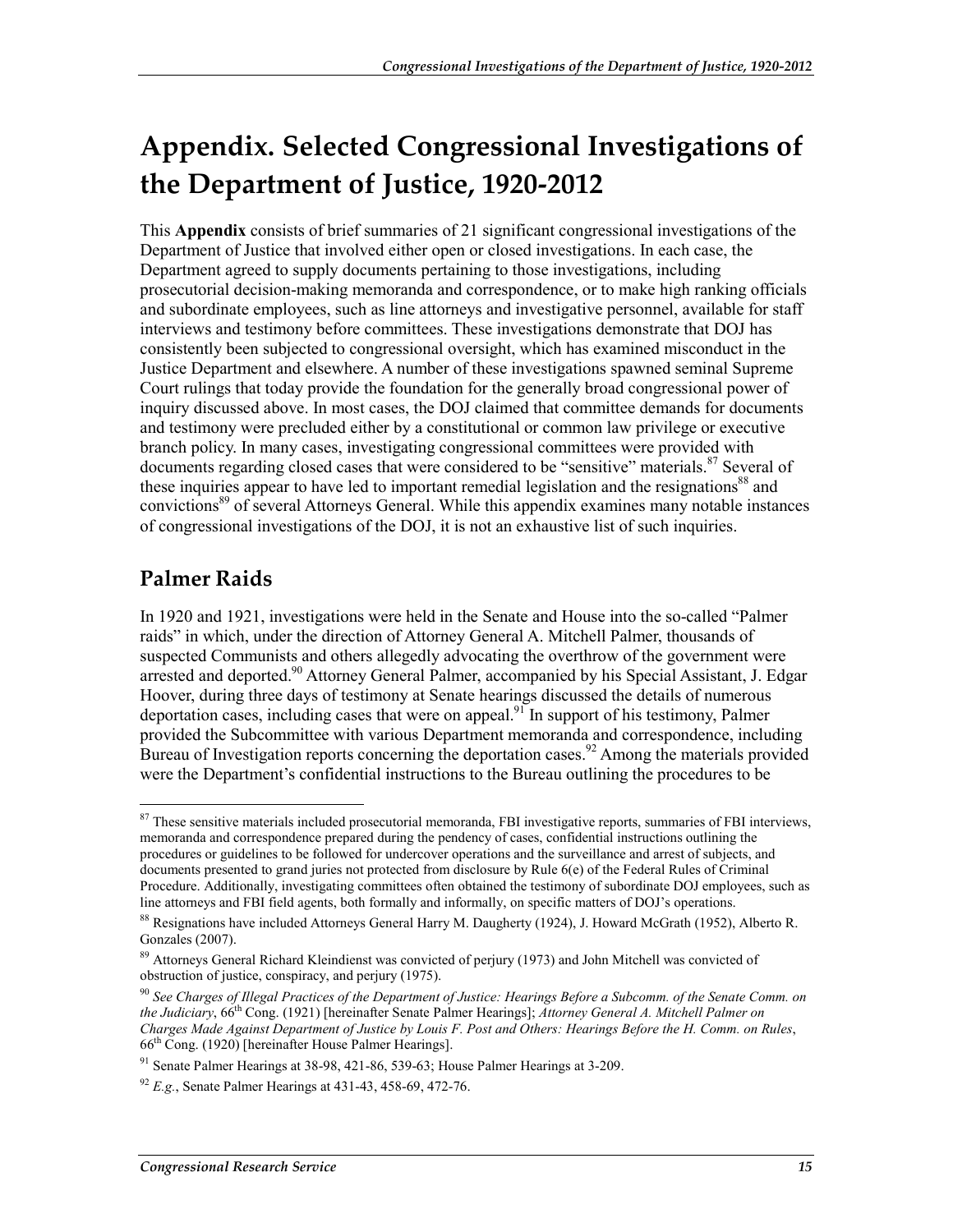followed in the surveillance and arrest of the suspected Communists, $93$  and a lengthy "memorandum of comments and analysis" prepared by one of Palmer's special assistants, which responded to a district court opinion, pending appeal, that was critical of the Department's actions in these deportation cases.<sup>94</sup>

### **Teapot Dome**

Several years later, the Senate conducted an investigation of the Teapot Dome scandal. While the Senate Committee on Public Lands and Surveys focused on the actions of the Department of the Interior in leasing naval oil reserves, a Senate Select Committee was constituted to investigate "charges of misfeasance and nonfeasance in the Department of Justice,"95 in failing to prosecute wrongdoers in the Department of the Interior, as well as other cases.<sup>96</sup> The Select Committee heard from scores of present and former attorneys and agents of the Department and its Bureau of Investigation, who offered detailed testimony about specific instances of the Department's failure to prosecute alleged meritorious cases. Not all of the cases upon which testimony was offered were closed, as one of the Committee's goals in its questioning was to identify cases where the statute of limitations had not run out and prosecution was still possible.<sup>97</sup>

The committee also obtained access to DOJ documentation, including prosecutorial memoranda, on a wide range of matters. However, given the charges of widespread corruption in the Department and the imminent resignation of Attorney General Daugherty, it would appear that some of the documents furnished to the Committee early in the hearings may have been volunteered by the witnesses and not officially provided by the Department. Although Attorney General Daugherty had promised cooperation with the committee, and had agreed to provide access to at least the files of closed cases,  $98$  such cooperation apparently had not been forthcoming.<sup>99</sup>

In two instances immediately following Daugherty's resignation, the Committee was refused access to confidential Bureau of Investigation investigative reports pending the appointment of a new Attorney General who could advise the President about such production.<sup>100</sup> Witnesses from the Department were still permitted to testify about the investigations that were the subject of the reports and were even allowed to read from the reports at the hearings. With the appointment of the new Attorney General, Harlan F. Stone, the Committee was granted broad access to Department files. Committee Chairman Smith Brookhard remarked that "[Stone] is furnishing us with all the files we want, whereas the former Attorney General, Mr. Daugherty, refused nearly all that we asked."101 For example, with the authorization of the new Attorney General, an

<u>.</u>

<sup>93</sup> *Id.* at 12-14, 18-19.

<sup>94</sup> *Id.* at 484-538*. See also* Harlan Grant Cohen, *The (Un)Favorable Judgment of History: Deportation Hearings, the Palmer Raids, and the Meaning of History*, 78 NYU L. REV. 1431, 1451-56 (2003) (recounting historical context of Palmer Raids).

<sup>95</sup> McGrain v. Daugherty, 273 U.S. 135, 151 (1927).

<sup>96</sup> *Investigation of Hon. Harry M. Daugherty, Formerly Attorney General of the United States: Hearings Before the S. Select Comm. on Investigation of the Attorney General vols. 1-3*, 68th Cong. (1924) [hereinafter Daugherty Hearings]. <sup>97</sup> *See id*. at 1495-1503, 1529-30, 2295-96.

<sup>98</sup> *Id.* at 1120.

<sup>99</sup> *Id.* at 1078-79.

<sup>100</sup> *Id.* at 1015-16, 1159-60.

<sup>101</sup> *Id.* at 2389.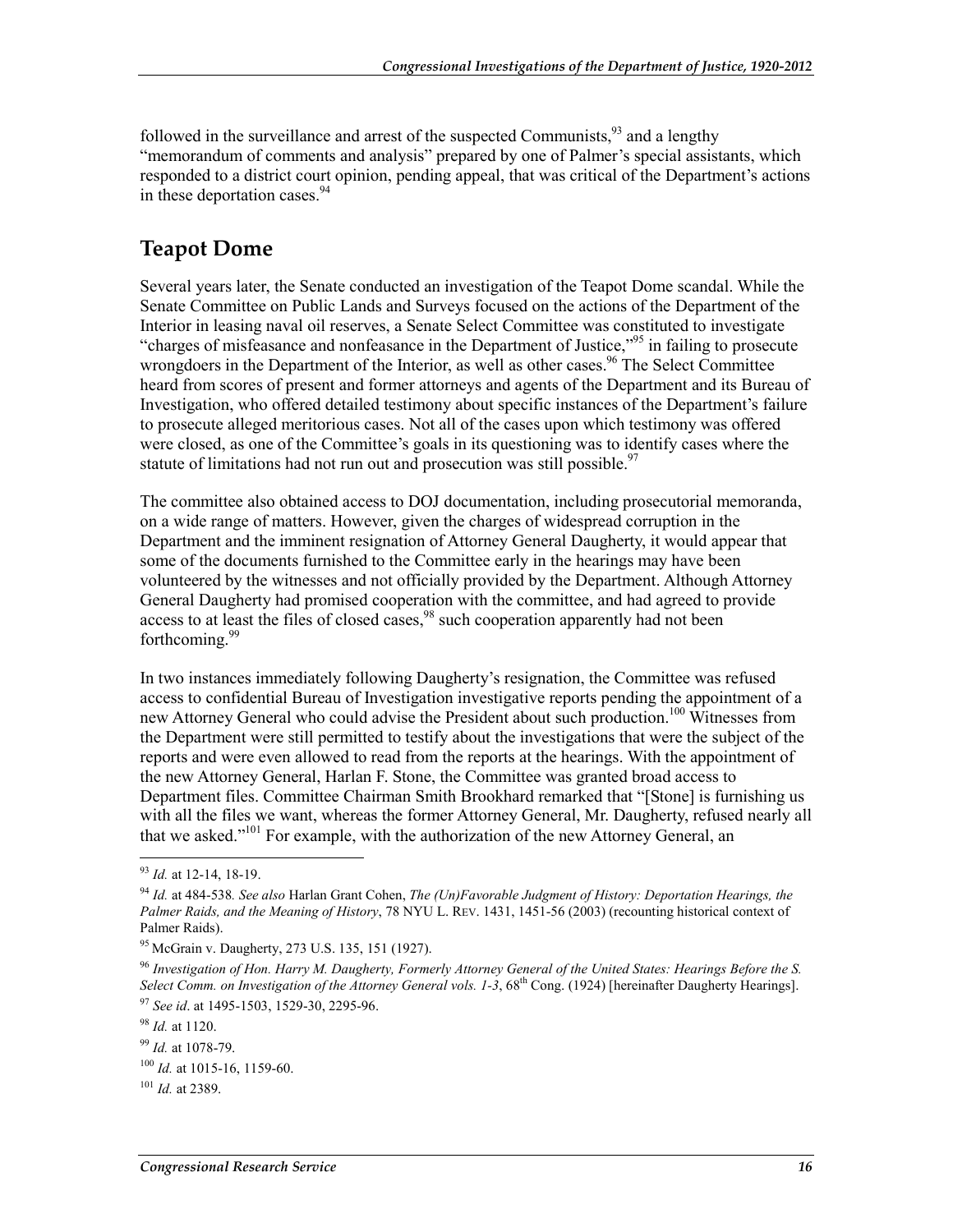accountant with the Department who had led an investigation of fraudulent sales of property by the Alien Property Custodian's office appeared and produced his confidential reports written to the Bureau of Investigation. The reports described the factual findings from his investigation and his recommendations for further action, and included the names of companies and individuals suspected of making false claims. The Department had not acted on those recommendations, though the cases had not been closed.102 A similar investigative report, concerning an inquiry into the disappearance of large quantities of liquor under the control of the Department during Harding Administration, was also produced.<sup>103</sup>

As part of its investigation, the Select Committee issued a subpoena for the testimony of Mally S. Daugherty, the brother of the Attorney General. After Mally Daugherty failed to respond to the subpoena, the Senate sent its Deputy Sergeant at Arms to take him into custody and bring him before the Senate. Following his detention by the Deputy Sergeant at Arms, Daugherty petitioned in federal court for a writ of habeas corpus arguing that the Senate's investigation had exceeded its constitutional powers. The case ultimately reached the Supreme Court, where, in a landmark decision.<sup>104</sup> the Court upheld the Senate's authority to investigate these charges concerning the Department:

[T]he subject to be investigated was the administration of the Department of Justice whether its functions were being properly discharged or were being neglected or misdirected, and particularly whether the Attorney General and his assistants were performing or neglecting their duties in respect of the institution and prosecution of proceedings to punish crimes and enforce appropriate remedies against the wrongdoers—specific instances of alleged neglect being recited. Plainly the subject was one on which legislation could be had and would be materially aided by the information which the investigation was calculated to elicit.<sup>105</sup>

In another Teapot Dome case that reached the Supreme Court, *Sinclair v. United States*, 106 a different witness at the congressional hearings refused to answer questions, and was prosecuted for contempt of Congress. The witness had noted that a lawsuit had been commenced between the government and the Mammoth Oil Company, and declared, "I shall reserve any evidence I may be able to give for those courts ... and shall respectfully decline to answer any questions propounded by your committee."<sup>107</sup> The Supreme Court upheld the witness' conviction for contempt of Congress. The Court considered and rejected in unequivocal terms the witness's contention that the pendency of lawsuits provided an excuse for withholding information. Neither the laws directing that such lawsuits be instituted, nor the lawsuits themselves, "operated to divest the Senate, or the committee, of power further to investigate the actual administration of the land laws."<sup>108</sup> The Court further explained:

It may be conceded that Congress is without authority to compel disclosure for the purpose of aiding the prosecution of pending suits; but the authority of that body, directly or through

<sup>102</sup> *Id.* at 1495-1547.

<sup>103</sup> Daugherty Hearings at 1790.

<sup>104</sup> *McGrain*, 273 U.S. 135.

<sup>105</sup> *Id*. at 177.

<sup>106 279</sup> U.S. 263 (1929).

<sup>107</sup> *Id.* at 290.

<sup>108</sup> *Id.* at 295.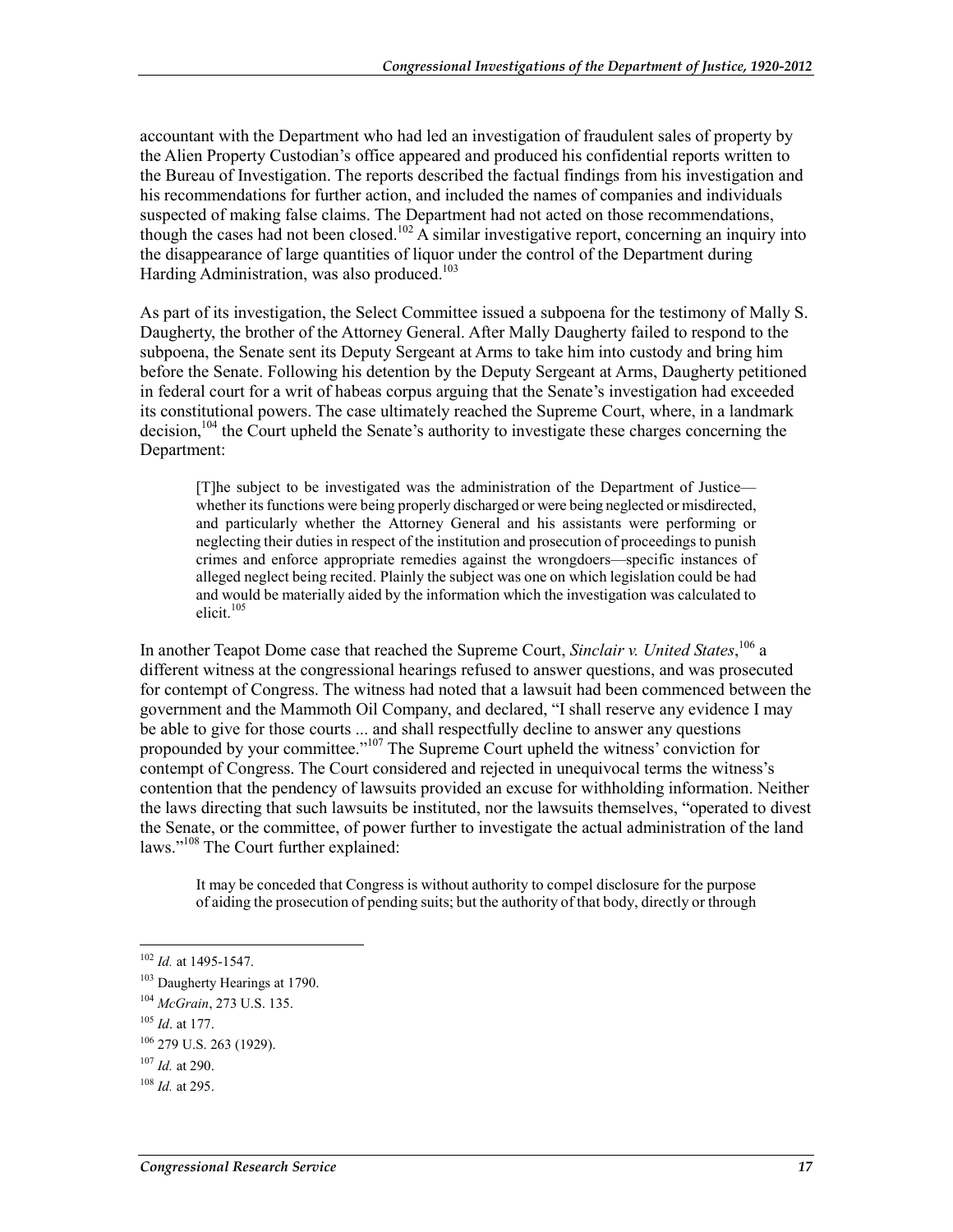its committees to require pertinent disclosures in aid of its own constitutional power is not abridged because the information sought to be elicited may also be of use in such suits. $109$ 

#### **Investigations of the DOJ During the 1950's**

In 1952, the Special Subcommittee to Investigate the Department of Justice of the House Committee on the Judiciary was constituted. The subcommittee conducted a lengthy investigation from 1952 to 1953, developing thousands of pages of testimony on a range of allegations of abuses and inefficiencies in the Department.<sup>110</sup> Among the subjects of inquiry considered during these hearings were the following.

#### **1. Grand Jury Curbing**

Extensive testimony was heard about a charge that the Department had attempted improperly to curb a St. Louis grand jury inquiry into the failure to enforce federal tax fraud laws. After taking testimony in executive session from one witness, the subcommittee suspended its hearings on this subject pending the discharge of the grand jury.<sup>111</sup> The subcommittee resumed its hearings several months later, at which time testimony was taken from the former Attorney General, a former Assistant Attorney General, the Chief of the appellate section of the Tax Division, and an Assistant U.S. Attorney. Several members of the St. Louis grand jury also testified before the subcommittee. In addition to intradepartmental correspondence,<sup>112</sup> among the materials that the subcommittee reviewed and included in the public record were transcripts of telephone conversations between various DOJ attorneys concerning the grand jury investigation.<sup>113</sup>

The subcommittee began its hearings on the handling of the St. Louis grand jury with a statement emphasizing that its interest "is merely to ascertain whether or not there was in fact any attempt by the Department of Justice to influence the grand jury in its investigation,"114 and that "the members of the subcommittee and counsel are aware of the rule of strict secrecy surrounding the proceedings of any grand jury. Mindful of that, our questioning will not touch upon any specific case or evidence that may have been presented to the grand jury."<sup>115</sup> The subcommittee's questions to the grand jurors focused on efforts by Department attorneys to prevent them from conducting a thorough investigation and on whether the grand jury had been pressured by those

<u>.</u>

<sup>109</sup> *Id.*

<sup>110</sup> *Investigations of the Dep't of Justice: Hearings Before the Special Subcomm. to Investigate the Dep't of Justice of the H. Comm. on the Judiciary*, pt 1 & 2, 82nd Cong. (1952), part 1 & 2, 83rd Cong. (l953) [hereinafter DOJ Investigation Hearings]. The subcommittee summarized its conclusions about its inquiries during the  $82<sup>nd</sup>$  Congress in Investigation of the Department of Justice, H.R. REP. No. 1079, 83rd Cong. (1953) [hereinafter DOJ Investigation Report].

<sup>&</sup>lt;sup>111</sup> DOJ Investigation Hearings at 753.

<sup>112</sup> *See id.* at 1256-57, 1270-71.

<sup>&</sup>lt;sup>113</sup> *Id.* at 759-66. Other memoranda and documents from the Department were reviewed by the Subcommittee and kept in its confidential files. For example, these documents included a letter of instruction from the Attorney General to the Department attorney that had been sent to St. Louis. *Id.* at 890. In addition, the district court judge that had convened the grand jury gave the subcommittee permission to use the notes of the U.S. Attorney in St. Louis and of one of the grand jurors, with all names deleted. *Id.* The judge also submitted a deposition to the subcommittee about the Department's interference with the grand jury. *Id.* at 891-93.

<sup>114</sup> *Id.* at 754.

<sup>115</sup> *Id*.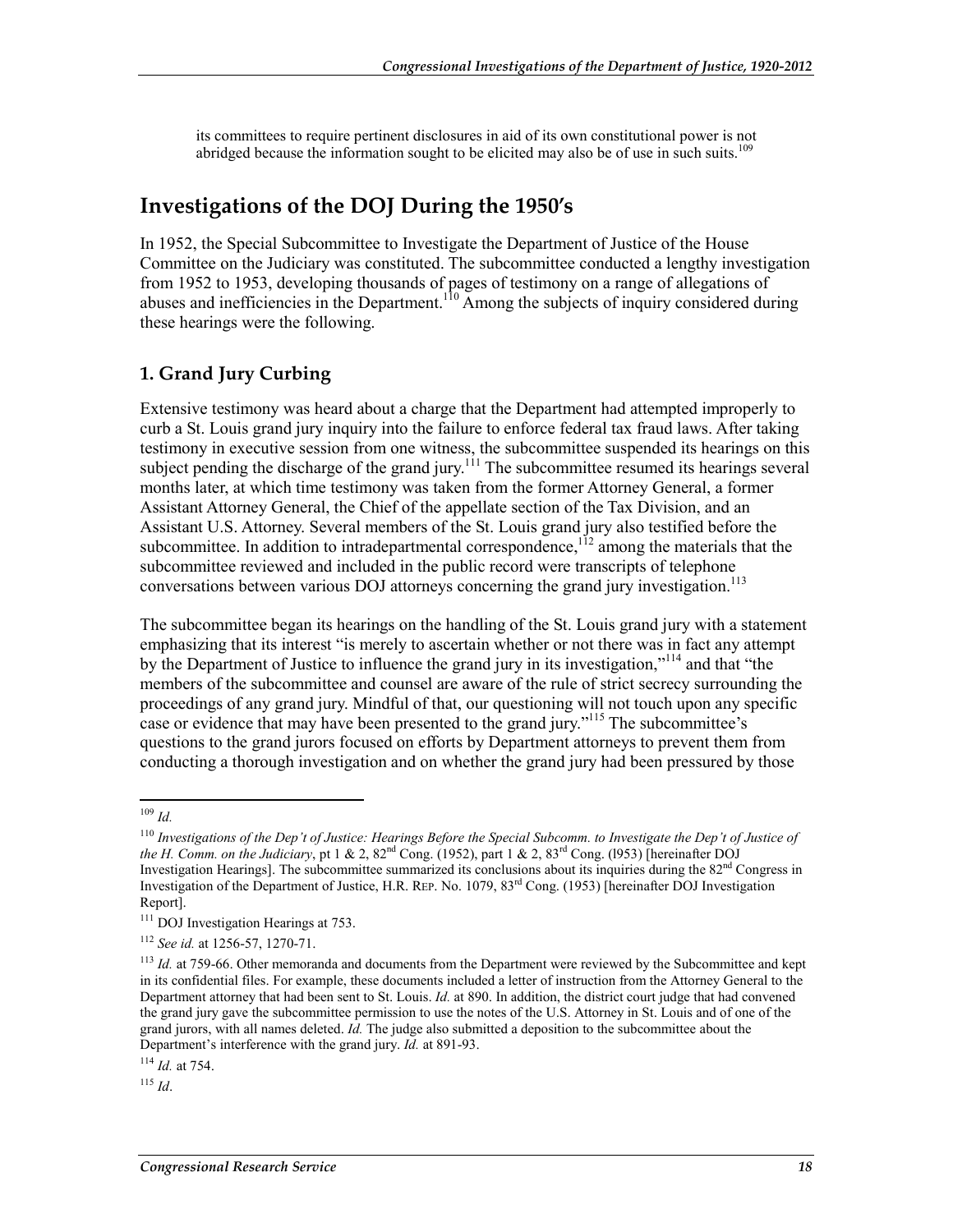attorneys to issue a report absolving the government of impropriety in its handling of tax fraud cases.<sup>116</sup> The present and former Department attorneys who testified were asked similar questions, $117$  and at one point the subcommittee asked for, and an Assistant U.S. Attorney provided, the names of certain witnesses who had appeared before the grand jury.<sup>118</sup> Later that same year, the subcommittee examined similar charges of DOJ interference with another grand jury, which had been investigating Communist infiltration of the United Nations. The subcommittee received testimony from a number of grand jurors and Department attorneys, including then Criminal Division attorney Roy Cohn.<sup>119</sup> The subcommittee's chief counsel again cautioned that "[t]he sanctity of the grand jury as a process of American justice must be protected at all costs," and stated that the subcommittee was seeking information solely relating to attempts to delay or otherwise influence the grand jurors' deliberations, not information that would reveal the actual testimony of witnesses appearing before them.<sup>120</sup>

#### **2. Prosecution of Routine Cases**

Attorney General McGrath resigned in April 1952, in part in response to the evidence uncovered by the subcommittee of corruption in the Department, particularly in the Tax Division. After the replacement of McGrath by James P. McGranery, and the Administration's concern about these corruption reports, the subcommittee observed "a new and refreshing attitude of cooperation which soon appeared at all levels in the Department of Justice."<sup>121</sup> The subcommittee declared that "its work has been limited only by the capacity of its staff to digest the sheer volume of available fact and documentary evidence relating to the Department's work. Everything that has been requested has been furnished, including file materials and administrative memoranda which had previously been withheld."<sup>122</sup>

For example, in investigating charges that the Department was often dilatory in its handling of routine cases, the subcommittee staff undertook a detailed analysis of a number of cases in which delay was alleged to have occurred. To demonstrate publicly the nature of this problem, the subcommittee chose a procurement fraud case that had been recently closed, and conducted a "public file review" of the case at a subcommittee hearing. Attorneys from the Department at the hearing went document by document through the Department's file in the case.<sup>123</sup> The subcommittee was granted access to all of the documentation collected in the case, with the exception of confidential FBI reports that the subcommittee had agreed not to seek. However, certain communications from the FBI to the Department concerning the prosecution of the case were provided. $124$ 

<sup>116</sup> *Id*. at 766-808.

<sup>117</sup> *Id.* at 808-94, 1064-1117, 1256-1318.

<sup>&</sup>lt;sup>118</sup> DOJ Investigation Hearings at 811.

<sup>119</sup> *Id.* at 1653-1812.

<sup>120</sup> *Id.* at 1579-80.

<sup>&</sup>lt;sup>121</sup> DOJ Investigation Report at 69.

<sup>122</sup> *Id*.

<sup>&</sup>lt;sup>123</sup> DOJ Investigation Hearings at 895-964.

<sup>124</sup> *Id.* at 897.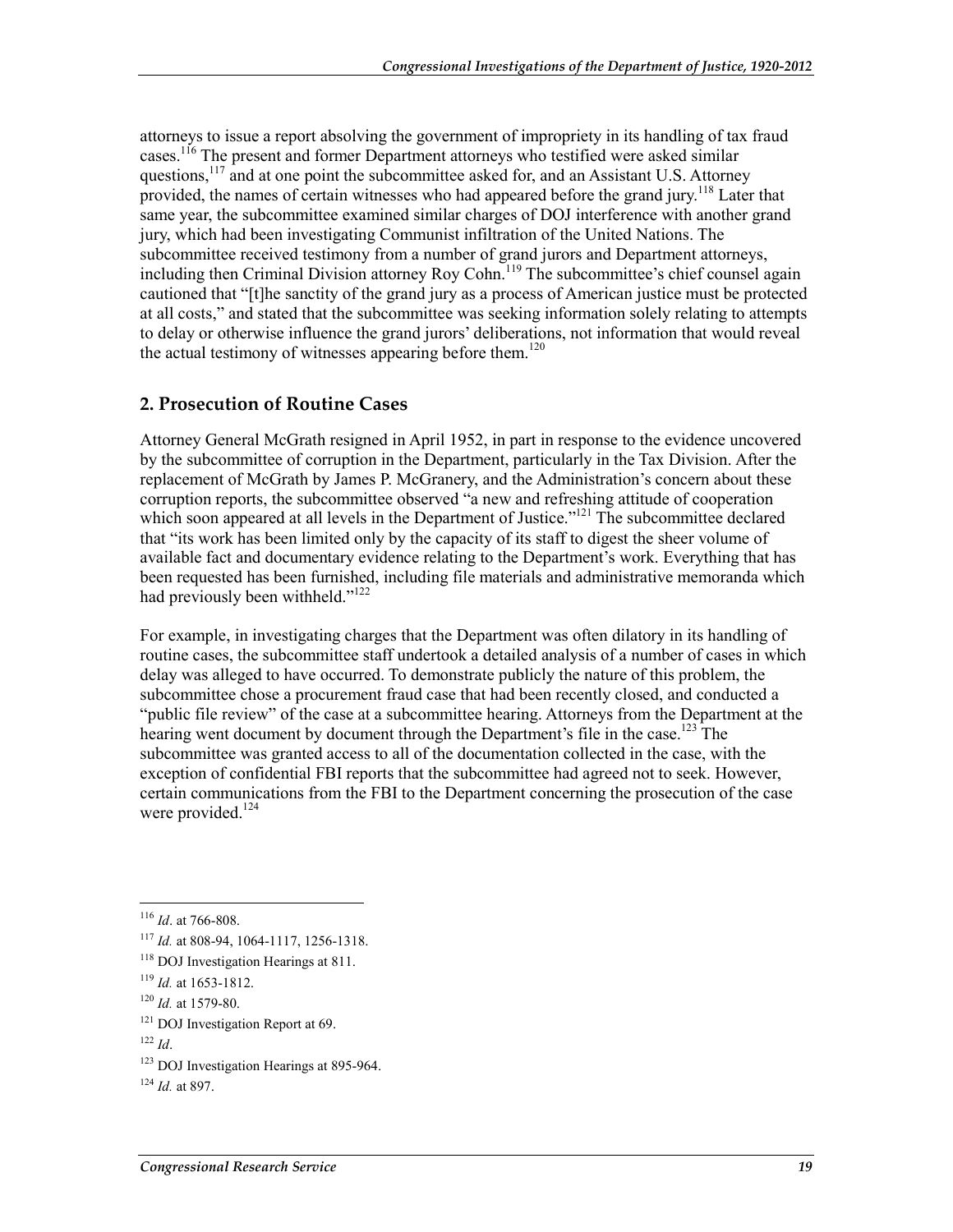#### **3. New York City Police Brutality**

During the 83<sup>rd</sup> Congress, the subcommittee turned to allegations that the Criminal Division had entered into an agreement with the New York City Police Department (NYPD) not to prosecute instances of police brutality by New York police officers that might be violations of federal civil rights statutes. The subcommittee stated that its purpose was not to inquire into the merits of particular cases, only to ascertain whether DOJ and the NYPD had entered into such an agreement.<sup>125</sup> Justice Department witnesses had also been instructed by the Attorney General not to discuss the merits of any pending cases. $126$ 

Department witnesses included a former Attorney General, several present and former Assistant Attorneys General, as well as other Department attorneys and FBI agents.<sup>127</sup> The substance of earlier meetings between Department officials and the New York City Police Commissioner in which this arrangement was allegedly agreed to was probed in depth. Although questions concerning the merits of specific cases were avoided, the subcommittee obtained from these witnesses a chronology of the Department's actions in a number of cases. The subcommittee received DOJ memoranda and correspondence, as well as telephone transcripts of the intradepartmental conversations of a U.S. Attorney.<sup>128</sup>

#### **Investigation of Consent Decree Program**

In 1957 and 1958, the Antitrust Subcommittee of the House Judiciary Committee conducted an inquiry into the negotiation, enforcement, and competitive effect of consent decrees by the DOJ Antitrust Division, with particular emphasis on consent decrees that had been recently entered into with the oil-pipeline industry and  $AT&T$ <sup>129</sup> The subcommittee developed a 4.492-page hearing record, holding seventeen days of hearings on the AT&T consent decree and four days of hearings on the oil pipeline consent decree.

The subcommittee experienced what it viewed as a lack of cooperation from the Department throughout its investigation, stating that "[t]he extent to which the Department of Justice went to withhold information from the committee in this investigation is unparalleled in the committee's experience."<sup>130</sup> The subcommittee's chairman, requesting that the Attorney General disclose "all files in the Department of Justice relating to the negotiations for, and signing of, a consent decree" with  $AT&T$ <sup>131</sup>. The DOJ unconditionally refused to grant the subcommittee access to any of these documents. Deputy Attorney General William P. Rogers asserted two grounds to support the Department's refusal to cooperate. First, Rogers maintained that since the files contained information voluntarily submitted by AT&T in the course of consent decree negotiations,

<sup>1</sup> <sup>125</sup> DOJ Investigation Hearings at 26.

<sup>126</sup> *Id.*

<sup>127</sup> *Id.* at 25-294.

<sup>128</sup> *Id.* at 62-63, 233-34, 239-41, 258-59, 262, 269-73.

<sup>129</sup> *See Consent Degree Program of the Department of Justice: Hearings before the Antitrust Subcomm. (Subcomm. No. 5) of the H. Comm. on the Judiciary*, pt. 1-2, 85th Cong. (1957-58) [hereinafter Consent Decree Hearings]; REPORT OF THE ANTITRUST SUBCOMM. (SUBCOMM. NO. 5), OF THE H. COMM. ON THE JUDICIARY, 86TH CONG., REPORT ON CONSENT DECREE PROGRAM OF THE DEPT. OF JUSTICE (Comm. Print 1959) [hereinafter Consent Decree Report].

<sup>&</sup>lt;sup>130</sup> Consent Decree Report at xiii.

<sup>&</sup>lt;sup>131</sup> Consent Decree Hearings at 1674.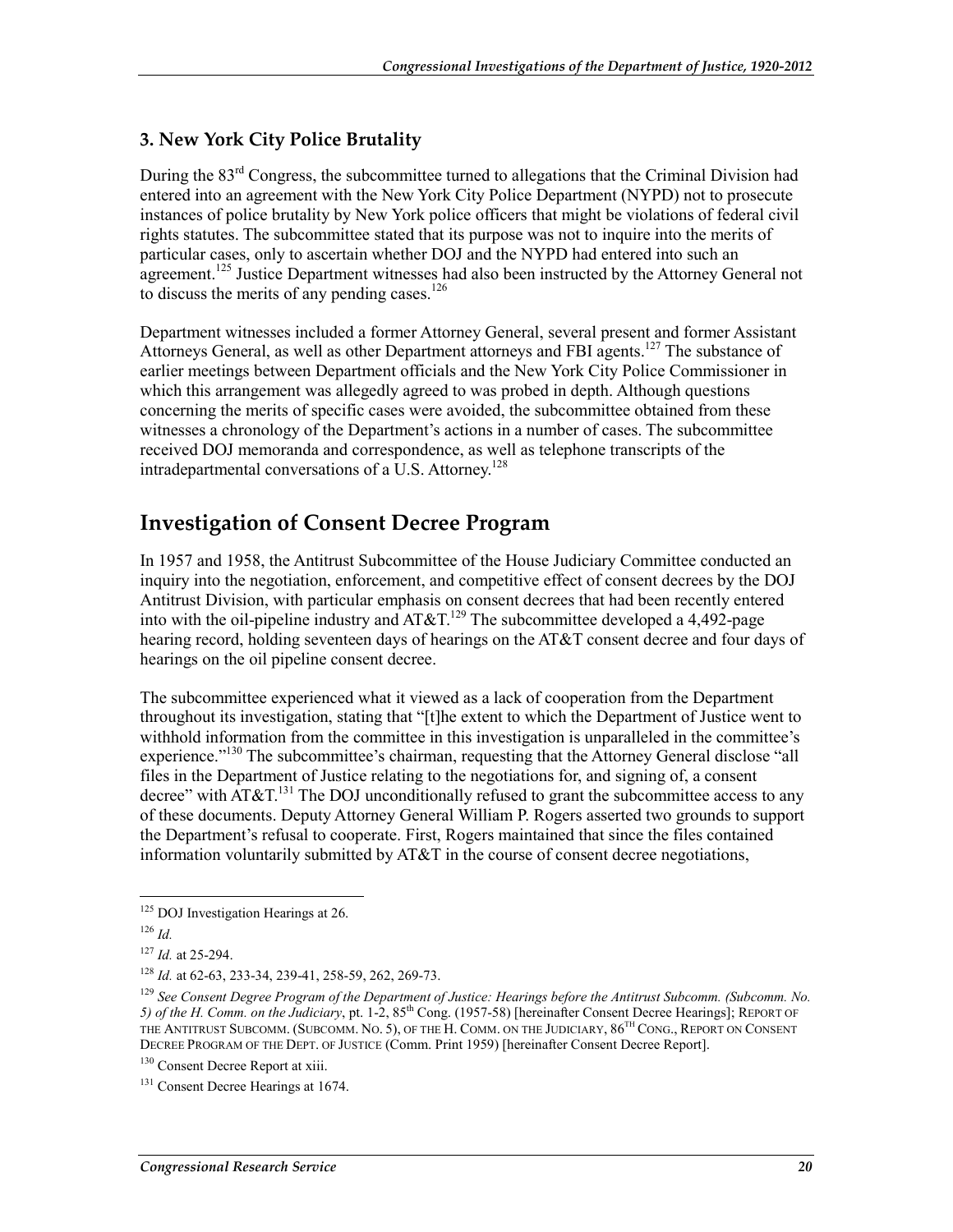disclosing the files to the subcommittee "would violate the confidential nature of settlement negotiations and, in the process, discourage defendants, present and future, from entering into such negotiations."<sup>132</sup> In a later letter, the head of the Antitrust Division, Victor Hansen, added that "[t]hose considerations which require that the Department treat on a confidential basis communications with a defendant during consent decree negotiations also apply to the enforcement of a decree."<sup>133</sup>

Second, Rogers argued that the "essential process of full and flexible exchange" of ideas when crafting memoranda and recommendations would be "seriously endangered were staff members hampered by the knowledge they might at some later date be forced to explain before Congress intermediate positions taken."<sup>134</sup> Rogers stated that the DOJ's refusal to comply was in accordance with an earlier directive from the President to the Department to that effect, which provided:

Because it is essential to efficient and effective administration that employees of the executive branch be in a position to be completely candid in advising with each other on official matters, and because it is not in the public interest that any of their conversations or communications, or any documents or reproductions, concerning such advice be disclosed, you will instruct employees of your Department that in all of their appearances before [congressional] committees not to testify to any such conversations or communications or to produce any such document or reproductions. This principle must be maintained regardless of who would be benefitted by such disclosures.<sup>135</sup>

The subcommittee asserted in its final report that initially the "Attorney General refused access to the files of the Department of Justice primarily in order to prevent disclosure of facts that might prove embarrassing to the Department."<sup>136</sup> The subcommittee further concluded that such withholding had "materially hampered the committee's investigation."<sup>137</sup> However, it may be noted that the subcommittee was ultimately able to obtain much of the material concerning the AT&T consent decree that DOJ refused to provide directly from AT&T itself.<sup>138</sup>

The Department was, however, somewhat more forthcoming in permitting attorneys to testify about the AT&T consent decree. For example, the head of the Antitrust Division informed two Division attorneys, who had dissented from the decision to enter into the AT&T consent decree and were called to testify, that "we do not at the present time think it appropriate ... to ... assert any privilege on behalf of the Department with regard to any information within [your] knowledge which is relevant to the negotiations of the decree in the Western Electric case."<sup>139</sup> These two attorneys later testified before the subcommittee about those negotiations, including their reasons for differing with the Department's decision to enter into the consent decree.<sup>140</sup>

<sup>1</sup> <sup>132</sup> *Id.* at 1674-75.

<sup>133</sup> *Id.* at 3706.

<sup>134</sup> *Id.* at 1675.

<sup>135</sup> *Id*.

<sup>136</sup> Consent Decree Report at 42.

<sup>137</sup> *Id*.

<sup>138</sup> *Id*.

<sup>&</sup>lt;sup>139</sup> Consent Decree Hearings at 3647.

<sup>140</sup> *Id*. at 3711-44.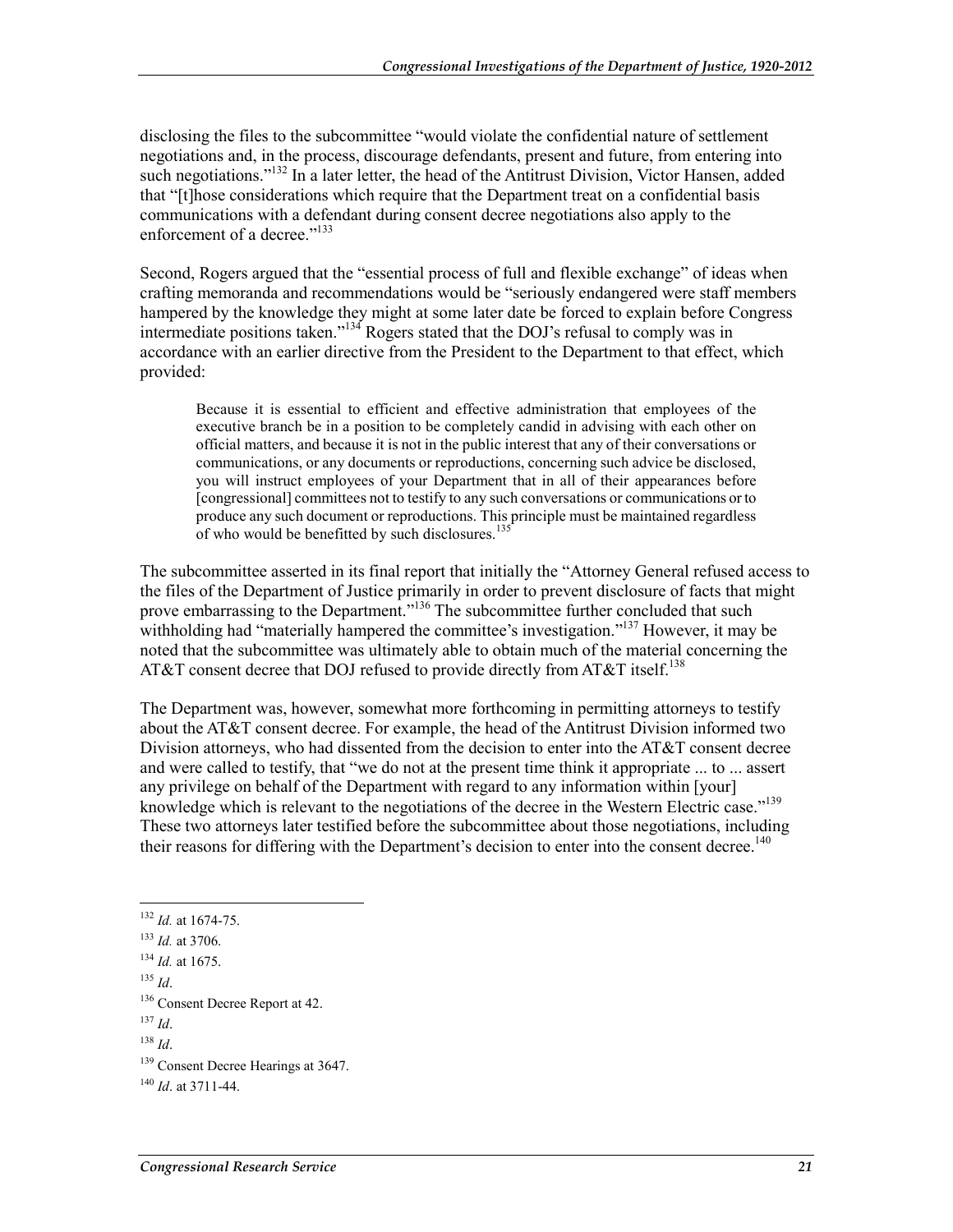#### **Cointelpro and Related Investigations of FBI-DOJ Misconduct**

Between 1974 and 1978, Senate and House committees examined the intelligence operations of a number of federal agencies, including the domestic intelligence operations of the FBI and various units of the Justice Department, such as the Interdivision Information Unit.<sup>141</sup> A Senate Select Committee examined 800 witnesses: 50 in public session, 250 in executive sessions, and the balance in interviews.<sup>142</sup> A number of those providing public testimony were present and former FBI and DOJ officials.

The Select Committee estimated it had obtained approximately 110,000 pages of documents from these intelligence agencies and other sources, with still more being preliminarily reviewed at the agencies.<sup>143</sup> Hundreds of FBI documents were reprinted as hearing exhibits, though "[u]nder criteria determined by the Committee, in consultation with the Federal Bureau of Investigation, certain materials were deleted from these exhibits to maintain the integrity of the internal operating procedures of the FBI. Further deletions were made with respect to protecting the privacy of certain individuals and groups. These deletions do not change the material content of these exhibits."144 The Select Committee concluded in its final report that the "most important lesson" learned from its investigation was that "effective oversight is impossible without regular access to the underlying working documents of the intelligence community. Top level briefings do not adequately describe the realities. For that the documents are a necessary supplement and at times the only source."<sup>145</sup>

Hearings on FBI domestic intelligence operations also were held before the House Judiciary Subcommittee on Civil and Constitutional Rights beginning in 1975. A number of DOJ and FBI officials testified, including Attorneys General Edward Levi and Griffin Bell and FBI Director Clarence Kelly. At the request of the chairman of the Judiciary Committee, the General Accounting Office (GAO) also began a review of FBI operations in this area in 1974.<sup>146</sup> In an attempt to analyze current FBI practices, the GAO chose ten FBI offices involved in varying levels of domestic intelligence activity, and randomly selected 899 cases from those offices that year to review.<sup>147</sup>

The FBI agreed to GAO's proposal to have FBI agents prepare a summary of each selected cases' file. These summaries described the information that led to opening the investigation, the methods and sources used to collect information for the case, instructions from FBI Headquarters, and a brief summary of each document in the file. After reviewing the summaries, GAO staff held

<sup>&</sup>lt;u>.</u> <sup>141</sup> *See* S. REP. No. 755, Books 1-3, 94<sup>th</sup> Cong. (1976) [hereinafter Senate Intelligence Report]; *Intelligence Activities*, *Senate Resolution 21: Hearings Before the Senate Select Comm. to Study Governmental Operations with Respect to Intelligence Activities*, vols. 1-6, 94<sup>th</sup> Cong. (1975) [hereinafter Senate Intelligence Hearings]; *FBI Oversight: Hearings Before the Subcomm. on Civil and Constitutional Rights of the H. Comm. of the Judiciary*, pt. 1-3, 94<sup>th</sup> Cong. (1975-1976), pt. 1-2, 95<sup>th</sup> Cong. (1978) [hereinafter FBI Oversight Hearings].

<sup>142</sup> Senate Intelligence Report, Book 2, at ix n.7.

<sup>143</sup> *Id*.

<sup>&</sup>lt;sup>144</sup> Senate Intelligence Hearings at iv n.1.

<sup>145</sup> Senate Intelligence Report, Book 2, ix n. 7.

<sup>&</sup>lt;sup>146</sup> FBI Oversight Hearings pt. 2 at 1-2.

<sup>&</sup>lt;sup>147</sup> *Id.* at 3. The review was ultimately reduced to 797 cases.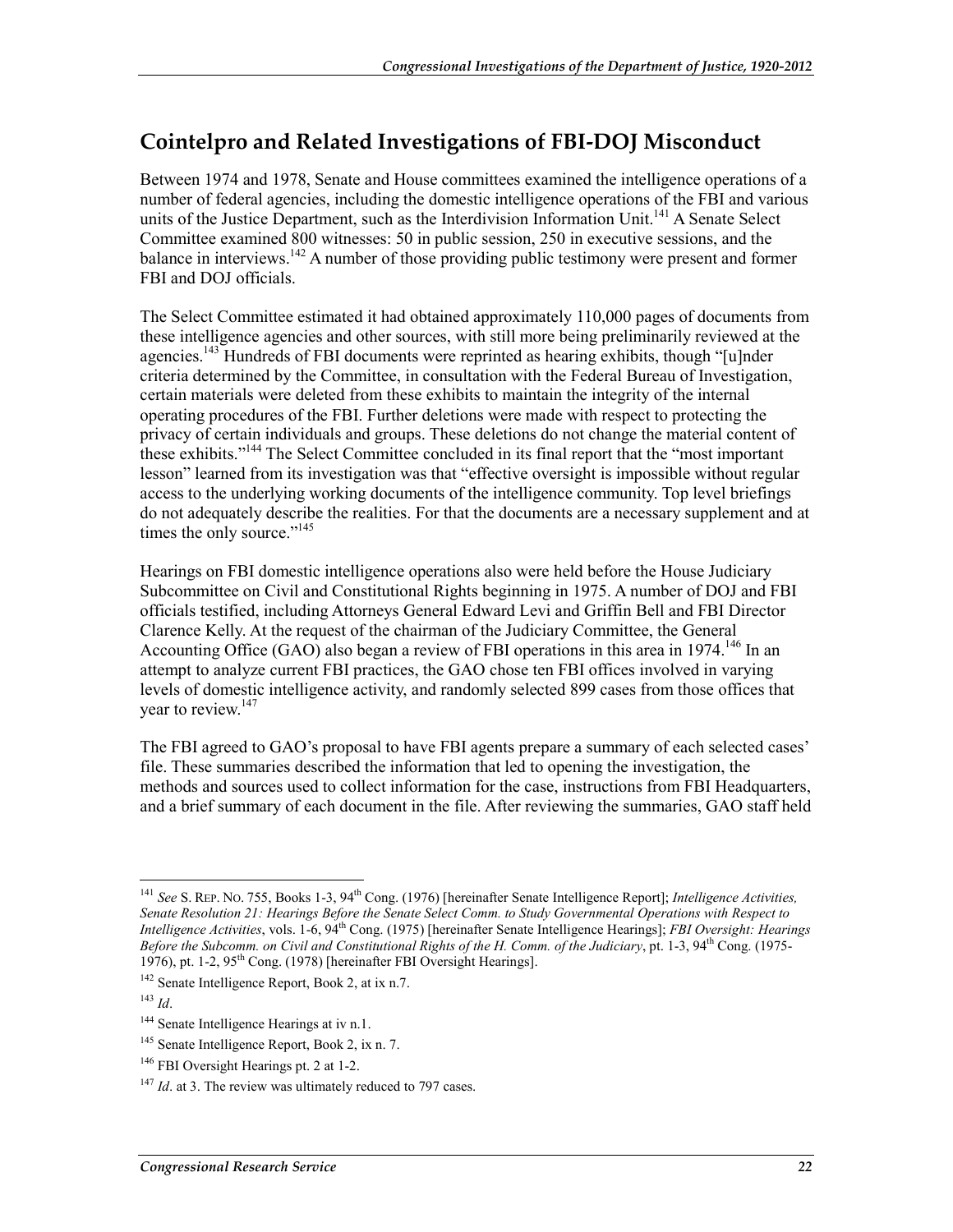interviews with the FBI agents involved with the cases, as well as the agents who prepared the summaries.<sup>148</sup>

These hearings were continued in 1977 to hear the results of a similar GAO review of the FBI's domestic intelligence operations under new domestic security guidelines established by the Attorney General in 1976. In its follow-up investigation, GAO reviewed 319 additional randomly selected cases. As in its earlier review, GAO obtained FBI case summaries and then conducted agent interviews. This time, however, the Department also granted GAO access to copies of selected documents for verification purposes, with the names of informers and other sensitive data excised.<sup>149</sup>

#### **White Collar Crime in the Oil Industry**

In 1979, joint hearings were held by the Subcommittee on Energy and Power of the House Committee on Interstate and Foreign Commerce and the Subcommittee on Crime of the House Judiciary Committee to conduct an inquiry into allegations of fraudulent pricing of fuel in the oil industry and the failure of the Department of Energy and DOJ to effectively investigate and prosecute alleged criminality.<sup>150</sup> During the course of the hearings, testimony and evidence were received in closed session regarding open cases in which indictments were pending and criminal proceedings were in progress. The chairman of the Subcommittee on Energy and Power remarked:

We know indictments are outstanding. We do not wish to interfere with rights of any parties to a fair trial. To this end we have scrupulously avoided any actions that might have affected the indictment of any party. In these hearings we will restrict our questions to the process and the general schemes to defraud and the failure of the Government to pursue these cases. Evidence and comments on specific cases must be left to the prosecutors in the cases they bring to trial. $151$ 

DOJ's Deputy Attorney General, Criminal Division, praised the Chairmen and committee members for their discreet conduct of the hearings: "I would like to commend Chairman Conyers, Chairman Dingell, and all other members of the committee and staff for the sensitivity which they have shown during the course of these hearings to the fact that we have ongoing criminal investigations and proceedings, and the appropriate handling of the question in order not to interfere with those investigations and criminal trials."<sup>152</sup>

The committees requested access to declination memoranda and the Justice Department stated that it had no objection, except to request that the information not be made public unless the committees had a compelling need. During the course of the hearing a DOJ staff attorney testified in open session as to the reason for not going forward with a particular criminal prosecution.

<sup>148</sup> *Id.* at 3-4.

<sup>&</sup>lt;sup>149</sup> FBI Oversight Hearings pt. 1 at 103.

<sup>150</sup> *See White Collar Crime in the Oil Industry: Joint Hearings before the Subcomm. on Energy and Power of the H. Comm. on Interstate and Foreign Commerce and the Subcomm. on Crime of the H. Comm. on the Judiciary*, 96th Cong. (1979) [hereinafter White Collar Crime Hearings].

<sup>&</sup>lt;sup>151</sup> White Collar Crime Hearings at 2.

<sup>152</sup> *Id.* at 134.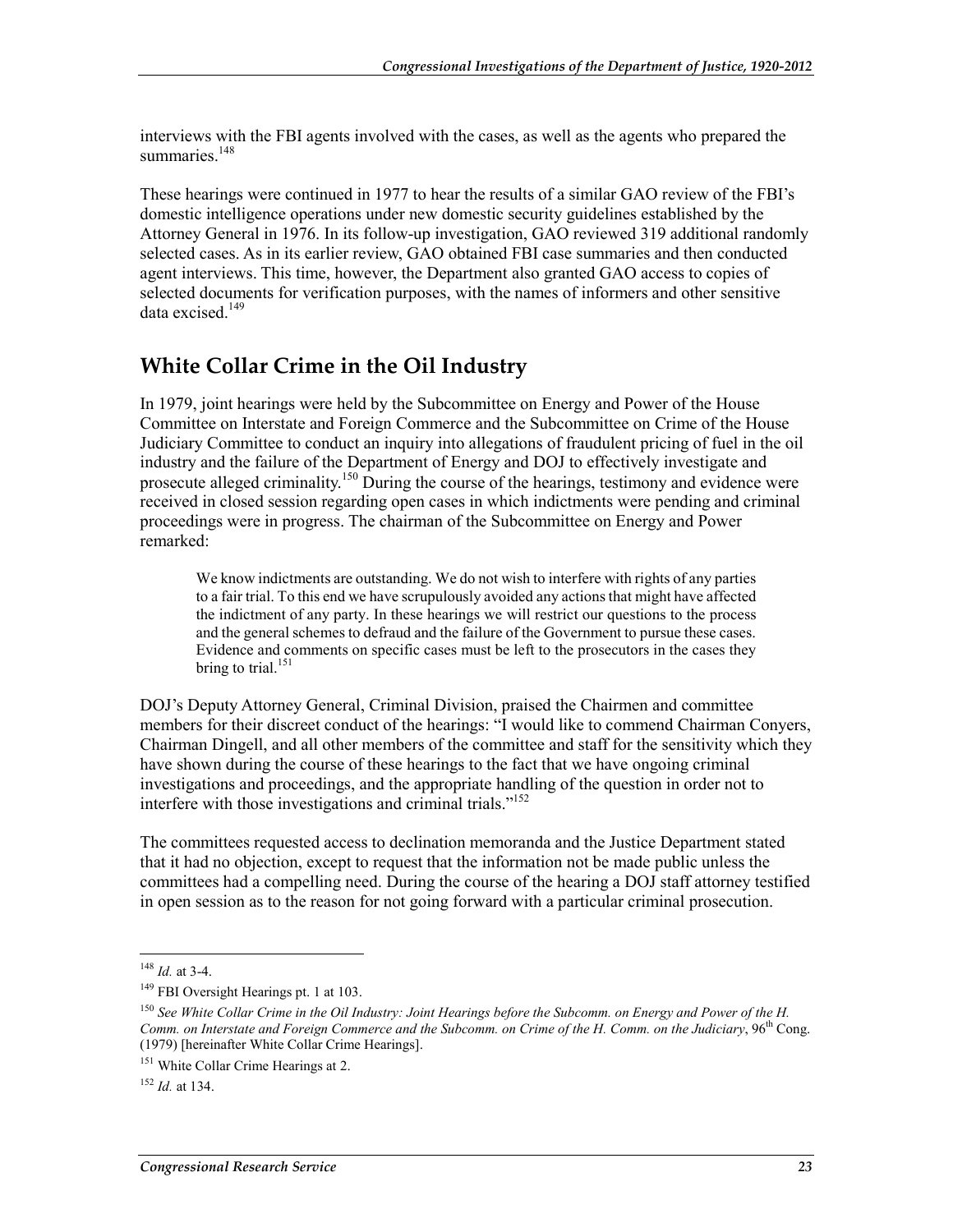Although a civil prosecution of the same matter was then pending, DOJ agreed to supply the committees with documents leading to the decision not to prosecute.<sup>153</sup>

#### **Billy Carter/Libya Investigation**

A special subcommittee of the Senate Committee on the Judiciary was constituted in 1980 to investigate the activities of individuals representing the interests of foreign governments. Due to the short time frame that was given to report its conclusions to the Senate, the subcommittee narrowed the focus of its inquiry to the activities of the President's brother, Billy Carter, on behalf of the Libyan government.<sup>154</sup> A significant portion of this inquiry concerned the Department's handling of its investigation of Billy Carter, in particular whether Attorney General Benjamin R. Civiletti acted improperly by withholding certain intelligence information about Billy Carter's contacts with Libya from the Criminal Division attorneys responsible for the investigation, or had otherwise sought to influence the disposition of the case.

Although there was early disagreement as to the extent of the subcommittee's access to certain White House information, DOJ made no attempt to limit the subcommittee's access to the attorneys involved with the Billy Carter case. The subcommittee heard testimony from several representatives of the Department, including Attorney General Civiletti, and the Assistant Attorney General in charge of the Criminal Division, and three of his assistants. These witnesses testified about various topics, including the general structure of decision making in the Department, the nature of the Billy Carter investigation, the Attorney General's failure to communicate intelligence information concerning Billy Carter to the Criminal Division attorneys immediately, the decision to proceed civilly and not criminally against Carter, and the effect of various actions of the Attorney General and the White House on that prosecutorial decision.<sup>155</sup> The subcommittee also took depositions from some of these witnesses. Pursuant to a Senate Resolution providing it with such power, subcommittee staff took 35 depositions, totaling 2,646 pages.156

The subcommittee also was given access to documents from the Department's files on the Billy Carter case. The materials obtained included prosecutorial memoranda, correspondence between the Department and Billy Carter, the handwritten notes of the attorney in charge of the Foreign Agents Registration Unit of the Criminal Division, and FBI investigative reports and summaries of interviews with Billy Carter and his associates.<sup>157</sup> Not included in the public record were a number of classified documents, which were forwarded to and kept in the files of the Senate Intelligence Committee. These classified documents were available for examination by designated staff members and the Intelligence Committee, and some of the subcommittee documents were later used by the subcommittee in executive session.

<sup>153</sup> *Id.* at 156-57.

<sup>154</sup> *See Inquiry into the Matter of Billy Carter and Libya: Hearings Before the Subcomm. to Investigate the Activities of Individuals Representing the Interests of Foreign Governments of the Senate Comm. on the Judiciary*, vols. 1-3, 96th Cong. (1980) [hereinafter Billy Carter Hearings]; Inquiry into the Matter of Billy Carter and Libya, S. REP. NO. 96- 1015 (1980) [hereinafter Billy Carter Report].

<sup>&</sup>lt;sup>155</sup> Billy Carter Hearings at 116-30, 683-1153.

<sup>156</sup> *Id.* at 1741-42.

<sup>157</sup> *Id.* at 755-978.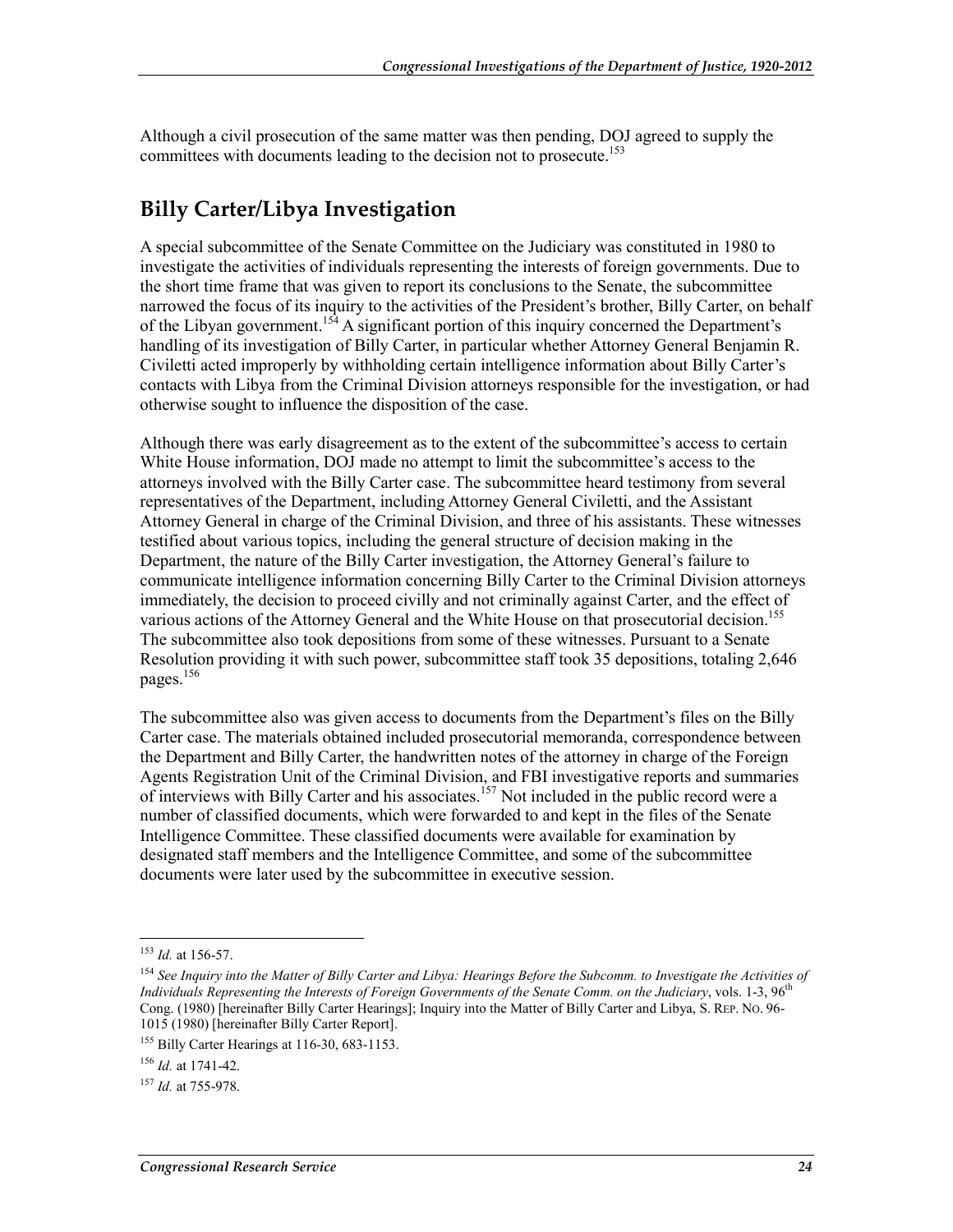#### **Undercover Law Enforcement Activities (ABSCAM)**

In 1982, the Senate established a select committee to study the undercover law enforcement activities of the FBI and other components of the Department of Justice.<sup>158</sup> Representatives from the Department, including FBI Director William Webster, testified generally about the history of the DOJ's undercover operations, their benefits and costs, and the policies governing the institution and supervision of such operations, including several sets of guidelines promulgated by the Attorney General. These witnesses also testified about Abscam and several other specific undercover operations conducted by the FBI and other units of the Department.<sup>159</sup>

In addition to the public testimony from Department witnesses, committee staff conducted interviews with a number of present and former Department attorneys and FBI agents.<sup>160</sup> Among those testifying or interviewed were several present and former members of the Department's Brooklyn Organized Crime Strike Force. The Department told the committee that it "does not normally permit Strike Force attorneys to testify before congressional committees [and has] traditionally resisted questioning of this kind because it tends to inhibit prosecutors from proceeding through their normal tasks free from the fear that they may be second-guessed, with the benefit of hindsight, long after they take actions and make difficult judgements in the course of their duties."161 The Department, nevertheless, agreed to this testimony, "because of their value to you as fact witnesses and because you have assured us that they will be asked to testify solely as to matters of fact within their personal knowledge and not conclusions or matters of policy."<sup>162</sup>

The most extensive focus of the committee's inquiry was on the FBI's Abscam operation, which lasted from early 1978 through January 1980, and resulted in the criminal conviction of one Senator, six Members of the House of Representatives, several local officials, and others. As part of this review, the subcommittee was "given access to almost all of the confidential documents generated during the covert stage of the undercover operation known as Abscam."<sup>163</sup> In all, the committee reviewed more than 20,000 pages of Abscam documents, as well as video and audio tapes and tape transcripts,<sup>164</sup> provided under the terms of an elaborate access agreement negotiated with the Department.

Pursuant to the agreement, the subcommittee was provided copies of confidential Abscam materials other than grand jury materials barred from disclosure under the Federal Rules of Criminal Procedure<sup>165</sup> and certain prosecutorial memoranda from the Abscam cases. Under the agreement, the Department was also permitted to withhold from the committee documents that might compromise ongoing investigations or reveal sensitive sources or investigative techniques.

<sup>158</sup> *See Law Enforcement Undercover Activities: Hearings Before the Senate Select Comm. to Study Law Enforcement Undercover Activities of Components of the Department of Justice*, 97<sup>th</sup> Cong. (1982) [hereinafter Abscam Hearings]; Final Report of the Senate Select Comm. to Study Undercover Activities of Components of the Department of Justice, S. REP. NO. 97-682 (1982) [hereinafter Abscam Report].

<sup>159</sup> Abscam Hearings at 10-85, 153-226, 255-559, 895-924, 1031-70.

<sup>160</sup> Abscam Report at 8-10.

<sup>161</sup> *Id.* at 486.

<sup>162</sup> *Id*.

<sup>163</sup> *Id.* at v.

<sup>164</sup> *Id.* at 9.

 $165$  Federal Rule of Criminal Procedure  $6(e)$  bars disclosure of a "matter occurring before the grand jury" except, inter alia, by court order. FED. R. CRIM. P. 6(e).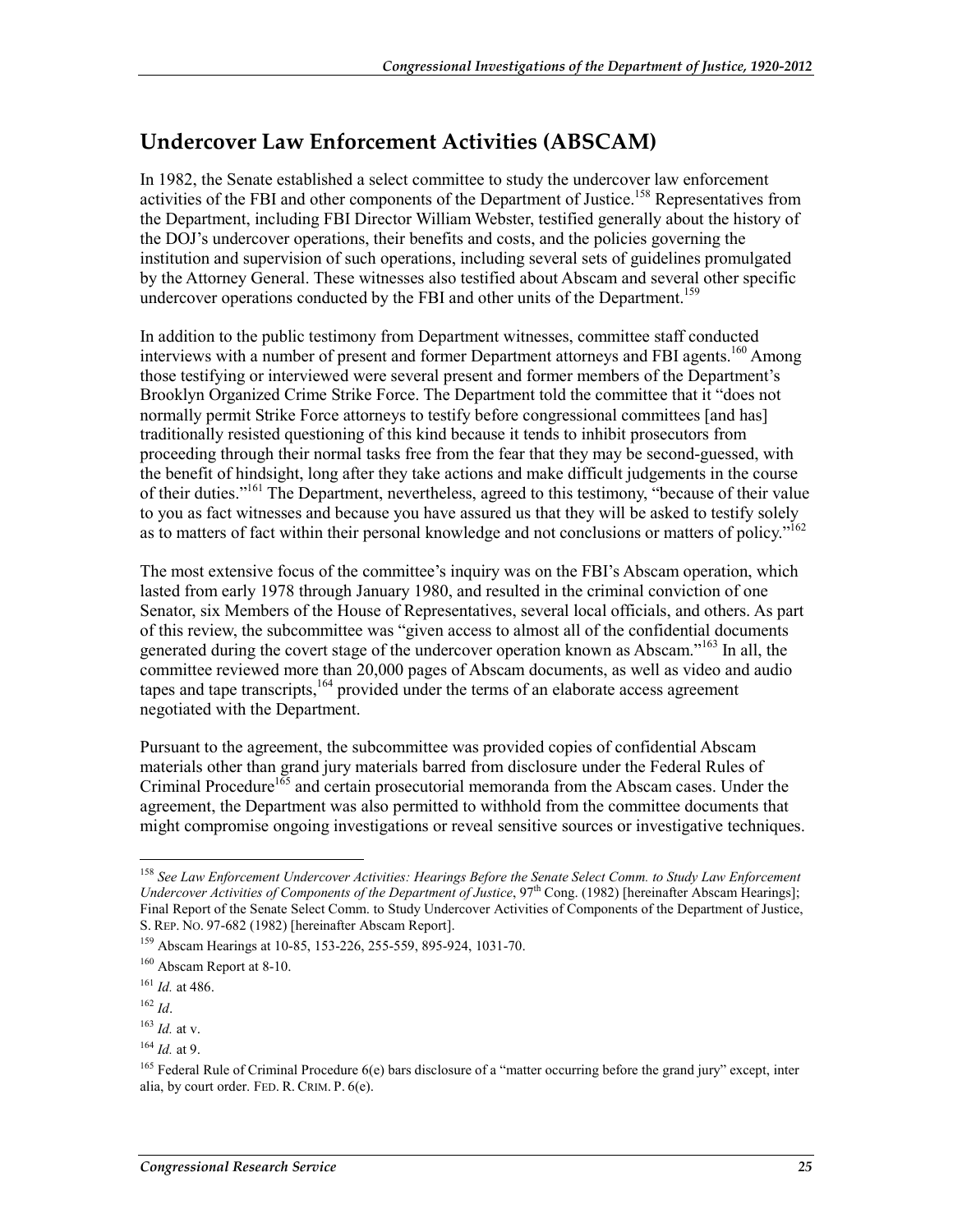However, the Department was required to describe each such document withheld, explain the basis of the denial, and give the committee an opportunity to propose conditions under which the documents might be provided. The committee further agreed to a "pledge of confidentiality" under which it was permitted to use and publicly disclose information derived from the confidential documents and to state that the information came from Department files, but was prohibited from publicly identifying the specific documents from which the information was obtained. All confidential documents were kept in a secure room, with access limited to the committee's members, its two counsel, and several designated document custodians.<sup>166</sup> Later, DOJ agreed to permit access to those materials by other committee attorneys as well.

In addition to the documents to which it was given direct access, the committee received extensive oral briefings, including direct quotations, on basic factual material from the withheld prosecutorial memoranda and documents prepared or compiled by the Department's Office of Professional Responsibility as part of an internal investigation of possible misconduct in the Abscam operations and prosecutions.<sup>167</sup>

Under the general framework established by this agreement, there was considerable give and take between the committee and the Department as to the degree of access that would be provided to specific documents. For example, the committee's counsel had sought access to a report prepared in the Criminal Division on FBI undercover operations.<sup>168</sup> The committee's chairman had also written to the Attorney General requesting access to that report.<sup>169</sup> An agreement was reached whereby the report could be examined by committee members or counsel at the Department and notes taken on its contents, but it could neither be copied nor removed from the Department.<sup>170</sup> Committee counsel utilized this procedure, but the committee determined that such limited access made it impractical for its members to personally review the report, and the committee's chairman again wrote the Attorney General asking him to release a copy.<sup>171</sup> The Department ultimately agreed to provide a copy of the report to each member of the committee, with the understanding that the report would not be disseminated beyond the members of the committee and its counsel, no additional copies would be made, and the copies provided by the Department would be returned at the conclusion of the committee's work.<sup>172</sup> Finally, the committee retained the right under the access agreement to seek unrestricted access to documents if it determined that the limited access set forth in the agreement was insufficient to permit it to effectively conduct its investigation.173

A similar investigation was conducted by the House Judiciary Subcommittee on Civil and Constitutional Rights, which held a total of 21 hearings over a period of four years.<sup>174</sup> The

<sup>166</sup> *See generally* Abscam Report at v, 472-84.

<sup>167</sup> *Id.* at v.

<sup>168</sup> Abscam Hearings at 514.

<sup>169</sup> Abscam Report at 485.

<sup>170</sup> *Id.* at 494.

<sup>171</sup> *Id.* at 498.

<sup>172</sup> *Id.* at 501.

<sup>173</sup> *Id.* at v.

<sup>174</sup> *See FBI Undercover Activities, Authorization; and H.R. 3232: Oversight Hearings Before the Subcomm. on Civil and Constitutional Rights of the H. Comm. on the Judiciary*, 98th Cong. (1983); *FBI Undercover Operations: Hearings Before the Subcomm. on Civil and Constitutional Rights of the H. Comm. on the Judiciary*,  $97<sup>th</sup>$  Cong. (1981); *FBI Oversight: Hearings Before the Subcomm. on Civil and Constitutional Rights of the H. Comm. on the Judiciary*, 96<sup>th</sup> (continued...)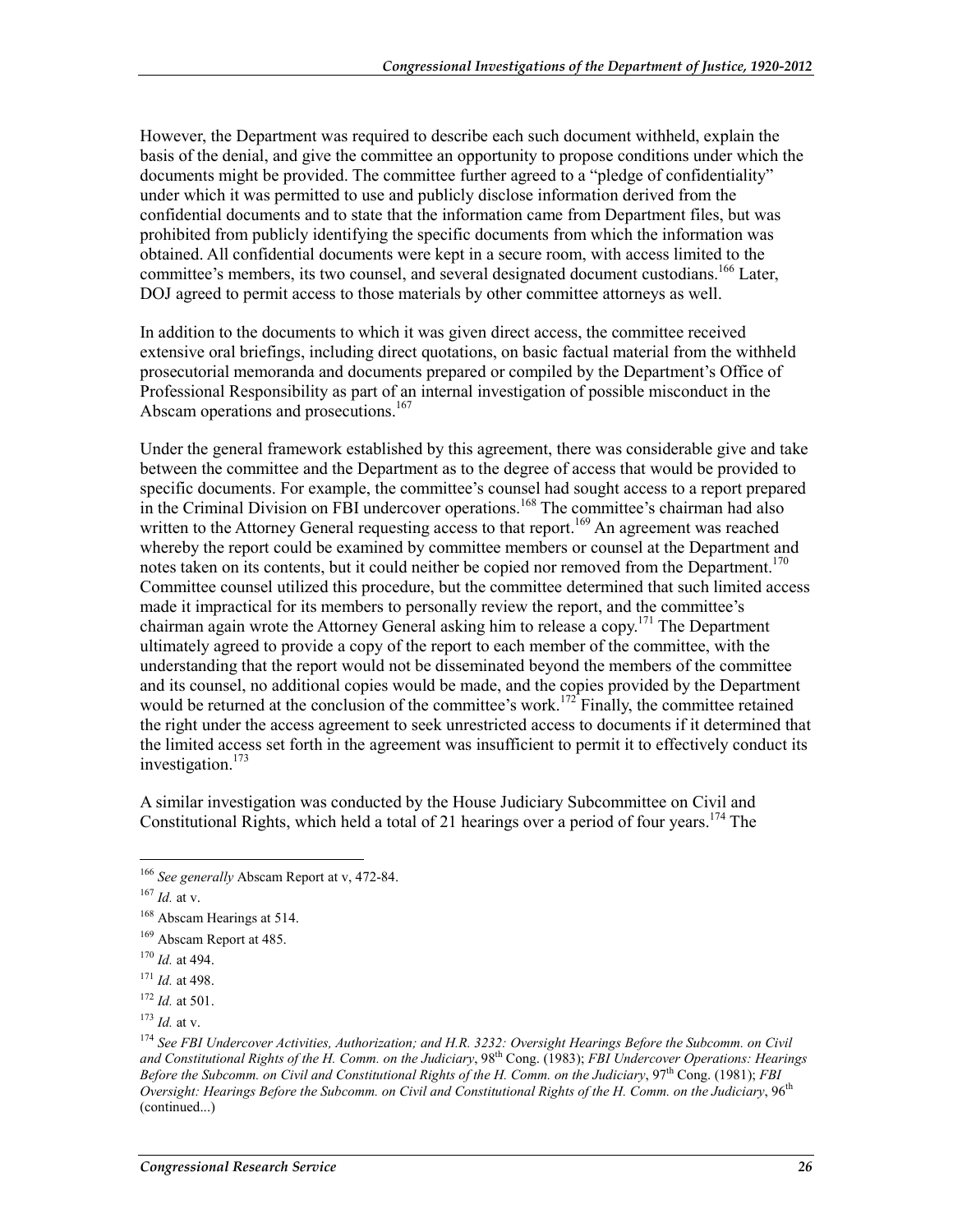subcommittee examined in detail the FBI's Operation Corkscrew undercover operation, an investigation of alleged corruption in the Cleveland Municipal Court, with access to confidential Department documents provided to it under an agreement patterned after the access agreement negotiated by the Senate select committee investigating Abscam.<sup>175</sup>

#### **Investigation of Withholding of EPA Documents**

#### **Burford I: The Superfund Investigation**

In 1982, during the second session of the  $97<sup>th</sup>$  Congress, the House Transportation Committee's Public Works Subcommittee on Oversight and the House Energy and Commerce's Subcommittee on Oversight and Investigations initiated investigations of the Environmental Protection Agency's (EPA) enforcement of the "Superfund" law.176 The committees requested documents relating to a number of on-going enforcement actions from EPA Administrator Anne Gorsuch Burford. The documents sought included memoranda of EPA and DOJ attorneys containing litigation and negotiation strategy, settlement positions, and other similar materials.<sup>177</sup> After Ms. Burford's initial refusal, the subcommittees issued subpoenas but compliance was resisted on the grounds that the documents requested were "enforcement sensitive" and were part of open law enforcement files. At the direction of President Reagan, Ms. Burford claimed executive privilege to prevent their disclosure.

The House Transportation Subcommittee acted first, citing Ms. Burford for contempt of Congress, an action that was affirmed by the full Committee. The full House of Representatives voted 259 to 105 to support the contempt citation.<sup>178</sup> The DOJ's first attempted to obtain a federal court order enjoining the House from forwarding the contempt citation to the U.S. Attorney for prosecution pursuant to the criminal contempt statute (discussed in depth in the next section), but failed.179 Following a brief period of negotiation with the Public Works and Transportation Committee, DOJ reached an agreement for release of the documents. The documents were released to the subcommittee in stages, beginning first with briefings and redacted copies, and eventually ending with unredacted copies that could only be examined by committee members and up to two designated committee staffers.<sup>180</sup>

The Chairman of the House Energy and Commerce Committee, Representative John Dingell, refused to accept the agreement between the DOJ and the House Public Works and Transportation Committee given its limitations on access and time delays. After a threat to issue new subpoenas and pursue a further contempt citation, negotiations were resumed. The result was an agreement

 $\overline{\phantom{a}}$ 

<sup>(...</sup>continued)

Cong. (1979-80).

<sup>&</sup>lt;sup>175</sup> REPORT OF THE SUBCOMM. ON CIVIL AND CONST. RIGHTS OF THE H. COMM. ON THE JUDICIARY, FBI UNDERCOVER OPERATIONS, 98<sup>th</sup> Cong. 91-93 (Comm. Print 1984).

<sup>176</sup> *See* H. REP. No. 97-968 (1982) [hereinafter Gorsuch Burford House Contempt Report].

<sup>177</sup> *Id*. at 13-20.

<sup>178</sup> *See* 8 Op. O.L.C. 101, 107 (1984) [hereinafter 1984 OLC Opinion].

<sup>179</sup> *See House of Representatives*, 556 F. Supp. 150; *see also* 2 U.S.C. §§192, 194.

<sup>&</sup>lt;sup>180</sup> See Memorandum of Understanding Between the Committee on Public Works and Transportation and the Department of Justice, Concerning Documents Subpoenaed from the Environmental Protection Agency, February 18, 1983; *see also* H. REP. No. 98-323, at 18-20 (1983).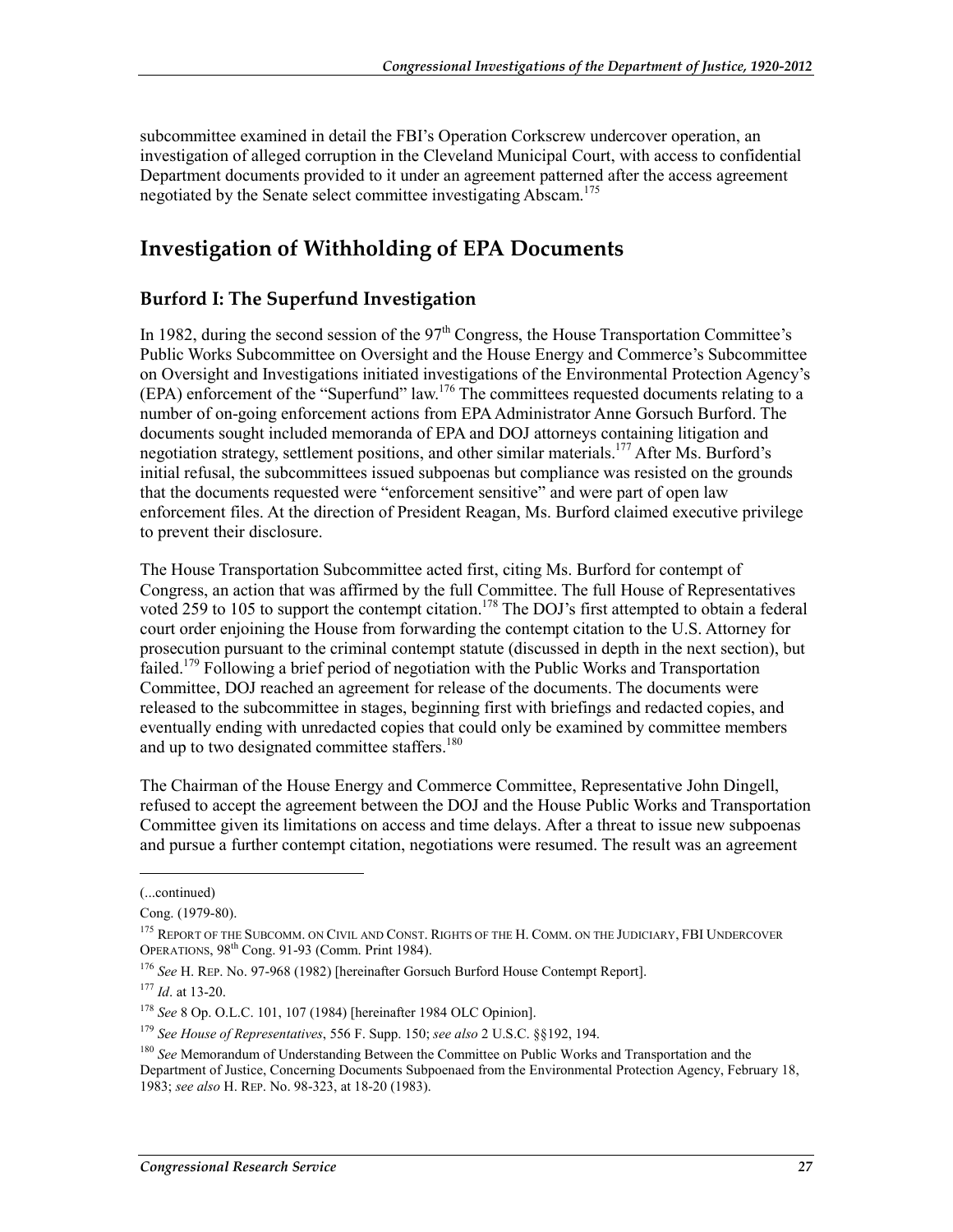that all documents covered by the initial subpoena would be delivered to the subcommittee. There were to be no briefings and no multi-stage process of redacted documents leading to unredacted documents.<sup>181</sup> The subcommittee agreed to handle all "enforcement sensitive" documents in executive session, giving them confidential treatment.<sup>182</sup> The subcommittee, however, reserved for itself the right to release the documents or use them in public session, after providing "reasonable notice" to the EPA.<sup>183</sup> If the EPA did not agree, the documents would not be released or used in public session unless the chairman and ranking minority Member concurred. If they did not concur, the subcommittee could vote on the release of documents and their subsequent use in a public session. Staff access was to be decided by the chairman and ranking minority Member. The agreement was signed by Chairman Dingell, Ranking Member James T. Broyhill, and White House Counsel Fred F. Fielding on March 9, 1983.<sup>184</sup>

#### **Burford II: The Investigation of the Claim of Presidential Privilege**

After the House voted to hold Burford in contempt of Congress, the Department, in the name of the United States, filed an unprecedented legal action against the House. The DOJ attempted to obtain to obtain a judicial declaration that Burford had acted lawfully in refusing to comply with the subpoena. Ultimately, the lawsuit was dismissed,<sup>185</sup> the documents were provided to Congress, and the contempt citation was dropped. However, a number of questions about the role of the Department during the controversy remained: whether the Department, not the EPA, had made the decision to persuade the President to assert executive privilege; whether the Department had directed the U.S. Attorney for the District of Columbia not to present the Burford contempt citation to the grand jury for prosecution and had made the decision to sue the House; and, generally, whether there was a conflict of interest in the Department's simultaneously advising the President, representing Burford, investigating alleged executive branch wrongdoing, and enforcing the congressional criminal contempt statute. These and related questions raised by the Department's actions were the subject of an investigation by the House Judiciary Committee beginning in early 1983. The committee issued a final report on its investigation in December 1985.186

Although the Judiciary Committee ultimately was able to obtain access to virtually all of the documentation and other information it sought from the Department, in many respects this investigation proved as contentious as the earlier EPA controversy from which it arose. In its final report, the committee concluded that

[T]he Department of Justice, through many of the same senior officials who were most involved in the EPA controversy, consciously prevented the Judiciary Committee from obtaining information in the Department's possession that was essential to the Committee's inquiry into the Department's role in that controversy. Most notably, the Department deliberately, and without advising the Committee, withheld a massive volume of vital

<sup>181</sup> *See EPA Document Agreement*, CQ WEEKLY REPORT, March 26, 1983 at 685.

<sup>182</sup> *Id*.

<sup>183</sup> *Id*.

<sup>184</sup> *Id*.

<sup>185</sup> *See generally House of Representatives*, 556 F. Supp. 150.

<sup>&</sup>lt;sup>186</sup> See Report of the House Comm. on the Judiciary on Investigation of the Role of the Department of Justice in the Withholding of Environmental Protection Agency Documents from Congress in 1982-1983, H. REP. 99-435 (1985) [hereinafter EPA Withholding Report].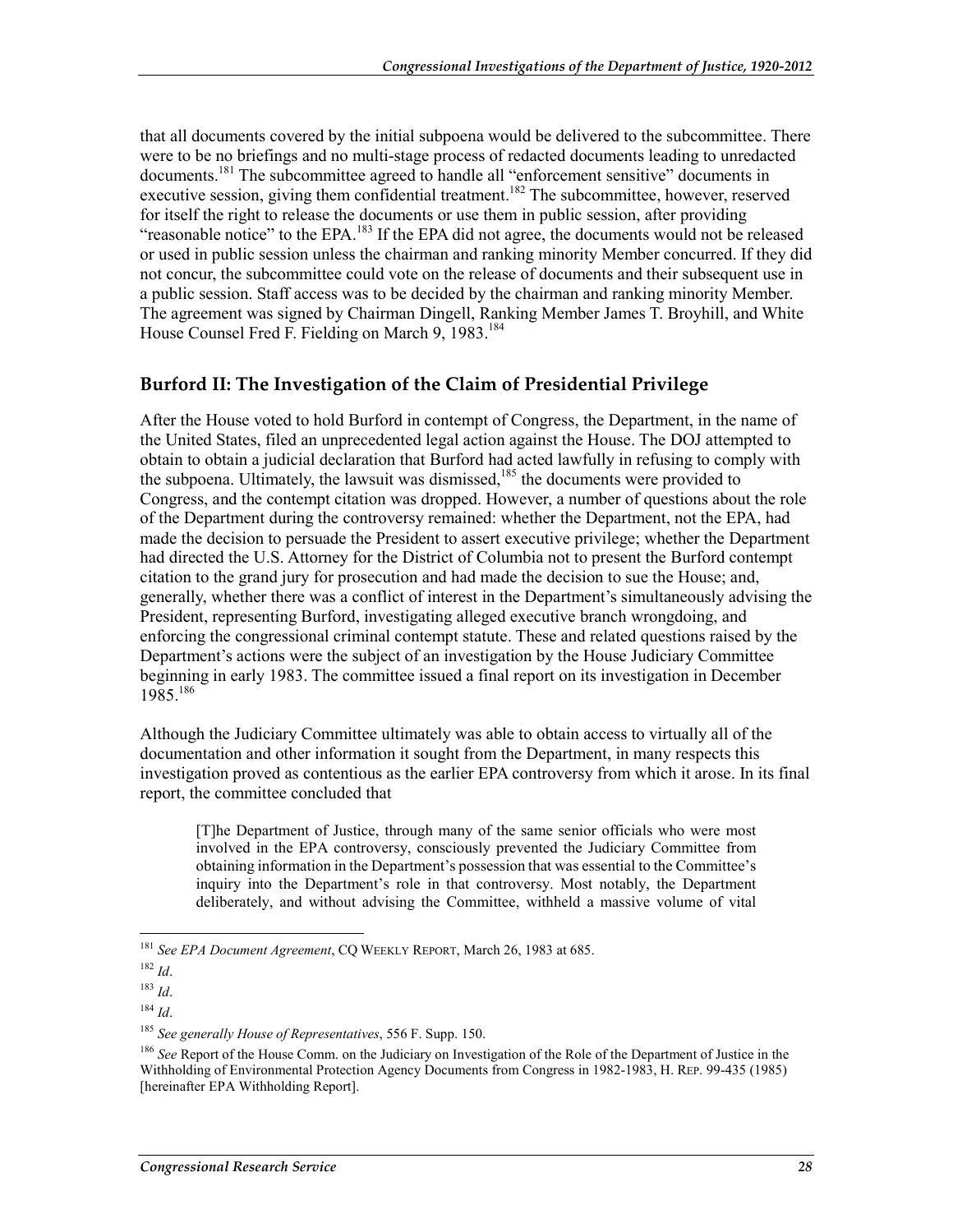handwritten notes and chronologies for over one year. These materials, which the Department knew came within the Committee's February 1983 document request, contained the bulk of the relevant documentary information about the Department's activities outlined in this report and provided a basis for many of the Committee's findings.<sup>187</sup>

Among the other abuses cited by the committee were the withholding of a number of other relevant documents until the committee had independently learned of their existence,<sup>188</sup> as well as materially "false and misleading" testimony before the committee by the head of the Department's Office of Legal Counsel.<sup>189</sup>

The committee's initial request for documentation was contained in a February 1983 letter from its chairman, Representative Peter Rodino, to Attorney General William French Smith. The committee requested that the Department "supply all documents prepared by or in the possession of the Department in any way relating to the withholding of documents that Congressional committees have subpoenaed from the EPA."<sup>190</sup> The letter also specifically requested, among other things, a narrative description of the activities of each division or other unit of the Department relating to the withholding of the EPA materials, information about the Department's apparent conflict of interest in simultaneously advising the executive branch while being responsible for prosecuting the Burford contempt citation, and any instructions given by the Department to the U.S. Attorney not to present the Burford contempt to a grand jury.

At first, the Department provided only publicly available documents in response to this and other document requests from the committee.<sup>191</sup> However, after a series of meetings between committee staff and senior Department officials, an agreement was reached whereby committee staff were permitted to review the materials responsive to these requests at the Department to determine which documents the committee would need for its inquiry.<sup>192</sup> Committee staff reviewed thousands of documents from the Land and Natural Resources Division, the Civil Division, the Office of Legal Counsel, the Office of Legislative Affairs, the Office of Public Affairs, and the offices of the Attorney General, the Deputy Attorney General, and the Solicitor General.<sup>193</sup>

In July 1983, the committee chairman wrote to the Attorney General requesting copies of 105 documents that committee staff identified during review as particularly important to the committee's inquiry.<sup>194</sup> By May 1984, only a few of those documents had been provided to the committee, and the chairman again wrote to the Attorney General requesting the Department's cooperation in the investigation. In that letter, the chairman advised the Attorney General that the committee's preliminary investigation had raised serious questions of misconduct, including potential criminal misconduct, in the Department's decision to withhold EPA documents.<sup>195</sup> The committee finally received 105 documents in July 1984, a full year after it had initially requested

<sup>1</sup> 187 EPA Withholding Report at 1163; *see also id*. at 1234-38.

<sup>188</sup> *Id.* at 1164.

<sup>189</sup> *Id.* at 1164-65, 1191-1231.

<sup>190</sup> *Id.* at 1167, 1182-83.

<sup>191</sup> *Id.* at 1184.

<sup>192</sup> *Id.* at 1168, 1233.

<sup>&</sup>lt;sup>193</sup> EPA Withholding Report at 1168.

<sup>194</sup> *Id.* at 1169.

<sup>195</sup> *Id.* at 1172.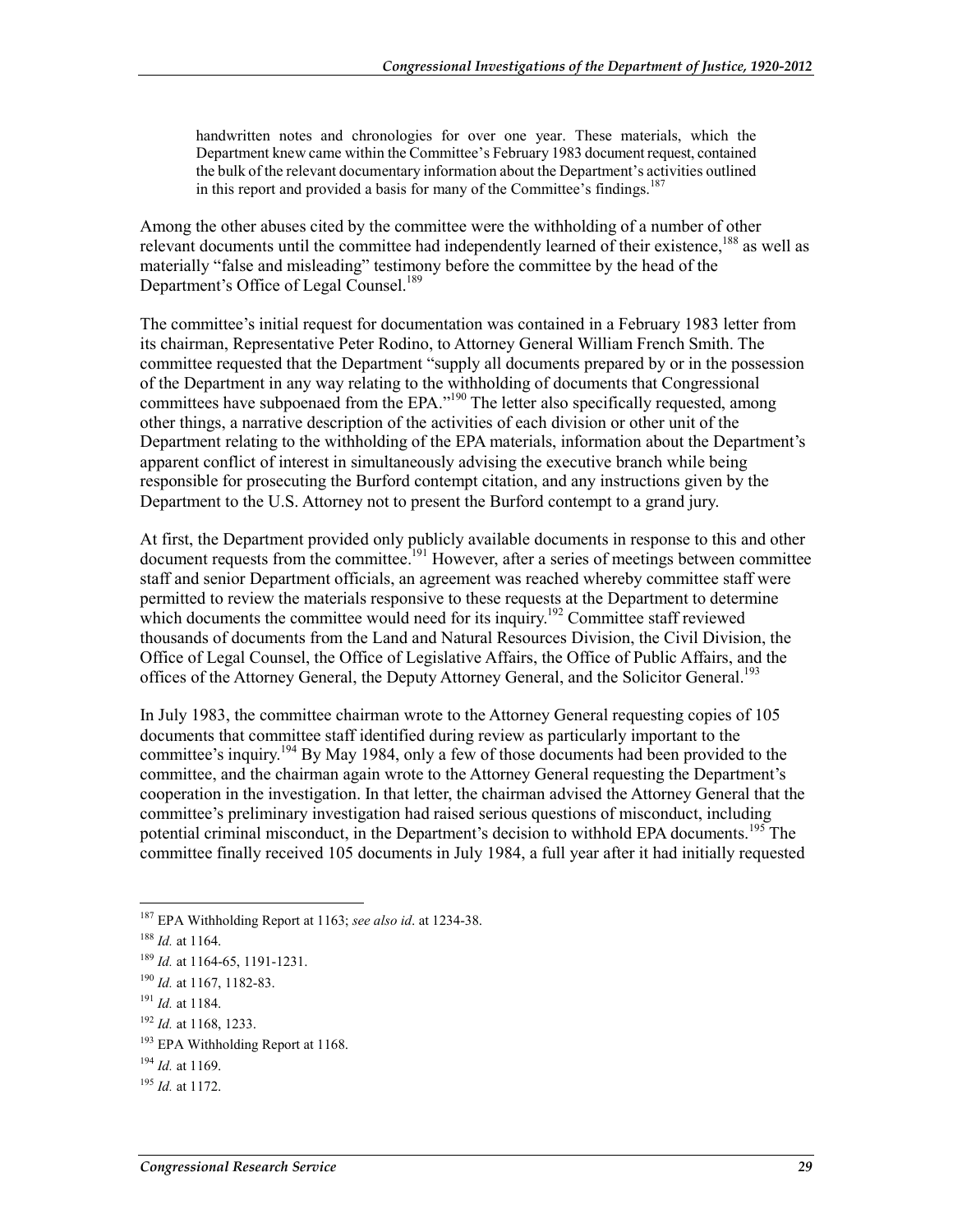access. At that time, the committee also obtained the written notes and a number of other documents that had been earlier withheld.<sup>196</sup>

There was also disagreement about the access committee staff would have to interview Department employees. The Department demanded that it be permitted to have one or more Department attorneys present at each interview. The committee feared that the presence of Department representatives might intimidate the Department employees in their interviews and stated that it was willing to permit a Department representative to be present only if the representative was "walled-off" from Department officials involved with the controversy, if the substance of interviews was not revealed to subsequent interviewees, and if employees could be interviewed without a Department representative present if so requested. The Department ultimately agreed to permit the interviews to go forward without its attorneys present. If a Department employee requested representation, the Department employed private counsel for that purpose. In all, committee staff interviewed 26 current and former Department employees, including four Assistant Attorneys general, under this agreement.<sup>197</sup>

Partly as a result of these interviews, as well as from information in the handwritten notes that had been initially withheld, the committee concluded that it also required access to Criminal Division documents about the origins of the criminal investigation of former EPA Assistant Administrator Rita Lavelle. The committee needed these documents to determine if the Department had considered instituting the investigation to obstruct the committee's inquiry. The committee also requested information about the Department's earlier withholding of the handwritten notes and other documents to determine whether Department officials had deliberately withheld the documents in an attempt to obstruct the committee's investigation.<sup>198</sup> The Department at first refused to provide the committee with documents relating to its Lavelle investigation, citing its withholding as "[c]onsistent with the longstanding practice of the Department not to provide access to active criminal files."199 The Department also refused to provide the committee with access to documentation related to the Department's handling of the committee's inquiry, objecting to the committee's "ever-broadening scope of ... inquiry."<sup>200</sup>

The committee chairman wrote the Attorney General and objected that the Department was denying the committee access even though no claim of executive privilege had been asserted.<sup>201</sup> The chairman also maintained that "[i]n this case, of course, no claim of executive privilege could lie because of the interest of the committee in determining whether the documents contain evidence of misconduct by executive branch officials."<sup>202</sup> With respect to the documents relating to the Department's handling of the committee inquiry, the chairman demanded that the Department prepare a detailed index of the withheld documents that included the title, date, and length of each document; its author and all who had seen it; a summary of its contents; an explanation of why it was being withheld; a certification that it contained no evidence of misconduct; and a certification that the Department intended to recommend the President assert

<sup>1</sup> <sup>196</sup> *Id.* at 1173.

<sup>197</sup> *Id.* at 1174-76.

<sup>198</sup> *Id.* at 1176-77, 1263-64.

<sup>&</sup>lt;sup>199</sup> EPA Withholding Report at 1265.

<sup>200</sup> *Id*.

 $^{201}$  *Id.* at 1266.

 $202$  *Id*.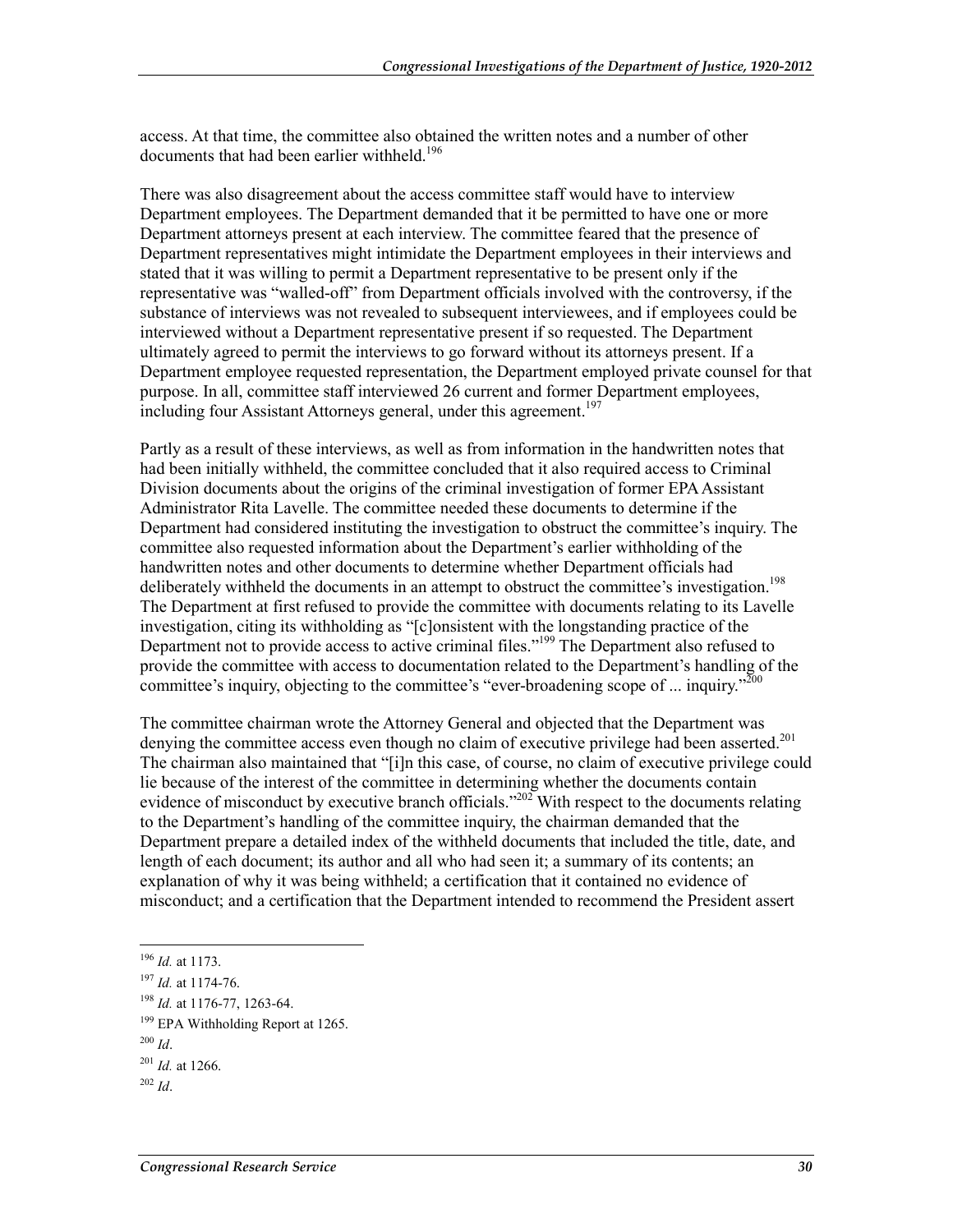executive privilege over it.<sup>203</sup> With respect to the Lavelle documents, the chairman narrowed the committee's request to "predicate" documents relating to the opening of the investigation and prosecution of Lavelle, as opposed to FBI and other investigative reports reflecting actual investigative work conducted after the opening of the investigation.<sup>204</sup> In response, more than three months after the committee's initial request, the Department produced those two categories of materials $^{205}$ 

#### **E.F. Hutton Investigation**

In 1985 and 1986, the Crime Subcommittee of the House Judiciary Committee conducted an investigation to determine why no individuals were charged in connection with an investigation of E.F. Hutton, an American stock brokerage firm that pled guilty to 2,000 felony counts.<sup>206</sup> As part of this investigation, the subcommittee sought letters to Hutton employees promising not to prosecute, draft indictments, and internal DOJ communications regarding proposals discussing the disposition of charges against Hutton employees.<sup>207</sup> Assistant Attorney General Trott responded to the request by stating:

We understand this to be a request for prospective memoranda.... It now appears that there is one document prepared early in the investigation that may fall within your request. We will produce that for the Subcommittee after appropriate redactions have been made. We believe that the necessary redactions are those principally set out in *In re Grand Jury Investigation (Lance)*. 208 Thus, such information as the identity of witnesses who testified before the grand jury and the substance of their testimony and the identity of documents which were subpoenaed by the grand jury must be redacted."<sup>209</sup>

The Justice Department also recommended that the subcommittee go to court to obtain access to all of the information, including that which could not be released under the Federal Rules of Criminal Procedure Rule  $6(e)$ <sup>210</sup> The Justice Department went to court to seek guidance regarding the applicability of Rule 6(e) to the documents sought by the subcommittee. In court, the Justice Department argued only on  $6(e)$  grounds, and never claimed that any documents should be withheld on deliberative process grounds. The court dismissed the case because it presented no case or controversy. However, the court did express "serious doubt" as to the applicability of Rule 6(e) to the documents sought by the subcommittee.

The Subcommittee report includes as exhibits a number of deliberative prosecutorial documents. One 21-page memorandum contains a detailed discussion of Hutton's money management practices, and concludes that "these money management techniques violated numerous federal

<sup>203</sup> *Id.* at 1268-69.

<sup>204</sup> *Id.* at 1269-70.

<sup>205</sup> EPA Withholding Report at 1270.

<sup>206</sup> *See* E.F. HUTTON MAIL AND WIRE FRAUD, REPORT OF THE H. SUBCOMM. ON CRIME, H. COMM. ON THE JUDICIARY, 99th Cong. (Comm. Print, Serial No. 13, December 1986) [hereinafter Hutton Report].

<sup>207</sup> Hutton Report at 1119.

<sup>&</sup>lt;sup>208</sup> 610 F.2d 202, 216-17 (5<sup>th</sup> Cir. 1982) (opinions or statement based on knowledge of grand jury proceedings may be disclosed "provided, of course, the statement does not reveal the grand jury information on which it is based"). 209 Hutton Report at 1217.

<sup>210</sup> *Id*. at 1218. *See* FED. R. CRIM. P. 6(e).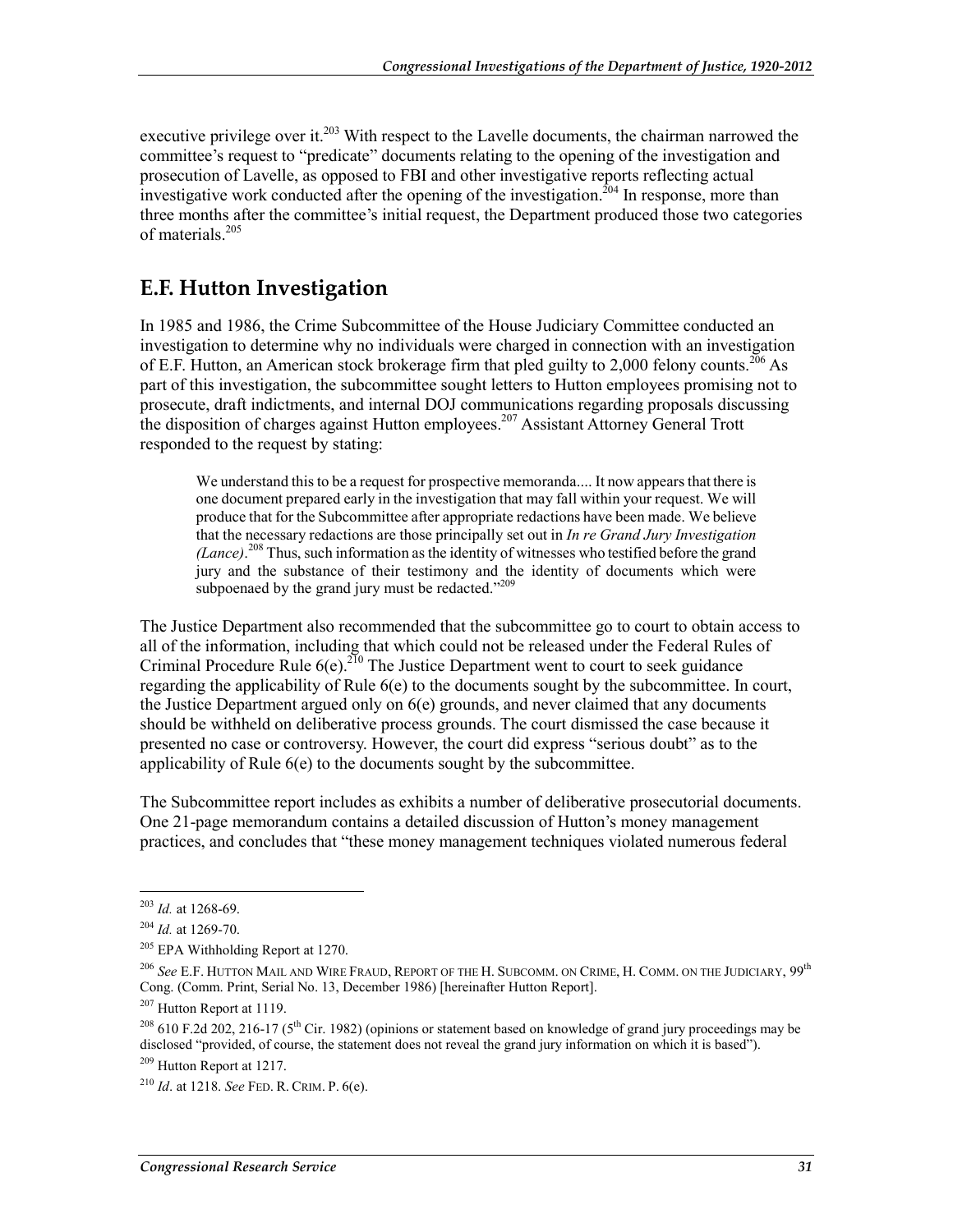criminal statutes and, therefore, prosecution is appropriate and recommended."<sup>211</sup> The Subcommittee was also provided with a series of memoranda prepared by a line attorney, which analyzed the defenses that could be offered by Hutton officers and the DOJ's responses to those defenses. These memoranda are among many examples of deliberative prosecutorial memoranda provided to the investigating congressional committee by DOJ.<sup>212</sup>

#### **Iran-Contra**

In the late 1980s, an intense congressional investigation focused, in part, on Attorney General Edwin Meese's conduct during the Iran-Contra scandal. The House and Senate created their Iran-Contra committees in January 1987. The Iran-Contra Committees demanded the production of the Justice Department's files. Assistant Attorney General John Bolton responded to this request, on behalf of Attorney General Meese, by attempting to withhold the documents by asserting that disclosure would prejudice the pending or anticipated litigation by the Independent Counsel. The Iran-Contra Committees disputed that contention, required the production of all Justice Department documents, and questioned all knowledgeable Justice Department officers up to, and including, Attorney General Meese.

One major aspect of the Iran-Contra Committees' investigation focused on the inadequacies of the so-called "Meese Inquiry," the team led by Attorney General Meese that examined the National Security Council (NSC) staff in late November 1987. The Iran-Contra Committees concluded that this inquiry had the effect of forewarning the NSC staff to shred their records and fix upon an agreed false story, ending any opportunity to uncover the obscured aspects of the scandal. The congressional investigation provided documentary evidence regarding incompetence, at best, by the Attorney General's team during the Meese Inquiry. The congressional report documented this incompetence, which included the Attorney General taking no notes and remembering no details of his crucial interviews of CIA Director Casey and others; the DOJ inquiry taking no steps to secure the remaining unshredded documents; and the Justice Department team allowing the documents to be shredded while the team was in the room. Furthermore, the inquiry team excluded the Criminal Division and the FBI from the case until it was too late. $^{213}$ 

#### **Rocky Flats Environmental Crimes Plea Bargain**

In June 1992 the Subcommittee on Investigations and Oversight of the House Committee on Science, Space, and Technology commenced a review of the DOJ-negotiated plea bargain settlement in the investigation and prosecution of Rockwell International Corporation. Rockwell was accused of committing environmental crimes in its capacity as manager and operating contractor of the Department of Energy's (DOE) Rocky Flats nuclear weapons facility.<sup>214</sup>

<sup>1</sup> <sup>211</sup> Hutton Report at 1328.

<sup>212</sup> *See id*. at 1329-35.

<sup>213</sup> *See* Report of the Congressional Committees Investigating the Iran-Contra Affair, H. REP. No. 433 & S. REP. No. 216, 100th Cong. 310, 317, 314, 317-18, 647 (1987).

<sup>214</sup> *See Environmental Crimes at the Rocky Flats Nuclear Weapons Facility: Hearings Before the Subcomm. on Investigations and Oversight of the H. Comm. on Science, Space and Technology*, vols. I and II, 102<sup>nd</sup> Cong. (1992) [hereinafter Rocky Flats Hearings]; Meetings: To Subpoena Appearance by Employees of the Department of Justice and the FBI and To Subpoena Production of Documents From Rockwell International Corporation, Meetings Before (continued...)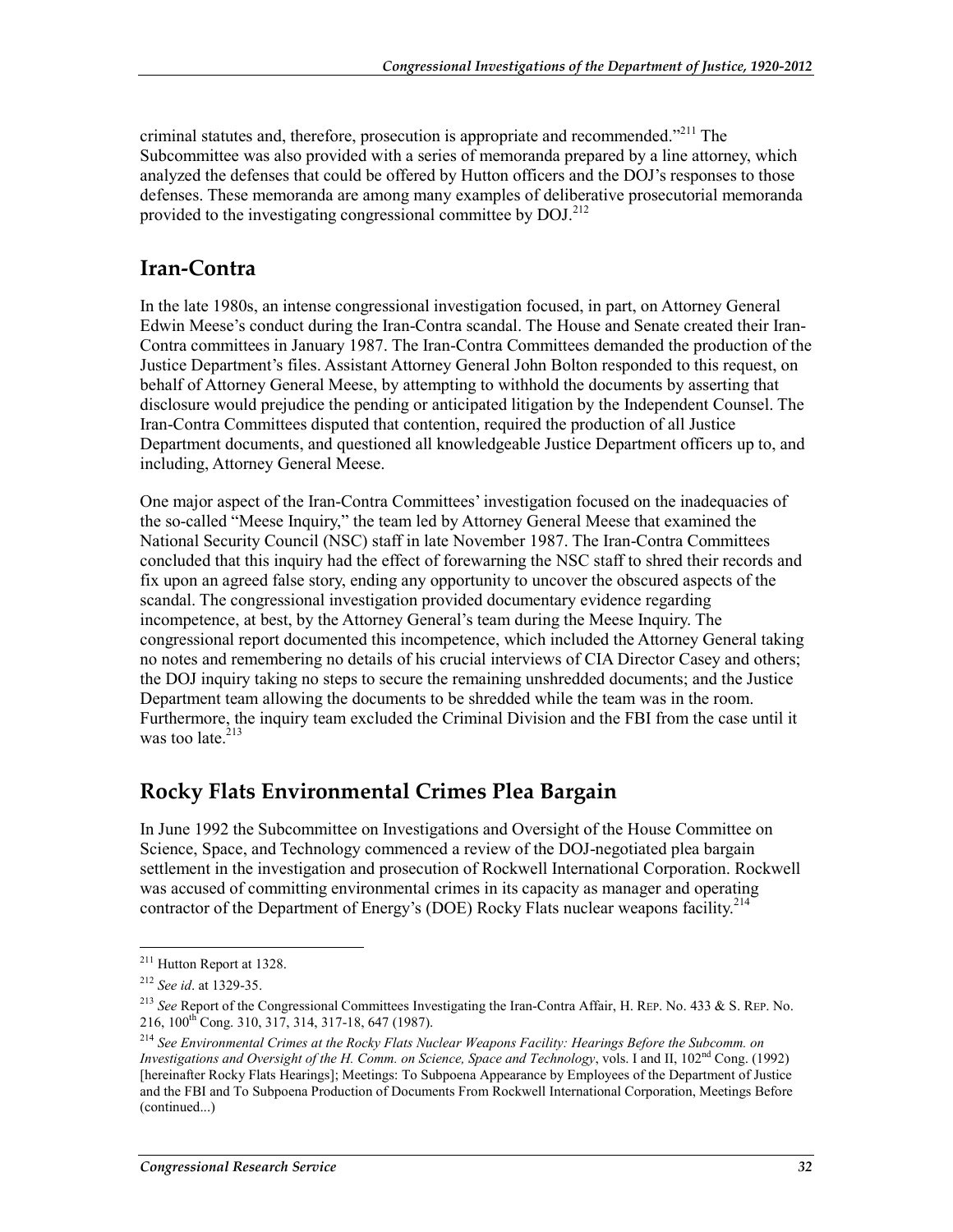The settlement was the culmination of a five-year investigation, conducted by a joint government task force involving the FBI, the DOJ, the Environmental Protection Agency (EPA), the EPA's National Enforcement Investigation Centers, and the DOE Inspector General. The subcommittee was concerned by several details, including with the size of the settlement fine relative to the profits made by the contractor and the damage caused by inappropriate activities; the lack of personal indictments of either Rockwell or DOE personnel despite a DOJ finding that the crimes were "institutional crimes" that "were the result of a culture, substantially encouraged and nurtured by DOE, where environmental compliance was a much lower priority than the production and recovery of plutonium and the manufacture of nuclear 'triggers'"; and that reimbursements provided by the government to Rockwell for expenses in the cases and the contractual arrangements between Rockwell and DOE may have created disincentives for environmental compliance and aggressive prosecution of the case.

The subcommittee held ten days of hearings, seven in executive session, in which it took testimony from the U.S. Attorney for the District of Colorado; an assistant U.S. Attorney for the District of Colorado; a DOJ line attorney from Main Justice; and an FBI field agent; it also received voluminous FBI field investigative reports, interview summaries, and documents submitted to the grand jury not subject to Rule  $6(e)^{215}$ 

At one point in the proceedings all the witnesses who were under subpoena, upon written instructions from the Acting Assistant Attorney General for the Criminal Division, refused to answer questions concerning internal deliberations in which decisions were made about the investigation and prosecution of Rockwell, the DOE, and their employees. Two of the witnesses advised that they had information on these matters and, but for the DOJ directive, would have answered the subcommittee's inquiries. The subcommittee members unanimously authorized the chairman to send a letter to President George H. W. Bush requesting that he either personally assert executive privilege as the basis for directing the witnesses to withhold the information or direct DOJ to retract its instructions to the witnesses. The President took neither course and the DOJ subsequently reiterated its position that the information sought would chill Department personnel. The subcommittee then moved to hold the U.S. Attorney in contempt of Congress.

A last minute agreement forestalled the contempt citation. Under the agreement DOJ had to issue a new instruction to all personnel under subpoena to answer all questions put to them by the subcommittee, including those which related to internal deliberations with respect to the plea bargain. Those instructions were also to apply to all Department witnesses, including FBI personnel, who might testify in the future. Additionally, transcripts were to be made of all interviews and provided to the witnesses. They were not to be made public except to the extent they needed to be used to refresh the recollection or impeach the testimony of other witnesses called before the subcommittee in a public hearing. Witnesses were to be interviewed by staff under oath. Finally, the subcommittee reserved the right to hold further hearings in the future at which time it could call other Department witnesses who would be instructed not to invoke the deliberative process privilege as a reason for not answering subcommittee questions.<sup>216</sup>

<sup>(...</sup>continued)

the Subcomm. on Investigations and Oversight of the H. Comm. on Science, Space, and Technology, 102<sup>nd</sup> Cong. No. 146 (1992) [hereinafter Subpoena Meetings].

<sup>215</sup> Rocky Flats Hearing, vol. I, at 389-1009, 1111-1251.

<sup>216</sup> *Id*. at 9-10, 25-31, 1673-1737; Subpoena Hearings at 1-3, 82-86, 143-51.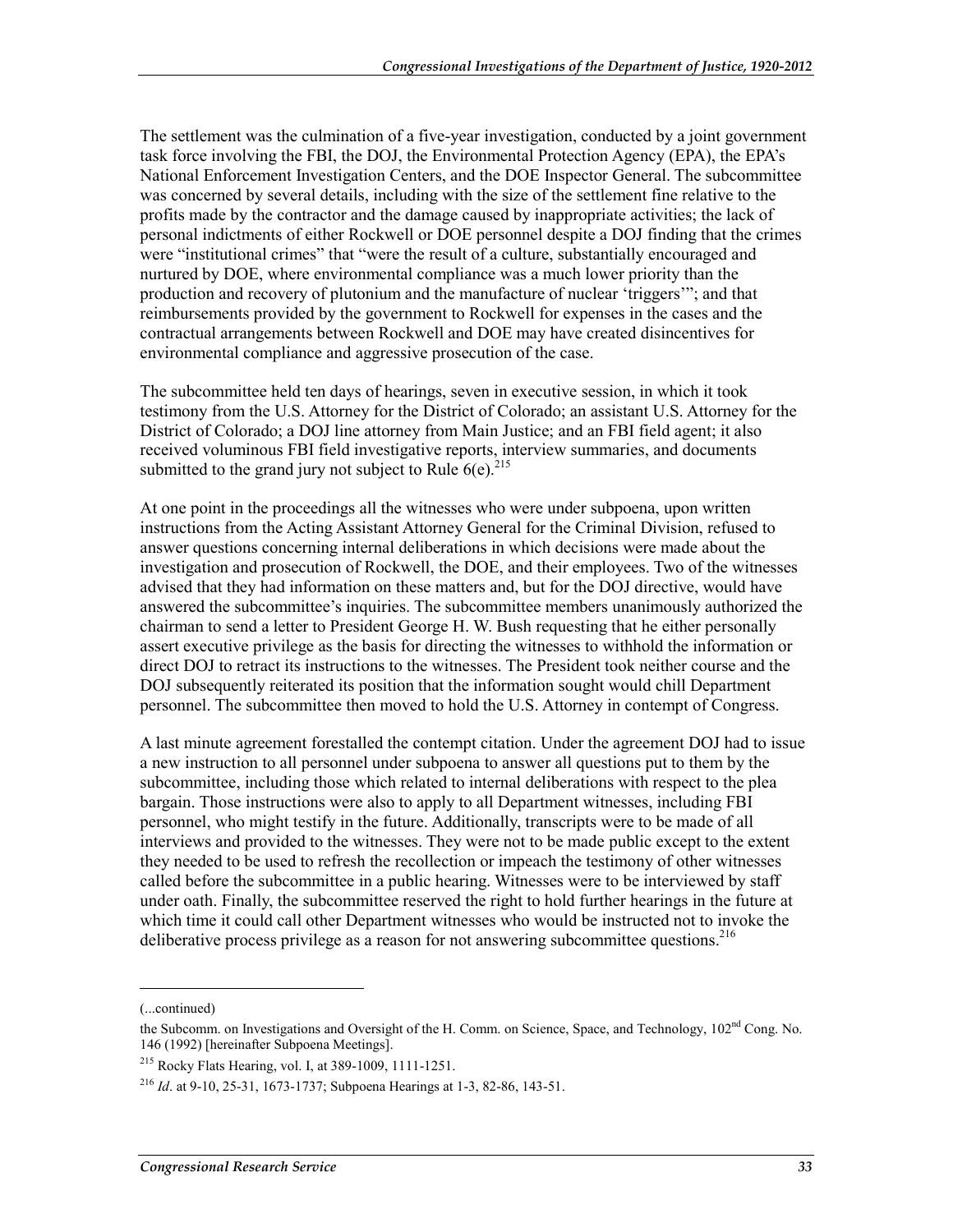### **Investigation of the Justice Department's Environmental Crimes Section**

From 1992 to 1994, the House Commerce Committee's Subcommittee on Oversight and Investigations conducted an extensive investigation into the impact of the DOJ on the effectiveness of the EPA's criminal enforcement program. The probe involved two public hearings, nearly three years of staff work, intensive review of documents (many of which were obtained only though subpoenas), and the effort to overcome persistent DOJ resistance. The investigation focused on allegations of mismanagement of the Environmental Crimes Section (ECS), a division of DOJ charged with environmental prosecution responsibilities. It also examined DOJ's decision to centralize control of environmental prosecution in ECS, in Washington, while simultaneously decentralizing other areas of prosecutorial contrail and how this impacted the relationship between ECS and U.S. Attorney's offices.

The Subcommittee's investigation was delayed for months by DOJ's refusal to cooperate with requests for interviews and documents. The initial phase of the investigation required overcoming refusals to produce internal EPA documents bearing on 17 closed criminal environmental cases. The documents ultimately produced by EPA included Reports of Investigation, case agent notes, internal reports and memoranda, communications with private parties, and correspondence with DOJ. The next phase concentrated on attempts to obtain staff interviews with DOJ line attorneys with first-hand information on whether various closed cases had been mishandled, including three Assistant U.S. Attorneys. DOJ officials initially refused, arguing that allowing access would have a chilling effect on Department officials and noting the Department's historic reluctance to comply with such requests. Instead, it offered to provide access to the head of ECS instead. The Subcommittee responded that it was premature to interview the ECS head without interviewing line attorneys who had first hand knowledge of the facts in question. The change of administration in 1993 did not result in an easing of DOJ's resistant posture and in May 1993 the Subcommittee voted to issue 26 subpoenas to present and former DOJ attorneys. In June 1993 DOJ acquiesced to staff interviews of the subpoenaed attorneys pursuant to a negotiated agreement. Document subpoenas were also authorized but not issued. However, continued refusal to produce the documents voluntarily resulted in issuance of document subpoenas in March 1994 to the Attorney General and the Acting Assistant Attorney General for the Environment and Natural Resources Division. Some of these documents involved closed cases, but DOJ claimed they were "deliberative" in nature and that only limited access could be allowed. Other documents withheld involved internal DOJ communications about responses to the Subcommittee's investigation after the six cases were closed. At the time the subpoenas were served, the Acting Assistant Attorney General's nomination for the position was before the Senate Judiciary Committee. The chairman of the Subcommittee advised the Judiciary Committee of the withholding and a hold was put on her nomination. In late March, DOJ agreed to comply with the subpoena and the documents were provided over a period of months. Coincidentally the Senate hold was lifted.

As a result of the investigation, the policy of centralizing control of environmental prosecutions in Washington, DC was reversed, and control was returned to the U.S. Attorney's offices. Additionally, the ECS top management was replaced.<sup>217</sup>

<sup>217</sup> *See* DAMAGING DISARRAY: ORGANIZATIONAL BREAKDOWN AND REFORM IN THE JUSTICE DEPARTMENT'S ENVIRONMENTAL CRIMES PROGRAM, A STAFF REPORT PREPARED FOR THE USE OF THE SUBCOMM. ON OVERSIGHT AND (continued...)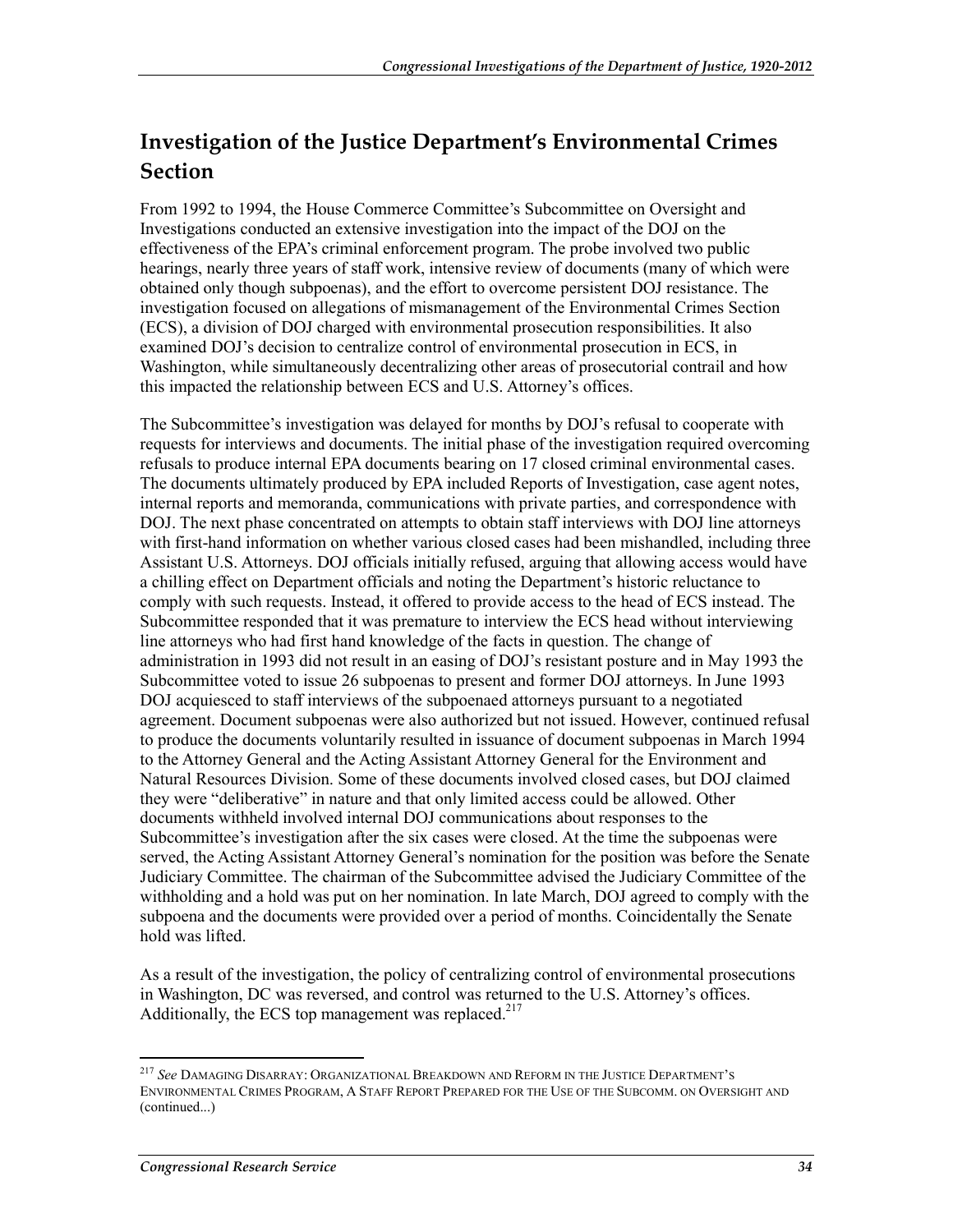### **Ruby Ridge**

The next case study, involving the DOJ Office of Professional Responsibility, which monitors the conduct of Department personnel, is notable for its revelations of a number of sensitive, previously undisclosed internal investigations in the face of extraordinary agency resistance. That occurred during the 1995 investigation by the Senate Judiciary Committee's Subcommittee on Terrorism, Technology and Government Information of allegations that several branches of the DOJ and the Department of the Treasury had engaged in serious criminal and professional misconduct in the investigation, apprehension, and prosecution of Randall Weaver and Kevin Harris at Ruby Ridge, Idaho. The subcommittee held 14 days of hearings in which it heard testimony from 62 witnesses, including DOJ, FBI, and Treasury officials, line attorneys and agents, obtained various internal reports from these agencies,  $^{218}$  and issued a final report.<sup>219</sup>

The subcommittee's hearings revealed that the federal agencies involved conducted at least eight internal investigations into charges of misconduct at Ruby Ridge, none of which had ever been publically released.<sup>220</sup> DOJ expressed reluctance to allow the Subcommittee to see the documents out of a concern they would interfere with the ongoing investigation but ultimately provided some of them under agreed-upon conditions regarding their public release. The most important of those documents was the Report of the Ruby Ridge Task Force.<sup>221</sup> The Task Force was established by the DOJ after the acquittals of Randy Weaver and Kevin Harris of all charges in the killing of a Deputy U.S. Marshal<sup>222</sup> to investigate charges that federal law enforcement agents and federal prosecutors involved in the investigation, apprehension, and prosecution of Weaver and Harris may have engaged in professional misconduct and criminal wrongdoing. The allegations were referred to DOJ's Office of Professional Responsibility (OPR). The Task Force was headed by an Assistant Counsel from OPR and consisted of four career attorneys from DOJ's Criminal Division and a number of FBI inspectors and investigative agents. The Task Force submitted a 542 page report to OPR on June 10, 1994, which found numerous problems with the conduct of the FBI, the U.S. Marshals Service, and the U.S. Attorneys Office in Idaho, and made recommendations for institutional changes to address the problems it found. It also concluded that portions of the rules of engagement issued by the FBI during the incident were unconstitutional under the circumstances, and that the second of two shots fired by a member of the FBI's Hostage Rescue Team (HRT), which resulted in the death of Vicki Weaver, was not reasonable. The Task Force recommended that the matter of the shooting be referred to a prosecutorial component of the Department for a determination as to whether a criminal investigation was appropriate. OPR reviewed the Task Force Report and transmitted the Report to the Deputy Attorney General with a memorandum that dissented from the recommendation that the shooting of Vicki Weaver by the HRT member be reviewed for prosecutorial merit based on the view that the agent's actions were

 $\overline{\phantom{a}}$ 

<sup>(...</sup>continued)

INVESTIGATIONS OF THE H. COMM. ON ENERGY AND COMMERCE,  $103<sup>rd</sup>$  Cong. 1-4, 10-40 (Comm. Print 1994).

<sup>218</sup> *The Federal Raid on Ruby Ridge, Idaho*: *Hearings before the Senate Subcommittee on Terrorism, Technology,*  Government Information, Committee on the Judiciary, 104<sup>th</sup> Cong. (1995) [hereinafter Ruby Ridge Hearings].

<sup>&</sup>lt;sup>219</sup> Ruby Ridge: Report of the Subcommittee on Terrorism, Technology and Government Information of the Senate Committee on the Judiciary [hereinafter Ruby Ridge Report]. The 154-page document appears not to have been officially reported by the full Committee. A bound copy may be found in the United States Senate Library, catalogue number HV 8141.U56 1995.

<sup>220</sup> Ruby Ridge Report at 1; Ruby Ridge Hearings at 722, 954, 961.

<sup>221</sup> *See generally* Ruby Ridge Report.

<sup>&</sup>lt;sup>222</sup> Weaver was convicted for failure to appear for a trial and for commission of an offense while on release.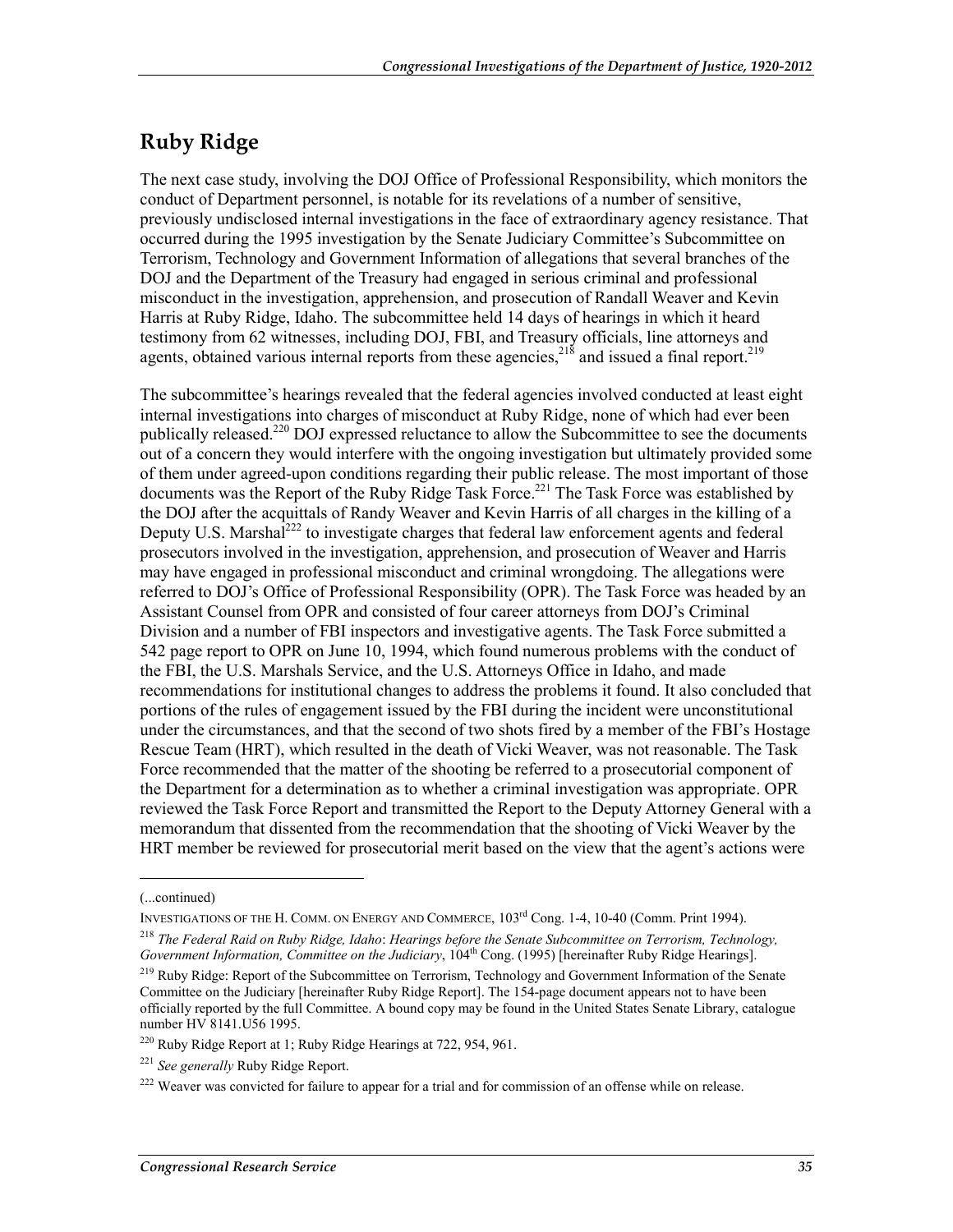not unreasonable considering the totality of the circumstances. The Deputy Attorney General referred the Task Force recommendation for prosecutorial review to the Criminal Section of the Civil Rights Division, which concluded that there was no basis for criminal prosecution. The Task Force Report was the critical basis for the Subcommittee's inquiries during the hearings and its discussion and conclusions in its final report. $223$ 

#### **Campaign Finance Investigations**

Allegations of violations of campaign finance laws and regulations surfaced during the latter stages of the 1996 presidential election campaign and became the subjects of investigations by committees in both Houses between 1996 and 2000. Several of the committee inquiries focused on the nature and propriety of DOJ actions and non-actions during the course of investigations undertaken by the Department. The following two investigations are illustrative.

In 1997, the Senate Governmental Affairs Committee began an investigation into allegations of improprieties with respect to the flow of money into campaigns, particularly into the Republican and Democratic National Committees, and money from foreign sources. After the first round of hearings, the committee became concerned with the quality of DOJ's prosecution efforts as well as with evidence of a lack of cooperation and coordination between Main Justice and the FBI. In 1999 the committee held hearings on DOJ's handling of the investigation of Yah Lin "Charlie" Trie, an Arkansas native with a long time friendly relationship with President Clinton, who had frequent access to the White House and was alleged to have funneled \$220,000 from foreign sources to the Democratic National Committee. Mr. Trie also provided the President's Legal Expense Trust (PLET) with \$789,000 in sequentially numbered money orders. During the course of the DOJ investigation, Mr. Trie fled the country, leaving an agent in control of his business. In April 1997, the committee subpoenaed business documents relating to its campaign finance investigation and documents relating to the PLET. At the same time the DOJ's Campaign Finance Task Force was engaged in a parallel investigation. As early as June 1997, FBI Agents in Little Rock became convinced that Trie's agent was destroying subpoenaed documents, a process that continued until October 1997. During that period, the FBI attempted to obtain a search warrant to prevent further document destruction. DOJ Task Force supervisory attorneys declined to grant permission to seek a search warrant, believing there was insufficient probable cause. The committee subpoenaed four FBI special agents who testified about their efforts to procure a search warrant, the Task Force supervisory attorney who refused its issuance, and the Chief of the Public Integrity Section of DOJ. The committee also obtained from DOJ the investigatory notes of the special agents, the draft affidavit in support of the warrant requests, the notes of the Task Force supervisor, and a memo from one of the special agents to FBI Director Freeh expressing concern over DOJ handling of the investigation. $224$ 

<sup>1</sup> <sup>223</sup> *See, e.g.*, Ruby Ridge Hearings at 719-37, 941-85; Ruby Ridge Report at 10-11 ("With the exceptions of the [Ruby Ridge] Task Force Report, which was partially disavowed by the Department, and the April 5, 1995 memorandum of Deputy Attorney General Jamie Gorelick, it appeared to the subcommittee that the authors of every report we read were looking more to justify agency conduct than to follow the facts wherever they lead."); *see also id*. at 61-69, 115, 122- 23, 134-35, 139, 145-49; David Johnston, *Idaho Siege Report Says F.B.I. Agents Violated Procedure*, N.Y. TIMES, December 13, 1994, at A1.

<sup>224</sup> *See The Justice Department's Handling of the Yah Lin "Charlie" Trie Case: Hearing before the Senate Comm. on Governmental Affairs*, 106<sup>th</sup> Cong. 3-4, 14-63, 105-33 (1999).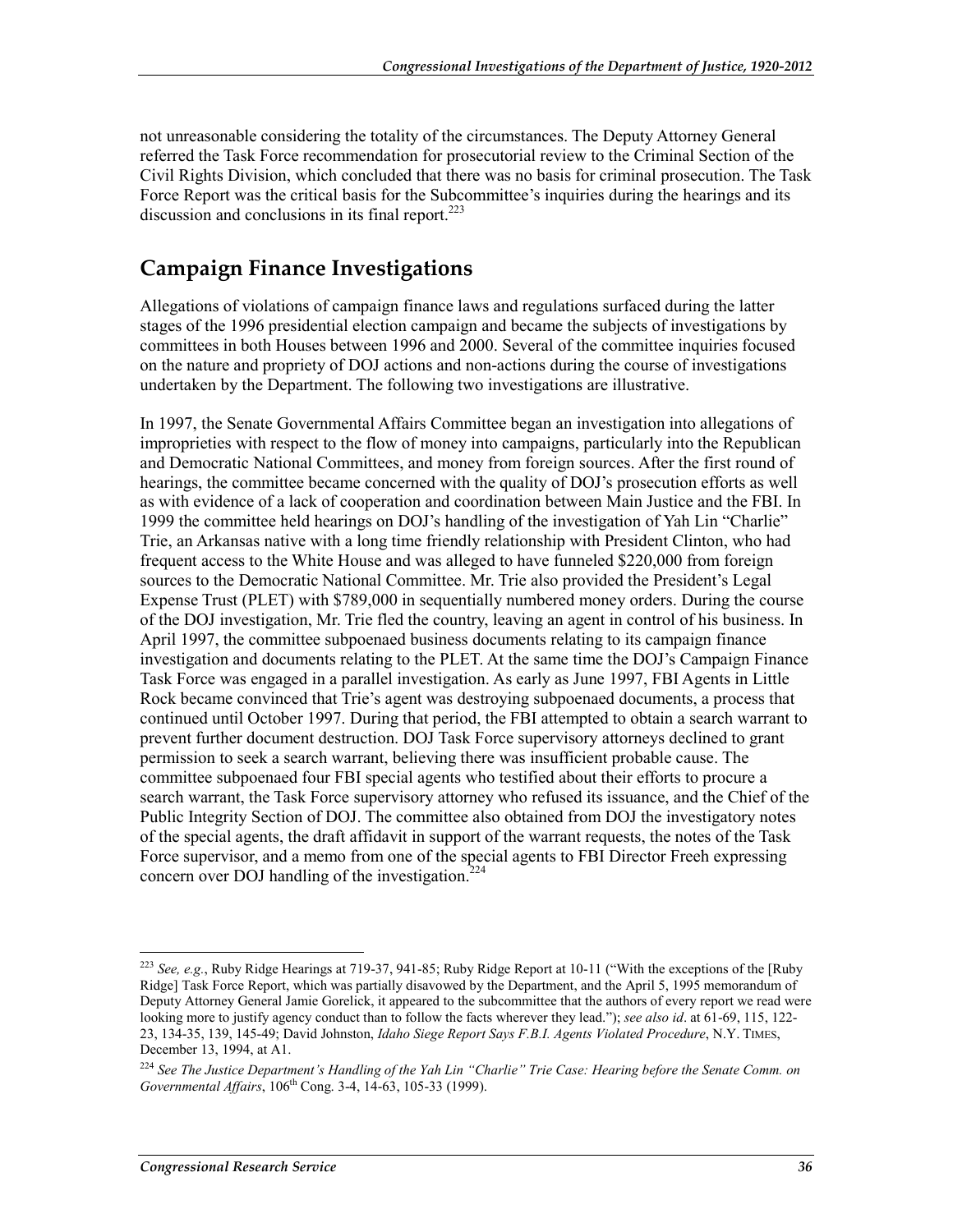In December 1997, press reports indicated that FBI Director Freeh had sent a memorandum to Attorney General Reno suggesting that she seek appointment of an independent counsel to conduct the campaign finance investigation in order to avoid the appearance of a political conflict of interest.<sup>225</sup> The House Committee on Government Reform and Oversight scheduled a hearing and requested that Freeh appear and produce the memo. The Attorney General intervened and explained that she would not comply, citing longstanding DOJ policy prohibiting disclosure of deliberative material in open criminal cases to Congress and concerns about the chilling effect such disclosures would have on Department personnel in future investigations. The Committee issued subpoenas on December 5, 1997, and both Reno and Freeh refused to comply. At no time did the Attorney General make a formal claim of executive privilege. In July 1998 the committee learned that the head of DOJ's Campaign Finance Task Force, Charles La Bella, had prepared a lengthy memorandum for the Attorney General, which concluded that the Attorney General was required by both the mandatory and discretionary provisions of the independent counsel law to appoint an independent counsel. On July 24, 1998, the Committee issued a subpoena for both the Freeh and La Bella memos. The Attorney General refused compliance again and on August 6, 1998, the committee voted to hold the Attorney General in contempt of Congress.226 However, the contempt report was not taken up on the House floor prior to the end of the  $105<sup>th</sup>$  Congress.

On May 2000, following press reports indicating that the La Bella memo had been leaked in its entirety to a newspaper, the Committee again subpoenaed the memos.<sup>227</sup> The Attorney General still refused to release the memos but offered to allow committee staff to review unredacted copies without taking any notes. Negotiations continued while the committee began review under the DOJ conditions. Ultimately, an accommodation was reached in which all subpoenaed memoranda were to be produced to the committee. The documents would be kept in a secure facility with access restricted to a limited number of staff. The committee agreed to give DOJ notice in advance if it intended to release the documents and to allow DOJ to argue its case against disclosure. The committee notified the Attorney General of its intent to release the  $\alpha$  documents at a June 6 hearing.<sup>228</sup> The memos were released to the public on that date by unanimous consent.<sup>229</sup>

<sup>225</sup> *See, e.g.*, Roberto Suro, *FBI to Brief 2 Lawmakers on Details of Freeh's Memo; Document on Independent Counsel Recommendation Won't Be Shared in Fund-Raising Probe*, WASH. POST, December 18, 1997, at A04; Robert Suro, *Freeh's Tightrope Act Plays Well on the Hill; FBI Chief Retains Equilibrium, Displays Political Skill Despite Pressure From Many Sides*, WASH. POST, December 11, 1997, at A14; Editorial Desk, *Mr. Freeh's Truth Grenade*, N.Y. TIMES, December 3, 1997, at A34; Francis X. Clines, *The Attorney General's Decision: The Dissenter; Rebuffed, FBI Chief Skips Reno's Statement on Counsel*, N.Y. TIMES, December 3, 1997, at A30.

<sup>226</sup> *See* Contempt of Congress, Report of the Comm. on Government Reform and Oversight on the Refusal of Attorney General Janet Reno to Produce Documents Subpoenaed by the Government Reform and Oversight Comm., H.Rept. 105-728 (1998).

<sup>227</sup> *Justice Department's Implementation of the Independent Counsel Act, Hearing before the H. Comm. on Government Reform*, 106th Cong., No. 106-231, June 6, 2000, at 5 [hereinafter Independent Counsel Hearing]; *see, e.g.*, George Stuteville, *Burton's Inquiry Puts Heat on Gore; Justice Memos on Alleged Fund-Raising Abuses Driving Probe, Congressman Says*, THE INDIANAPOLIS STAR, June 18, 2000, at 01A.

<sup>228</sup> *See* Independent Counsel Hearing at 5.

<sup>229</sup> *See id*. *See, e.g.*, *Evidence Ignored in Funds Probe? Report Urged Look at Clinton, Gore*, THE ATLANTA JOURNAL AND CONSTITUTION, June 8, 2000, at 12A; David Johnston, *Papers Reveal Bitter Battle over Fund-Raising Inquiry*, N.Y. TIMES, June 7, 2000, A26.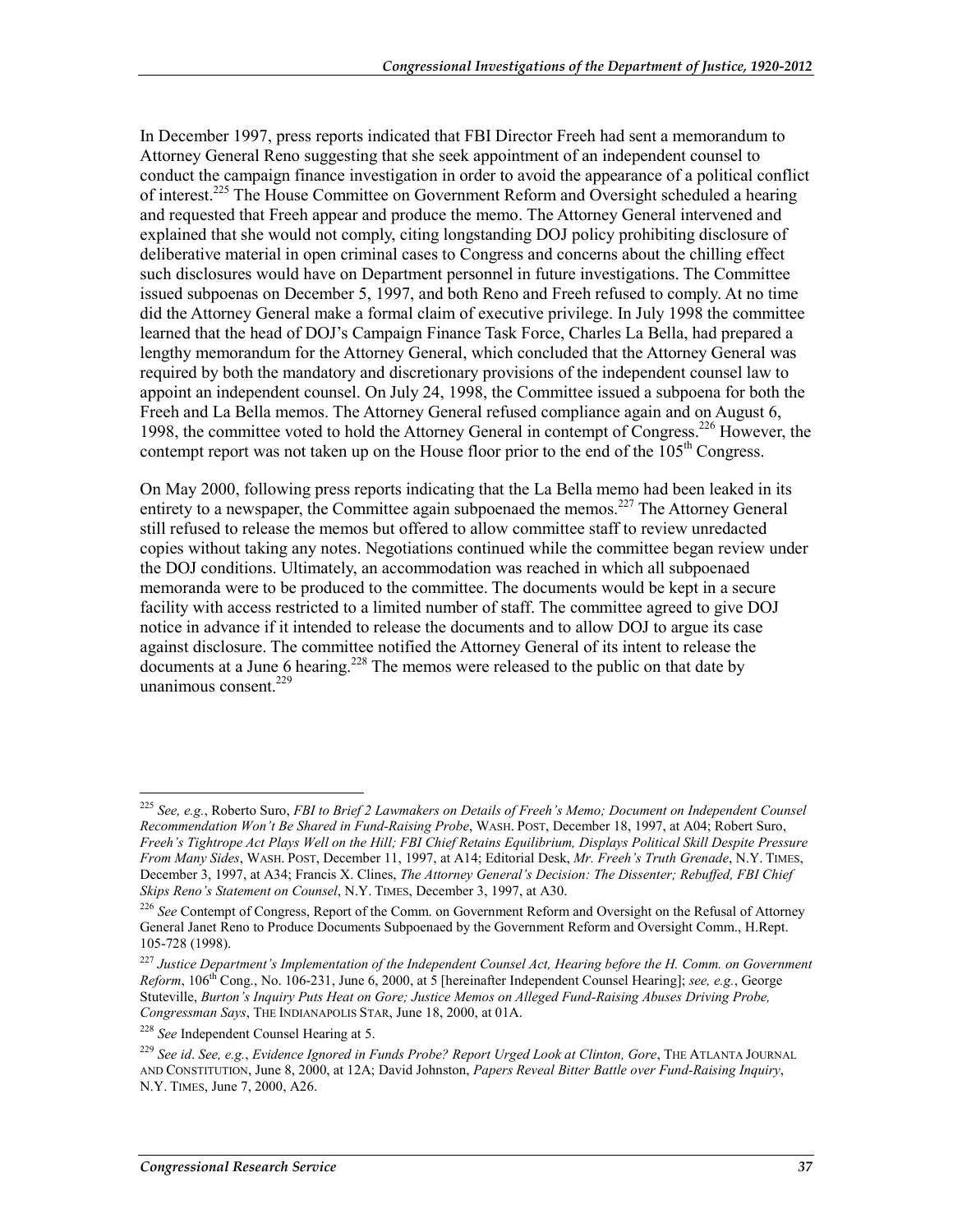#### **Misuse of Informants in the FBI's Boston Regional Office**

In early 2001, the House Committee on Government Reform commenced an investigation on FBI corruption in its Boston Regional office that encompassed events extending back to the mid-1960s. After continued refusal to cooperate with requests for documents, the committee issued a subpoena on September 6, 2001 for a number of prosecution and declination memoranda about DOJ's investigation of the handling of confidential informants in New England.<sup>230</sup> DOJ officials made it clear that they would not comply. In December 2001, the committee renewed its request for the subpoenaed documents after a hearing on the request scheduled for September 13, 2001, was postponed because of the September 11 terrorist attacks.<sup>231</sup> That subpoena sought, among other material, Justice Department documents relating to alleged law enforcement corruption in the FBI's Boston office that occurred over a period of almost 30 years. During that time, FBI officials allegedly knowingly allowed innocent persons to be convicted of murder on the false testimony of a cooperating witness and two informants in order to protect the undercover activities of those informants. Later, the FBI knowingly permitted two other informants to commit some 21 additional murders during the period they acted as informants, and, finally, gave the informants warning of an impending grand jury indictment, which allowed one of them to flee. $232$ 

The President directed the Attorney General not to release the documents because disclosure "would inhibit the candor necessary to the effectiveness of the deliberative processes by which the Department makes prosecutorial decisions."<sup>233</sup> Additionally, the executive branch argued that committee access to the documents "threatens to politicize the criminal justice process" and to undermine the fundamental purpose of the separation of power doctrine, "which was to protect individual liberty."234 In defending the assertion of the privilege, the Justice Department claimed it was following a historical policy of withholding deliberative prosecutorial documents from Congress in both open and closed civil and criminal cases.<sup>235</sup> Pending at the time were a number of Federal Tort Claims Act suits brought by the falsely convicted persons and their families, claiming the government knowingly used fabricated testimony to achieve the conviction.

Initial congressional hearings after the privilege claim was made demonstrated the rigidity of the Department's position. The Department later agreed there might be some room for compromise, and on January 10, 2002, White House Counsel Alberto Gonzales wrote to Chairman Burton conceding that it was a "misimpression" that congressional committees could never have access to deliberative documents from a criminal investigation or prosecution. "There is no such brightline policy, nor did we intend to articulate any such policy.<sup>5236</sup> However, he continued, since the documents "sought a very narrow and particularly sensitive category of deliberative matters" and

<sup>&</sup>lt;u>.</u> <sup>230</sup> Everything Secret Degenerates: The FBI's Use of Murderers As Informants, H.Rept. 108-414, 129 (2004) [hereinafter Everything Secret].

<sup>231</sup> *Id*. at 130.

<sup>232</sup> *Id*. at 2-9.

<sup>&</sup>lt;sup>233</sup> Memorandum for the Attorney General from President George W. Bush, Congressional Subpoena for Executive Branch Documents, December 12, 2001, *available at* http://www.gpo.gov/fdsys/pkg/WCPD-2001-12-17/html/WCPD-2001-12-17-Pg1783.htm.

<sup>234</sup> *Id*.

<sup>&</sup>lt;sup>235</sup> See LOUIS FISHER, THE POLITICS OF EXECUTIVE PRIVILEGE, 108 (2004) [hereinafter FISHER].

<sup>&</sup>lt;sup>236</sup> Letter from Alberto R. Gonzales, Counsel to the President, to Rep. Dan Burton, chairman of H. Government Reform Comm., Jan. 10, 2002, at 1.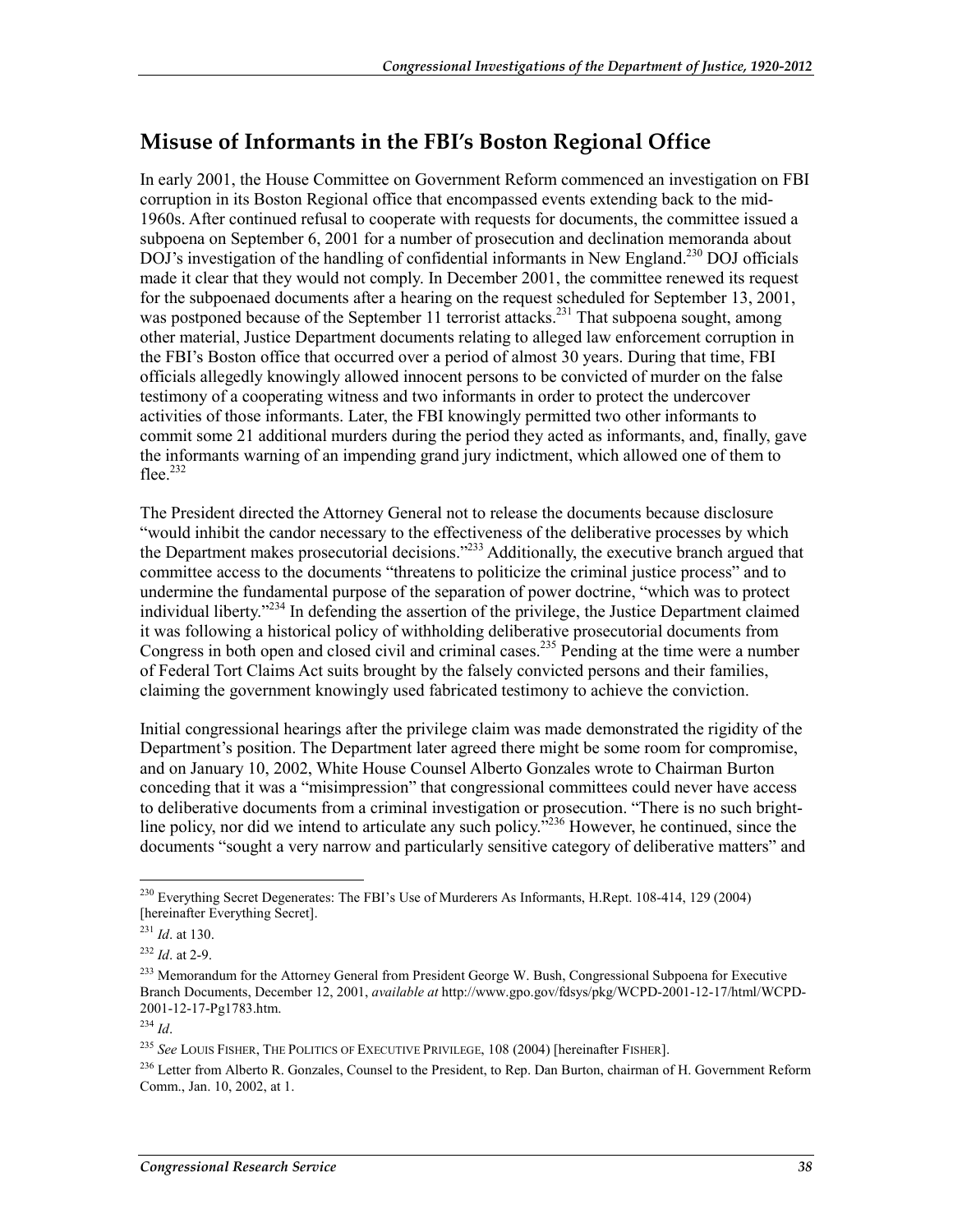"absent unusual circumstances, the Executive Branch has traditionally protected these highly sensitive deliberative documents against public or congressional disclosure" unless a committee showed a "compelling or specific need" for the documents.<sup>237</sup> The documents continued to be withheld until a February 6, 2002 hearing, when the committee heard expert testimony describing over 30 specific instances since 1920 in which the DOJ disclosed deliberative documents to Congress. These materials included prosecutorial memoranda for both open and closed cases, testimony of subordinate Department employees, such as line attorneys, FBI field agents and U.S. Attorneys, and detailed testimony about specific instances of DOJ's failure to prosecute meritorious cases. In all instances, investigating committees also received documents from open and closed case files, including FBI investigative reports, summaries of FBI interviews, memoranda and correspondence prepared during undercover operations, and documents presented to grand juries not protected by Rule 6(e), among other similar "sensitive materials." Shortly after the hearing the committee was given access to the disputed documents.<sup>238</sup> On July 26, 2007, a Massachusetts federal district court judge awarded the convicted persons and their families \$101.7 million under the Federal Tort Claims Act, finding the government liable for malicious prosecution, civil conspiracy, infliction of emotional distress, and negligence.<sup>239</sup>

The committee's final report concluded that the documents withheld from it were indispensable to the success of its investigation and that the claim of executive privilege was part of a pattern of obstruction that impeded its investigation:

When the FBI Office of Professional Responsibility conducted an investigation of the activities of New England law enforcement, it concluded in 1997: "There is no evidence that prosecutorial discretion was exercised on behalf of informants [James] Bulger and/or [Stephen] Flemmi." This is untrue. Former U.S. Attorney Jeremiah O'Sullivan was asked in the December 5, 2002 committee hearing whether prosecutorial discretion had been exercised on behalf of Bulger and Flemmi and he said that it had. A review of documents in the possession of the Justice Department also confirms this to be true. Had the committee permitted the assertion of executive privilege by the President to be unchallenged, this information would never have been known. That the Justice Department concluded that prosecutorial discretion had not benefitted Bulger or Flemmi—while at the same time fighting to keep Congress from obtaining information proving this statement to be untrue—is extremely troubling.<sup>240</sup>

#### **Removal and Replacement of United States Attorneys**

Commencing in early 2007, the House Judiciary Committee and its Subcommittee on Commercial and Administrative Law and the Senate Judiciary Committee began investigations of the termination and replacement of nine U.S. Attorneys in 2006; The committees sought an

<sup>237</sup> *See* FISHER, *supra* note 238.

<sup>238</sup> Everything Secret at 2-9, 121-134; *Investigation Into Allegations of Justice Department Misconduct In New England-Volume I*, *Hearings Before the H. Comm. on Government Reform*, 107th Cong. 520-556, 562-604 (May 3, December 13, 2001; Feb. 6, 2002). *See, e.g.*, McIntyre v. United States, 367 F.3d 38, 42-51 (1<sup>st</sup> Cir. 2004) (recounting background of FBI corrupt activities); United States v. Salemme, 91 F. Supp. 2d 141, 148-63, 208-15, 322 (D. Mass. 1993); United States v. Flemmi*,* 195 F. Supp. 2d 243, 249-50 (D. Mass. 2001); Charles Tiefer, *President Bush's First Executive Privilege Claim: The FBI/Boston Investigation*, 33 PRES. STUD. Q. 201 (2003).

<sup>&</sup>lt;sup>239</sup> Shelly Murphy & Brian R. Ballou, *FBI Condemned in Landmark Ruling*, BOSTON GLOBE, July 27, 2007, at A3; Robert Barrens & Paul Lewis, *FBI Must Pay \$102 Million In Mob Case*, WASH. POST, July 27, 2007, at A3.

<sup>240</sup> *See* Everything Secret at 3, 134-135.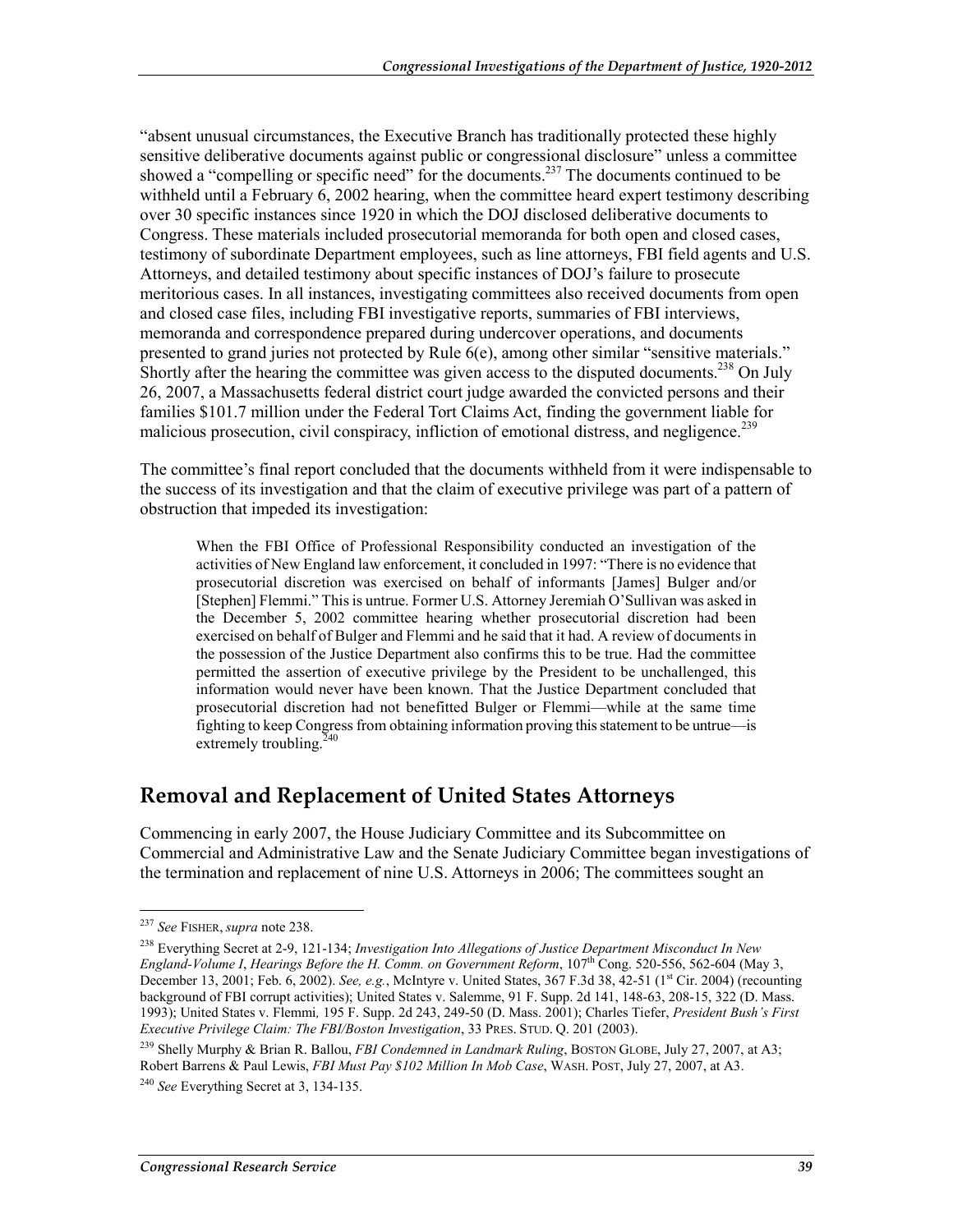explanation of the reasons for the terminations, who was involved in the removal and replacement decisions, and what factors may have influenced the considerations for removal and replacement. During the initial phase of the investigations, DOJ voluntarily made available former and current Department officials and employees for closed door interviews and testimony at hearings. The House subcommittee held five days of hearings,  $^{241}$  while the full committee held two days of hearings.<sup>242</sup> DOJ witnesses included, among others: the Attorney General, the Deputy Attorney General, the removed U.S. Attorneys, the Chief of Staff to the Deputy Attorney General, the former Chief of Staff to the Attorney General, the acting Associate Attorney General, the Principal Associate Deputy Attorney General, the Deputy Assistant Attorney General and Chief of Staff of the Criminal Division, the Principal Deputy Director of the Executive Office of U.S. Attorneys, the former Director of the Office of U.S. Attorneys and current U.S. Attorney for the Western District of Pennsylvania, the Associate Deputy Attorney General, and the Acting Attorney General for New Mexico.

On the basis of the witness testimony and records produced by the DOJ, the committees turned their attention to the role the White House played in the removals and sought similar voluntary provision of witnesses and documents. The White House Counsel responded by offering the committees limited availability to some documents and limited access to witnesses in closed sessions, but without any transcripts of the interviews and with limited permissible questions. As a condition of this proposal the committees had to commit in advance not to subsequently pursue any additional White House-related information by any other means, regardless of what the initial review of documents might reveal.

After failing to procure White House documents and witnesses on a voluntary basis, on June 13, 2007, the chairman of the House and Senate committee issued subpoenas to Joshua Bolten, the White House Chief of Staff (as custodian of the White House Documents) for relevant White House documents, returnable on June 28, 2007. On that date, the House committee chairman issued a subpoena for documents and testimony to former White House Counsel Harriet Meirs, returnable on July 12, 2007 and the Senate committee chairman issued a similar subpoena to former White House Political Director Sara Taylor, returnable on July 11, 2007. The White House Counsel thereafter announced that Mr. Bolten would not produce any documents on the basis of a presidential claim of executive privilege and that no privilege logs would be provided. Furthermore, he announced the Ms. Miers had been directed not to appear at the hearing at all based on the notion that the privilege assertion cloaked a witness with "absolute immunity" from even appearing in response to a subpoena.<sup>243</sup> On the return dates of the subpoenas, Ms. Miers did not appear and Mr. Bolten did not produce the subpoenaed documents.

<u>.</u>

<sup>241</sup> *Restoring Checks and Balances in the Confirmation Process of United States Attorneys, Hearing Before the Subcomm. on Commercial and Administrative Law, H. Committee on the Judiciary*, 110<sup>th</sup> Cong., March 6, 2007; *Ensuring Executive Branch Accountability, Hearing Before the Subcomm. on Commercial and Administrative Law, H. Comm. on the Judiciary*, 110<sup>th</sup> Cong., March 29, 2007; *Continuing Investigation into the U.S. Attorneys Controversy*, *Hearing Before the Subcomm. on Commercial and Administrative Law, H. Comm. on the Judiciary*, 110th Cong., May 3, 2007; *Continuing Investigation into the U.S. Attorneys Controversy and Related Matters (Part II), Hearing Before the Subcomm. on Commercial and Administrative Law, H. Comm. on the Judiciary*, 110<sup>th</sup> Cong., June 21, 2007; *Continuing Investigation into the U.S. Attorneys Controversy and Related Matters (Part III), Hearing Before the*  Subcomm. on Commercial and Administrative Law, H. Comm. on the Judiciary, 110<sup>th</sup> Cong., July 12, 2007.

<sup>&</sup>lt;sup>242</sup> *United States Department of Justice, Hearing Before the H. Comm. on the Judiciary*, 110<sup>th</sup> Cong., May 10, 2007; *Continuing Investigation into the U.S. Attorneys Controversy and Related Matters (Part I), Hearing Before the H. Comm. on the Judiciary*,  $110^{th}$  Cong., May 23, 2007.

<sup>&</sup>lt;sup>243</sup> Letter from Fred F. Fielding, Counsel to the President, to Chairman Leahy and Chairman Conyers, June 28, 2007, *available at* http://www.judiciary.senate.gov/resources/documents/upload/110thCongress-2007Documents.pdf at 108- (continued...)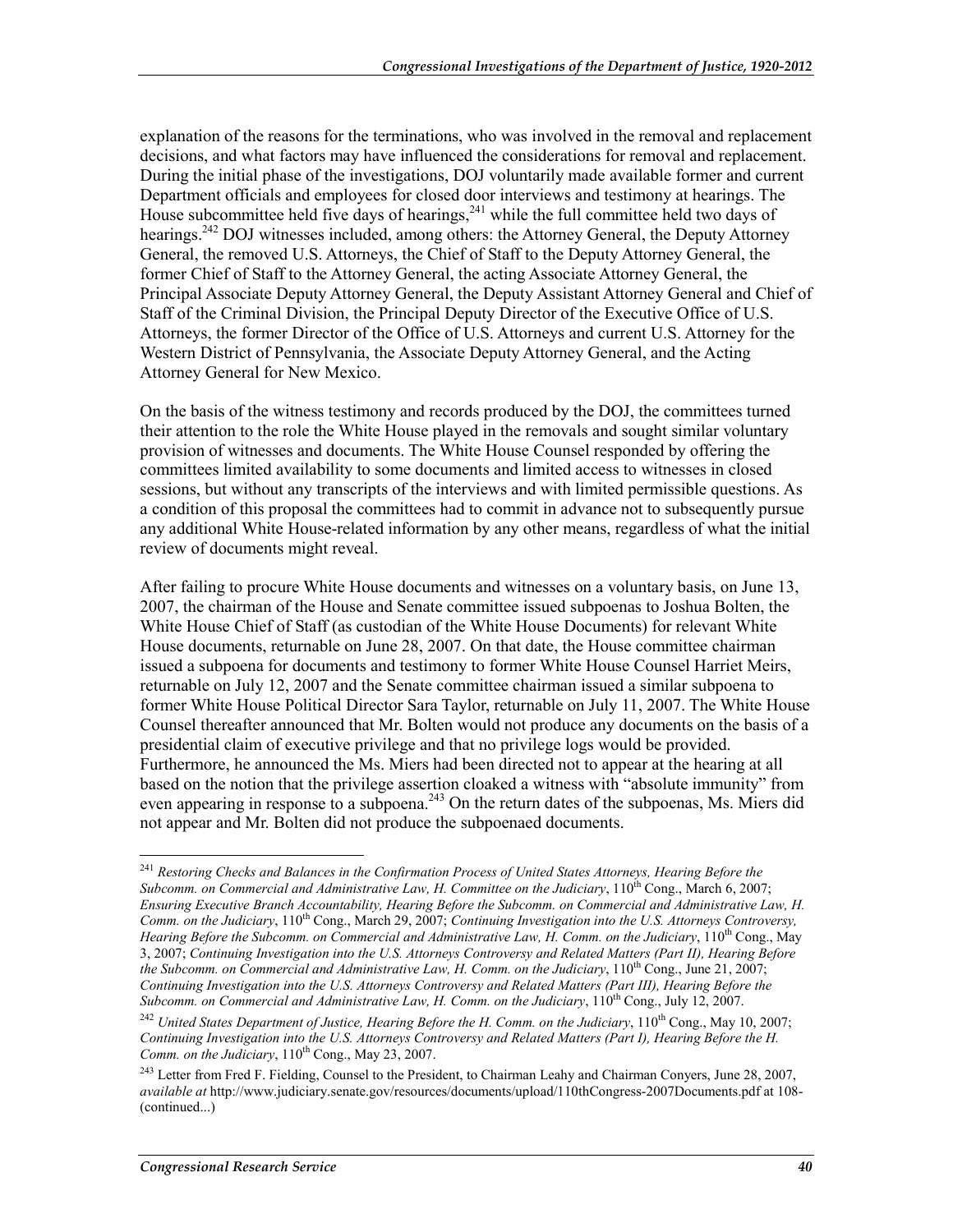On July 12, the House subcommittee voted 7-5 to hold Ms. Miers in contempt of Congress, and on July 19, Mr. Bolten was held in contempt by the subcommittee by a 7-3 vote. On July 25, both Ms. Miers and Mr. Bolten were held in contempt by the full House Judiciary Committee by a vote of 21-17.<sup>244</sup> The full House of Representatives voted to hold Ms. Miers and Mr. Bolten in contempt of Congress on February 14, 2008, by a vote of  $223-32$ <sup>245</sup>. The House passed one resolution, H.Res. 982 that incorporated two other resolutions, H.Res. 979 and 982. H.Res. 979 provided that the Speaker of the House shall certify the contempt of the House report to the U.S. Attorney for the District of Columbia for presentation of the matter to a grand jury. H.Res. 980 authorized the Chairman of the House Judiciary Committee to initiate a civil action in federal district court to seek declaratory and injunctive relief "affirming the duty of any individual to comply with any subpoena."

Upon submission of the certified report to the U.S. Attorney by the Speaker, the Attorney General announced that because Ms. Miers and Mr. Bolten were acting pursuant to direct orders of the President, he had determined that their refusals to comply with the subpoenas did not constitute a crime, and that the contempt citation would not be presented for grand jury action.<sup>246</sup> With criminal enforcement foreclosed, the Committee filed a civil action on March 10, 2008 seeking a declaratory judgment and injunctive relief to enforce the subpoena. On July 31, 2008, the District Court granted the Committee's motion for partial summary judgment, declaring that "Ms. Miers is not absolutely immune from congressional process<sup>"247</sup> and that "she must appear before the Committee to provide testimony" when faced with a duly issued congressional subpoena.<sup>248</sup> It ordered Ms. Miers and Mr. Bolten to "produce all non-privileged documents required by the applicable subpoenas and... provide to [the Committee] a specific description of the documents withheld from production on the basis of executive privilege consistent with the terms of the Memorandum Opinion issued on this date."<sup>249</sup>

### **CIA Agent Identity Leak**

In July 2003, Robert D. Novak wrote a column revealing the identity of Valerie Plame Wilson—a covert CIA agent. His column appeared shortly after Ms. Plame's husband, former U.S. ambassador Joseph Wilson, criticized the Bush Administration for claiming that Saddam Hussein bought uranium from Niger. This sequence sparked an FBI investigation into whether White House officials had illegally disclosed Ms. Plame's identity in retaliation for Mr. Wilson's remarks. On March 6, 2007, I. Lewis "Scooter" Libby, Vice President Cheney's Chief of Staff, was convicted of perjury, obstruction of justice, and making a false statement to federal investigators concerning the leak. During the criminal investigation, Special Counsel Patrick J.

<sup>(...</sup>continued)

<sup>111.</sup> 

<sup>&</sup>lt;sup>244</sup> Meeting to Consider: a Resolution and Report Recommending to the House of Representatives that Former White House Counsel Harriet Miers and White House Chief of Staff Joshua Bolten be Cited for Contempt of Congress, Committee on the Judiciary, U.S. House of Representatives, July 25, 2007, records *available at*  http://judiciary.house.gov/hearings/July2007/hear\_072507.html.

<sup>245</sup> Roll call vote *available at* http://www.cq.com/doc/floorvote-208660000.

<sup>246</sup> Letter from Michael B. Mukasey, Attorney General, to Speaker Nancy Pelosi, Feb. 29, 2008, *available at* http://legaltimes.typepad.com/files/mukasey\_letter.pdf.

<sup>247</sup> *Miers*, 558 F. Supp. 2d at 98.

 $^{248}$  *Id.* at 106.

<sup>249</sup> *Id*. at 108. *See* H.Rept. 110-423 (2007).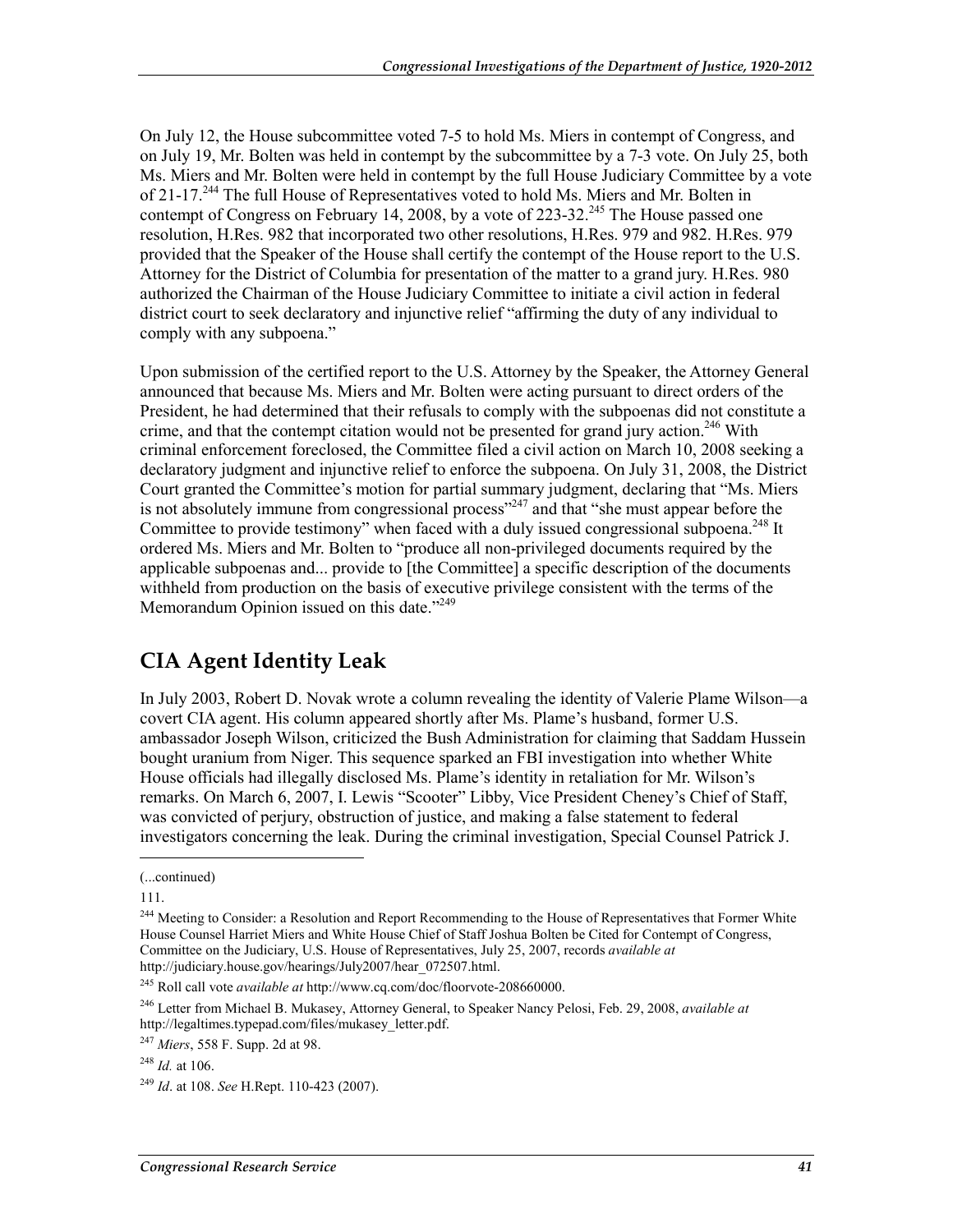Fitzgerald interviewed Vice President Dick Cheney, President Bush, and other senior White House officials about the incident. Mr. Libby's trial raised a number of questions concerning their role in the affair. Following its conclusion, the House Oversight and Government Reform Committee (the "Committee") launched an investigation into the disclosure, aiming to discover: "(1) How did such a serious violation of our national security occur? (2) Did the White House take the appropriate investigative and disciplinary steps after the breach occurred? And (3) what changes in White House procedures are necessary to prevent future violations of our national security from occurring? $\mathbb{R}^{25250}$ 

On July 16, 2007, Henry Waxman, Chairman of the Committee, requested that Mr. Fitzgerald produce all information from his investigation relevant to answering these questions.<sup>251</sup> On January 18, 2008, the Department of Justice permitted the review of redacted interviews with White House staff, but argued that separation of powers and confidentiality concerns barred access to reports detailing interviews with the President and Vice President.<sup>252</sup> The Committee's analysis of these staff interview reports raised more questions about Vice President Cheney's role in the affair. On June 3, 2008, Chairman Waxman wrote to Attorney General Michael Mukasey, again requesting access to reports of interviews with the President and Vice President. On June 11, 2008, the Justice Department again refused.<sup>253</sup> The next day, the Committee issued a subpoena to the Attorney General, demanding the production of unredacted "transcripts, reports, notes, and other documents relating to interviews outside the presence of a grand jury" the President and Vice President.<sup>254</sup>

On June 24, 2008, the Justice Department responded that it would not release reports of interviews with the President or Vice President. It indicated it was willing to "discuss ... the possibility" of permitting more expansive review of previously redacted portions of interviews with White House staff, but the "confidentiality interests" of interviews with the President and Vice President were of a "greater constitutional magnitude"<sup>255</sup> that had not been overcome. These reports dealt with "internal White House deliberations and communications relating to foreign policy and national security ... the absolute core of executive privilege.<sup>2256</sup> In addition, the subpoena implicated "separation of powers concern[s] relating to the integrity and effectiveness of future law enforcement investigations."<sup>257</sup> The Justice Department argued that revealing

<sup>257</sup> *Id*.

<sup>&</sup>lt;u>.</u> <sup>250</sup> Opening Statement of Henry A. Waxman, chairman, House Committee on Oversight and Government Reform, *Hearing on White House Procedures for Safeguarding Classified Information*, 110<sup>th</sup> Cong. H. REP. No. 110-28 (March 16, 2007).

<sup>251</sup> Letter from Henry A. Waxman, chairman, to Special Counsel Patrick J. Fitzgerald (July 16, 2007) *available at* http://oversight-archive.waxman.house.gov/documents/20081205114732.pdf.

<sup>&</sup>lt;sup>252</sup> Draft Report of the H. Committee on Oversight and Government Reform Regarding President Bush's assertion of Executive Privilege in Response to the Committee Subpoena to Attorney General Michael B. Mukasey [hereinafter Draft Report] *available at* http://oversight-archive.waxman.house.gov/documents/20081205114333.pdf. <sup>253</sup> *Id*.

<sup>254</sup> *Id*. On June 5, 2008, Chairman of the House Judiciary Committee John Conyers issued a request for, *inter alia*, interview reports with the Vice President from Mr. Fitzgerald's investigation. The Judiciary Committee issued a subpoena on June 27, 2008, to compel production of documents on a wide variety of matters, including the interview with the Vice President. On September 10, 2008, Conyers agreed to defer a scheduled vote on a contempt citation for Attorney General Mukasey after the Justice Department's Civil Rights Division complied with an unrelated request in the same subpoena – releasing 681 pages of materials related to a Georgia voter identification law.

<sup>&</sup>lt;sup>255</sup> Letter from Keith B. Nelson, Principal Deputy Assistant Attorney General, to Henry A. Waxman, chairman (June 24, 2008) *available at* http://oversight-archive.waxman.house.gov/documents/20081205114732.pdf.

<sup>256</sup> *Id*.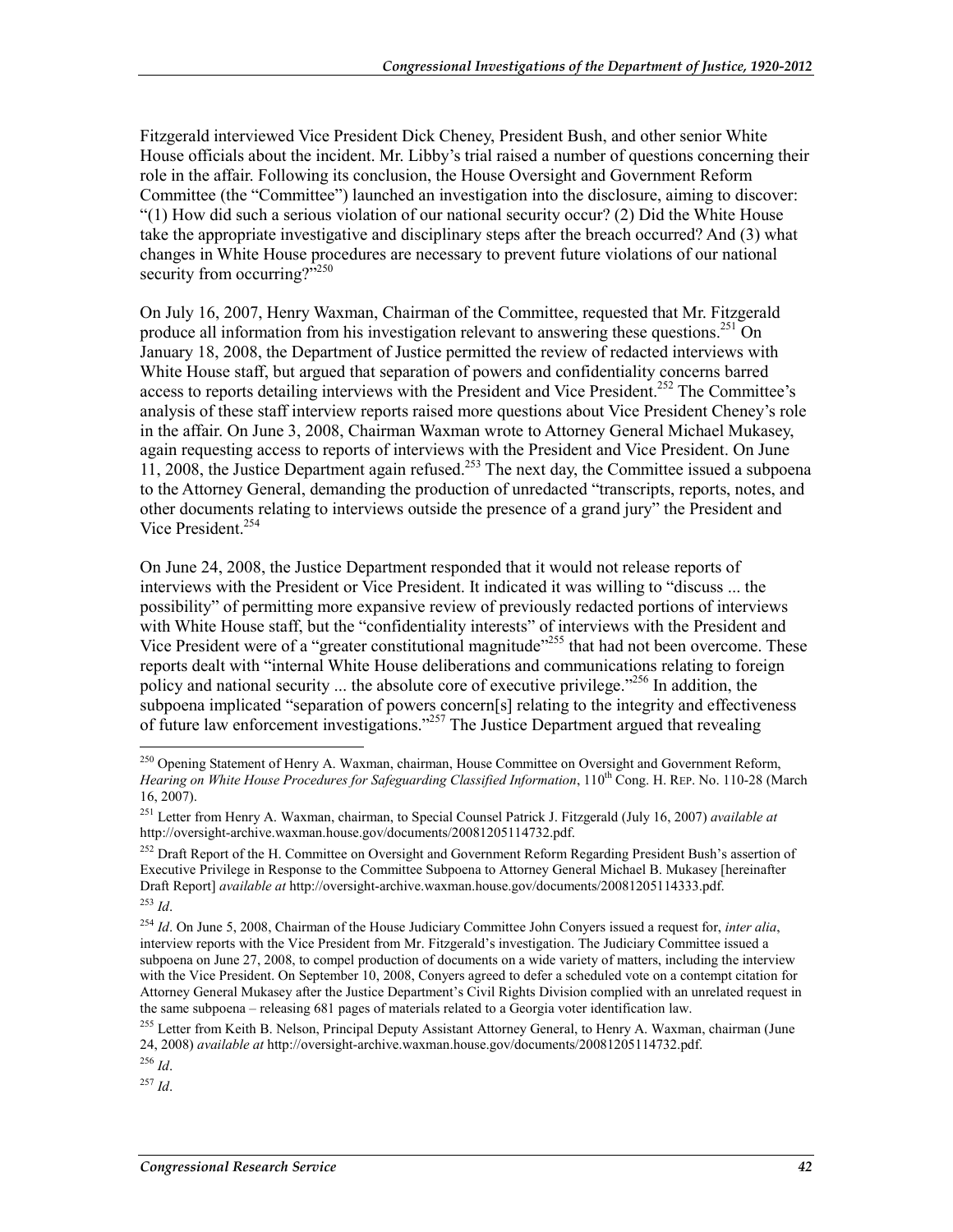records of interviews officials voluntarily participated in to Congress would deter future White House cooperation with criminal investigations, because subsequent Administrations might "limit the scope" of their participation, or simply refuse to be interviewed so as to prevent possible future disclosure to Congress.<sup>258</sup>

Chairman Waxman responded on July 8, 2008, agreeing to refrain from pursuing the interview with President Bush, but reiterating his demand for access to Vice President Cheney's interview and unredacted versions of interviews with White House staff. He noted that at the close of Mr. Libby's trial, Special Prosecutor Fitzgerald remarked that there was a "cloud over what the Vice President did [in connection with the leak]."<sup>259</sup> The interviews with the Vice President were essential in order to investigate this cloud and perform oversight of the executive branch's handling of national security secrets. Waxman also rejected the Justice Department's various arguments for withholding the interview reports. First, he argued that no "confidentiality interests" applied since the Vice President knew the interview could be made public when it was conducted and executive privilege was unavailable for "communications voluntarily disclosed outside the White House.<sup> $3260$ </sup> Second, he noted that the reports in question did not concern vital national security or foreign policy issues, but were limited to the role the Vice President and others played in leaking national security secrets. Third, he argued the presidential communications privilege was limited to "communications ... with the President or certain advisers directly on his behalf about presidential decisionmaking," and was therefore inapplicable to conversations between the Vice President and his staff.<sup>261</sup> Fourth, President Bush and Vice President Cheney agreed to be interviewed even though similar interviews with the previous Administration had been released. If the risk of this disclosure did not deter them, it would probably not deter future Administrations. Finally, Chairman Waxman informed the Attorney General that the Committee would consider a resolution on July 16 to hold him in contempt of Congress if he did not comply with the subpoena.

On July 16, 2008, the Department of Justice notified the Committee that the President had formally asserted executive privilege over the relevant documents.<sup>262</sup> A July 15, 2008, letter from the Attorney General to the President outlined the legal basis for this claim. The Attorney General argued that the "core" purpose of the executive privilege doctrine was to "preserve[] the confidentiality of internal White House deliberations," and it extended to all executive branch deliberations, "even when the deliberations do not directly implicate presidential decisionmaking."<sup>263</sup> Based on this interpretation, he argued that the subpoenaed documents fell within the presidential communications and deliberative process aspects of executive privilege because they described internal deliberations among staff about how best to advise the President. In addition, the Attorney General maintained that a subpoena for "criminal investigative files" implicated "the law enforcement component of executive privilege," and disclosure to Congress

<sup>1</sup> <sup>258</sup> *Id*.

<sup>&</sup>lt;sup>259</sup> Letter from Henry A. Waxman, chairman, to Michael B. Mukasey, Attorney General (July 8, 2008) (quoting Closing Argument for the Prosecution (Feb. 20, 2007), United States v. Libby, 495 F. Supp. 2d 49 (D.D.C. 2007)) *available at* http://oversight-archive.waxman.house.gov/documents/20081205114732.pdf.

<sup>260</sup> *Id*. (citing *Espy*, 121 F.3d at 741).

<sup>261</sup> *Id*.

<sup>&</sup>lt;sup>262</sup> Letter from Keith B. Nelson, Principal Deputy Attorney General, to Henry A. Waxman, chairman (July 16, 2008) *available at* http://oversight-archive.waxman.house.gov/documents/20081205114732.pdf.

<sup>263</sup> Letter from Michael B. Mukasey, Attorney General, to President George W. Bush (July 15, 2008) *available at* http://oversight-archive.waxman.house.gov/documents/20081205114732.pdf.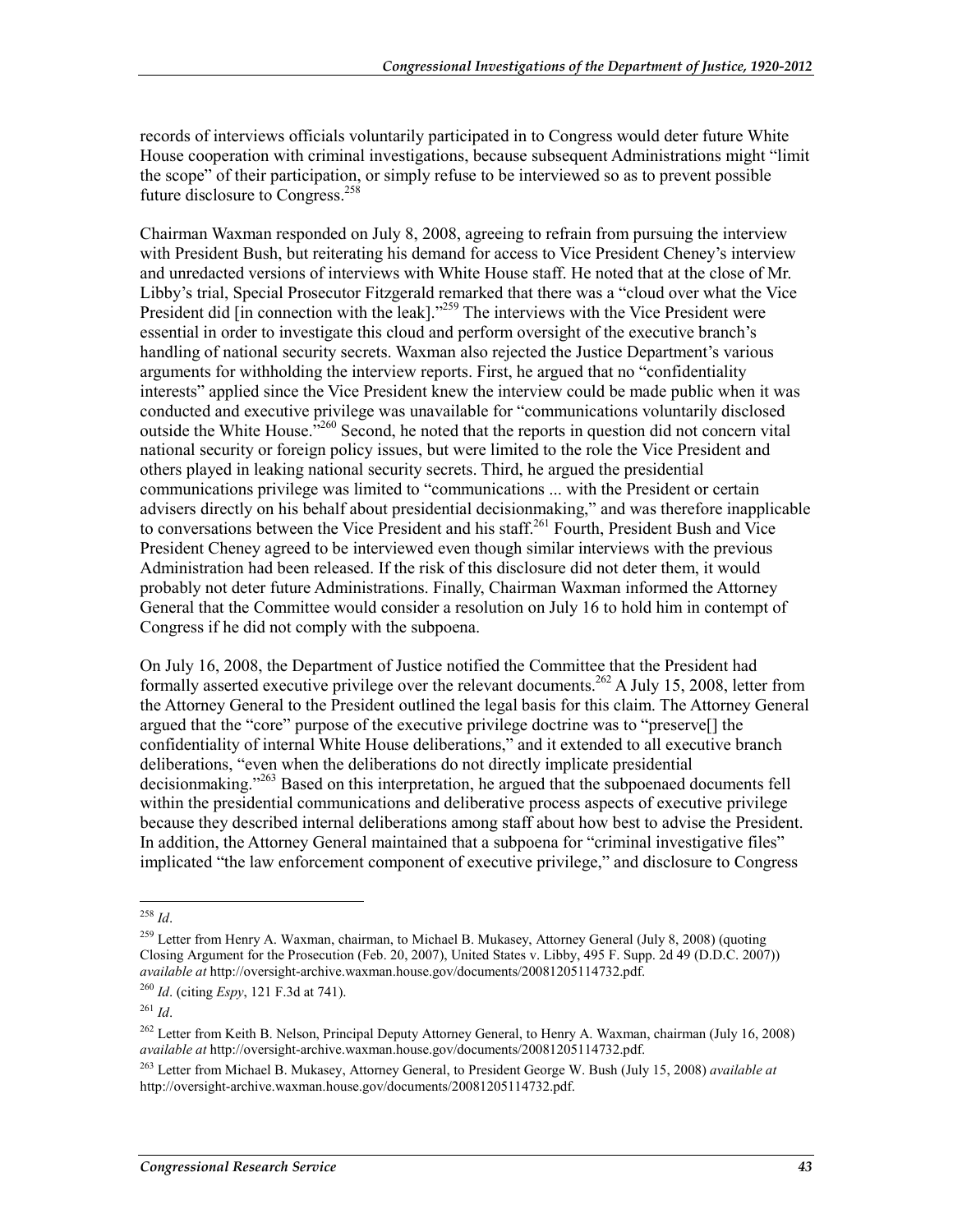would hamper future White House cooperation with criminal investigations.<sup>264</sup> In order to overcome an executive privilege claim, the letter continued, a committee must point to a "specific legislative decision" that required access to these documents.<sup>265</sup> In his opinion, the Committee's "generalized interest" in the details of the affair did not overcome this standard.<sup>266</sup> At the scheduled contempt hearing on July 16, 2008, Chairman Waxman postponed the vote in order to allow the Committee members to consider the President's claim of executive privilege. On August 5, 2008, the Committee requested a specific description of the documents subject to the President's assertion of executive privilege.<sup>267</sup> Neither the Justice Department nor the Bush Administration responded and no further action was taken before the expiration of the  $110<sup>th</sup>$ Congress.

On August 25, 2008, the Citizens for Responsibility and Ethics in Washington (CREW) brought a FOIA action in a federal district court seeking release of the records. During the next Administration—in October 2009—the court allowed many portions of the records to be withheld in order to protect the deliberative process and presidential communications privileges, as well as national security interests. However, it ruled that the government's chilling effect argument was not sufficient to justify "withhold[ing] the records in their entirety" because the existence of future investigations was "speculative."<sup>268</sup>

#### **Operation Fast and Furious**

In early 2011, the Committee on Oversight and Government Reform began investigating the Bureau of Alcohol, Tobacco, Firearms, and Explosives (ATF), a DOJ sub-agency, regarding Operation Fast and Furious—an ATF operation based in the Phoenix, Arizona field office.<sup>269</sup> The investigations were principally triggered by ATF whistleblowers who had alleged that suspected straw purchasers were allowed to amass large quantities of firearms as part of long-term gun trafficking investigations.<sup>270</sup> As a consequence, some of these firearms were allegedly "walked," or trafficked to gunrunners and other criminals in Mexico.<sup>271</sup> In December 2010, two of these firearms were reportedly found at the scene of a shootout near the U.S.-Mexico border where U.S. Border Patrol Agent Brian Terry had been killed.<sup>272</sup> On January 27, 2011, Senator Charles Grassley requested information from ATF Acting Director Kenneth Melson about the "sanctioned

<sup>264</sup> *Id*.

<sup>265</sup> *Id*. (quoting *Senate Select Committee*, 498 F.2d at 733 (holding that "the need demonstrated by the Select Committee ... is too attenuated and too tangential to its functions to permit a judicial judgment that the President is required to comply with the Committee's subpoena for production of tape recordings" between the President and his aide)).

<sup>266</sup> *Id*.

<sup>267</sup> Draft Report at 6.

<sup>268</sup> Citizens for Responsibility & Ethics in Washington v. U.S. Dept. of Justice, 658 F. Supp. 2d 217, 220, 226 (D.D.C. 2009).

<sup>269</sup> For a detailed discussion of Operation Fast and Furious, *see* CRS Report RL32842, *Gun Control Legislation*, by William J. Krouse. The Senate and House Judiciary Committees also initiated contemporaneous investigations.

<sup>270</sup> James V. Grimaldi and Sari Horwitz, *ATF Probe Strategy is Questioned*, WASH. POST, February 2, 2011, at A4. <sup>271</sup> *Id.*

<sup>&</sup>lt;sup>272</sup> John Solomon, David Heath, and Gordon Witkin, "ATF Let Hundreds of U.S. Weapons Fall into Hands of Suspected Mexican Gun Runners: Whistleblower Says Agents Strongly Objected to Risky Strategy," *Center for Public Integrity*, available at http://www.iwatchnews.org/2011/03/03/2095/atf-let-hundreds-us-weapons-fall-hands-suspectedmexican-gunrunners.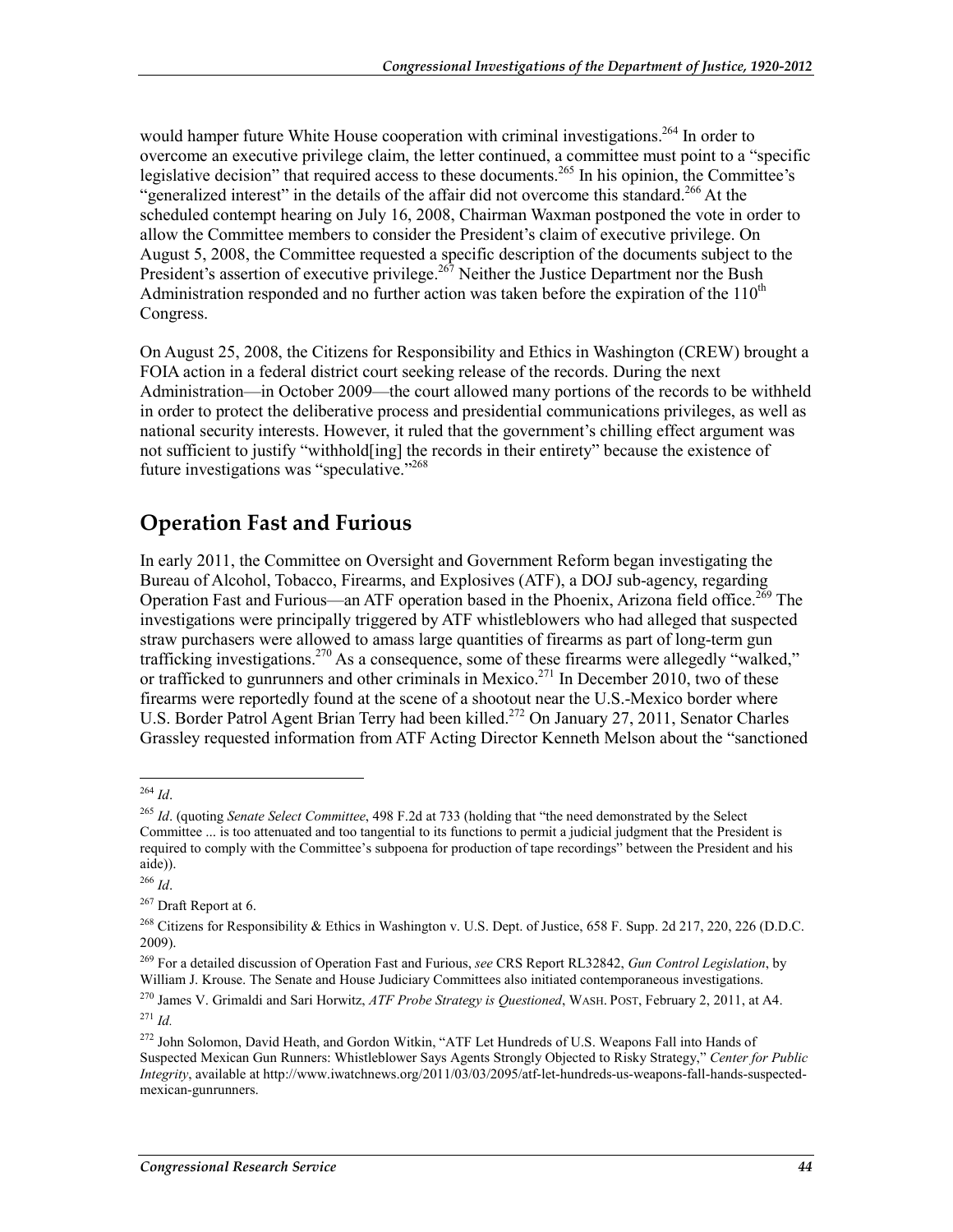... sale of hundreds of assault weapons to suspected straw purchasers, who then allegedly transported these weapons throughout the southwestern border area and into Mexico."<sup>273</sup> On February 4, 2011, Assistant Attorney General Ronald Weich replied in a letter that the "allegation... that ATF 'sanctioned' or otherwise knowingly allowed the sale of assault weapons to a straw purchaser who then transported them into Mexico—is false. $1274$ 

On March 16, 2011, alerted by numerous independent sources about a "gunwalking" operation, the House Oversight and Government Reform Committee issued a letter to Mr. Melson requesting all documents and communications regarding Operation Fast and Furious. On March 30, 2011, the Department of Justice notified the Committee that it would not provide any of the requested materials. The next day, the Committee issued a subpoena to Mr. Melson for the relevant documents. Over the next few months, the Department produced numerous redacted files but refrained from disclosing "documents that contain detailed information about ... investigative activities ... includ[ing] information that would identify investigative subjects, sensitive techniques, anticipated actions, and other details that would assist individuals in evading our law enforcement efforts."<sup>275</sup> On October 11, 2011, the Justice Department announced that it had concluded its efforts to respond to the subpoena. The Department explained that the disclosure of a "vast majority of withheld material [was] prohibited by statute," while other documents were withheld in order to protect "pending criminal investigations and prosecutions."<sup>276</sup> In addition. "internal communications" concerning the Department's response to the investigation were withheld because "disclosure would implicate substantial Executive Branch confidentiality interests and separation of powers principles"—their release would have a "chilling effect" on future "deliberations"

In response, on October 12, 2011, the Committee subpoenaed Attorney General Eric Holder for an extensive list of materials and communications relating to Operation Fast and Furious, including all documents pertaining to the formulation of the February 4, 2011 letter that denied allegations of "gunwalking." Over the next few months, the Department of Justice produced many documents connected to the program. In a December 2, 2011 letter to the Committee, Deputy Attorney General James Cole admitted that the February 4, 2011 letter "contain[ed] inaccuracies" and "formally withdr[ew]" it.<sup>277</sup> He noted that "Administrations of both political parties" had long agreed that requests for internal deliberation records "implicate[d] significant confidentiality interests grounded in the separation of powers."<sup>278</sup> However, given the "unique" circumstances," the Department would "make a rare exception to the Department's recognized protocols and provide ... information related to how the inaccurate information came to be

<u>.</u>

<sup>273</sup> Letter from Senator Charles Grassley to Acting Director of ATF Kenneth E. Melson (January 27, 2011) *available at* http://www.grassley.senate.gov/about/upload/Judiciary-01-27-11-letter-to-ATF-SW-Border-strategy.pdf.

<sup>274</sup> Letter from Ass't Att'y Gen. Ronald Weich to Senator Charles E. Grassley (February 4, 2011) *available at* http://www.grassley.senate.gov/about/upload/Judiciary-ATF-02-04-11-letter-from-DOJ-deny-allegations.pdf.

<sup>275</sup> Letter from Ass't Att'y Gen. Ronald Weich to Chairman Darrell Issa (June 14, 2011) (*see* Report of the Committee on Oversight and Government Reform, Resolution Recommending that the House of Representatives Find Eric H. Holder, Jr., Att'y Gen., U.S. Department of Justice, in Contempt of Congress for Refusal to Comply with a Subpoena Duly Issued by the Comm. on Oversight and Govt. Reform *available at* http://oversight.house.gov/wp-content/uploads/ 2012/06/Contempt-Report-final.pdf [hereinafter Holder Contempt Report]).

<sup>&</sup>lt;sup>276</sup> Letter from Ass't Att'y Gen. Ronald Weich to Chairman Darrell Issa (October 11, 2011).

<sup>277</sup> Letter from Dep Att'y Gen. James M. Cole to Chairman Darrell Issa (December 2, 2011) *available at* http://www.scribd.com/doc/74797496/120211-Letter-to-Hon-Darrell-Issa-and-Hon-Charles-Grassley. <sup>278</sup> *Id*.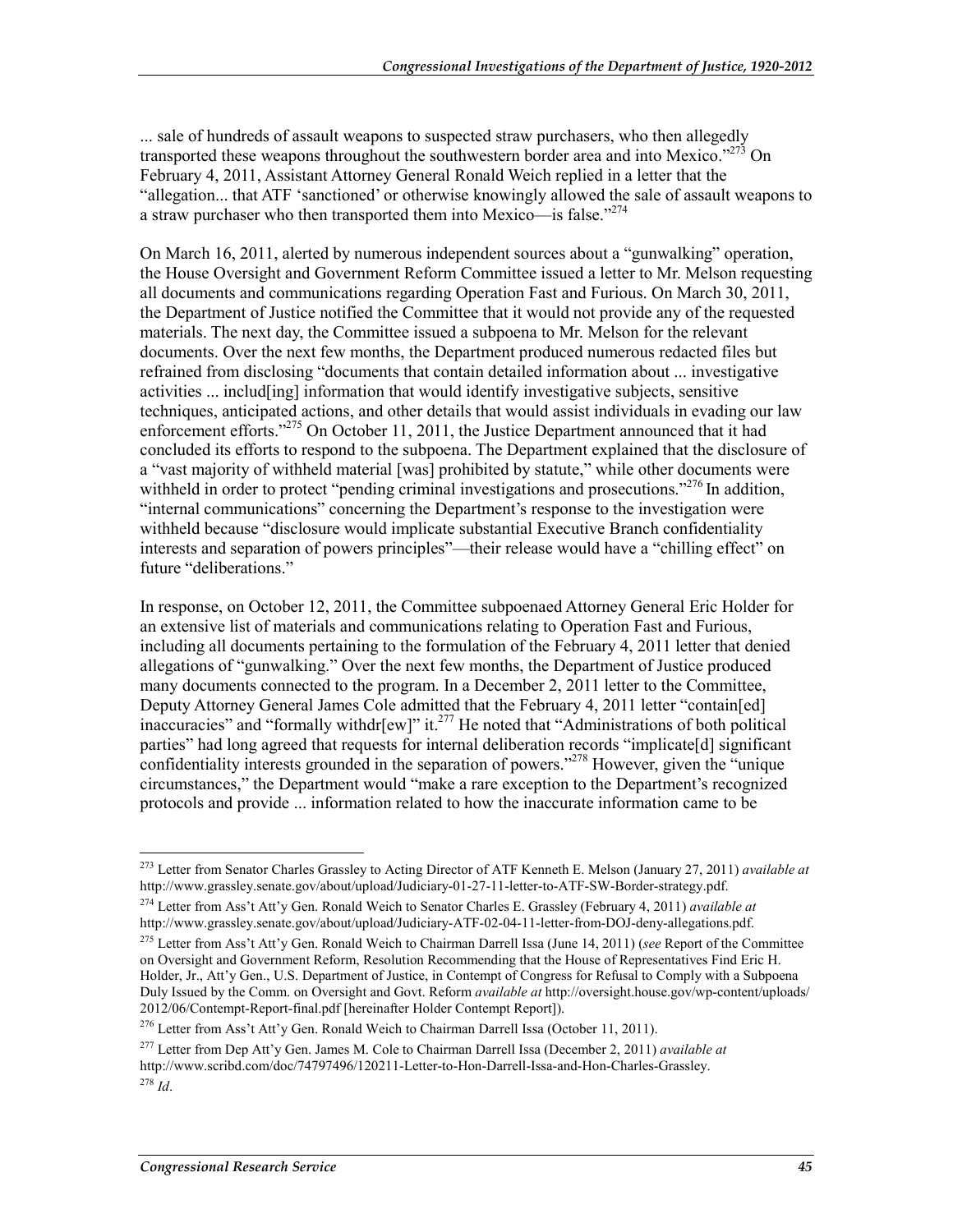included in the  $[February 4]$  letter."<sup>279</sup> The Department still refused to release subpoenaed information in two primary categories: (1) materials judged by the Department not to pertain to the "inappropriate tactics under review by the Committee;"<sup>280</sup> and (2) documents created after the February 4, 2011 letter was issued, relating to "internal communications that were generated in the course of the Department's effort to respond to Congressional and media inquiries."<sup>281</sup> On January 31, 2012, the Committee rejected what it characterized as an attempt to obstruct the congressional investigation, and threatened to hold the Attorney General in contempt if he did not comply fully "with all aspects of the subpoena."<sup>282</sup>

On May 3, 2012, the Committee released a draft version of a contempt report for Committee consideration.<sup>283</sup> It criticized the heavy redaction of many documents and outlined three categories in the subpoena that had not been complied with: (1) information relevant to who at the Justice Department should have known of the tactics used in the program, including documents "relating to the preparation of the wiretap applications;" (2) materials "relating to how officials learned about whistleblowers and what actions they took as a result" in order to reveal "the Department's efforts to slow and otherwise interfere with the Committee's investigation;" and (3) documents pertaining to the Organized Crime Drug Enforcement Task Force in order to "reveal the extent of the lack of information-sharing among DEA, FBI, and ATF."<sup>284</sup> In reply, a May 15, 2012, letter from the Department defended its redactions as necessary to "preserve Department interests" in areas outside the "core of the Committee's review."<sup>285</sup> With respect to category  $(1)$ the Department argued it was "prohibited by law" from releasing federal wiretap applications. "[C]ore investigative materials from ... ongoing criminal investigations" were also withheld to protect the "independence and integrity of those efforts," a decision that reflected a long held "non-partisan commitment" to separation of powers principles dating to the "early part of the 19<sup>th</sup> century."286 Disclosure, the Department noted, would allow congressional interests to "influence ... the course of the investigation"<sup>287</sup> or "seriously prejudice law enforcement."<sup>288</sup> Turning to category (2) the letter noted that "[a]dministrations of both parties recognized" that "internal communications" made in response to an investigation were "not appropriate for disclosure to the congressional committee conducting the oversight." Additionally, it argued that any release "implicate[d] heightened ... confidentiality interests and ... grave constitutional concerns regarding the separation of powers," including the risk that disclosure would "substantially chill[]" future deliberations.<sup>289</sup> Finally, it argued that category (3) was sufficiently answered—

<sup>284</sup> *Id*.

<sup>1</sup> <sup>279</sup> *Id*.

<sup>&</sup>lt;sup>280</sup> Letter from Dep Att'y Gen. James M. Cole to Chairman Darrell Issa et al., (Jan. 27, 2012).

<sup>&</sup>lt;sup>281</sup> Letter from Dep Att'y Gen. James M. Cole to Chairman Darrell Issa (Feb. 1, 2012).

<sup>282</sup> Letter from Chairman Issa to Att'y Gen. Eric Holder (Jan. 31, 2012) *available at* http://oversight.house.gov/wpcontent/uploads/2012/03/2012-01-31\_DEI\_to\_Holder\_re\_Feb\_4\_deadline.pdf.

<sup>283</sup> *See* Holder Contempt Report, *supra* note 278.

<sup>285</sup> Letter from Dep Att'y Gen. James M. Cole to Chairman Darrell Issa (May 15, 2012) *available at* http://online.wsj.com/public/resources/documents/DAGLetter5-15-12.pdf.

<sup>&</sup>lt;sup>286</sup> *Id.* (quoting Prosecution for Contempt of Congress of an Executive Branch Official Who Has Asserted a Claim of Executive Privilege, Theodore B. Olson, Ass't Att'y Gen., 8 Op. O.L.C. 101 (May 30, 1984)).

<sup>&</sup>lt;sup>287</sup> *Id.* (quoting Congressional Requests for Information from Inspectors General Concerning Open Criminal Investigations, Douglas W. Kmiec, Ass't Att'y Gen., 13 Op. O.L.C. 93 (March 24, 1989)).

<sup>&</sup>lt;sup>288</sup> *Id.* (quoting Position of the Executive Department Regarding Investigative Reports, Robert Jackson, Attorney General, 40 Op. Att'y Gen. 45, 46 (1941)).

<sup>&</sup>lt;sup>289</sup> *Id.* (pointing to Assertion of Executive Privilege Regarding White House Counsel's Office Documents, Janet Reno, Att'y Gen., 20 Op. O.L.C. 2, 3 (1996)).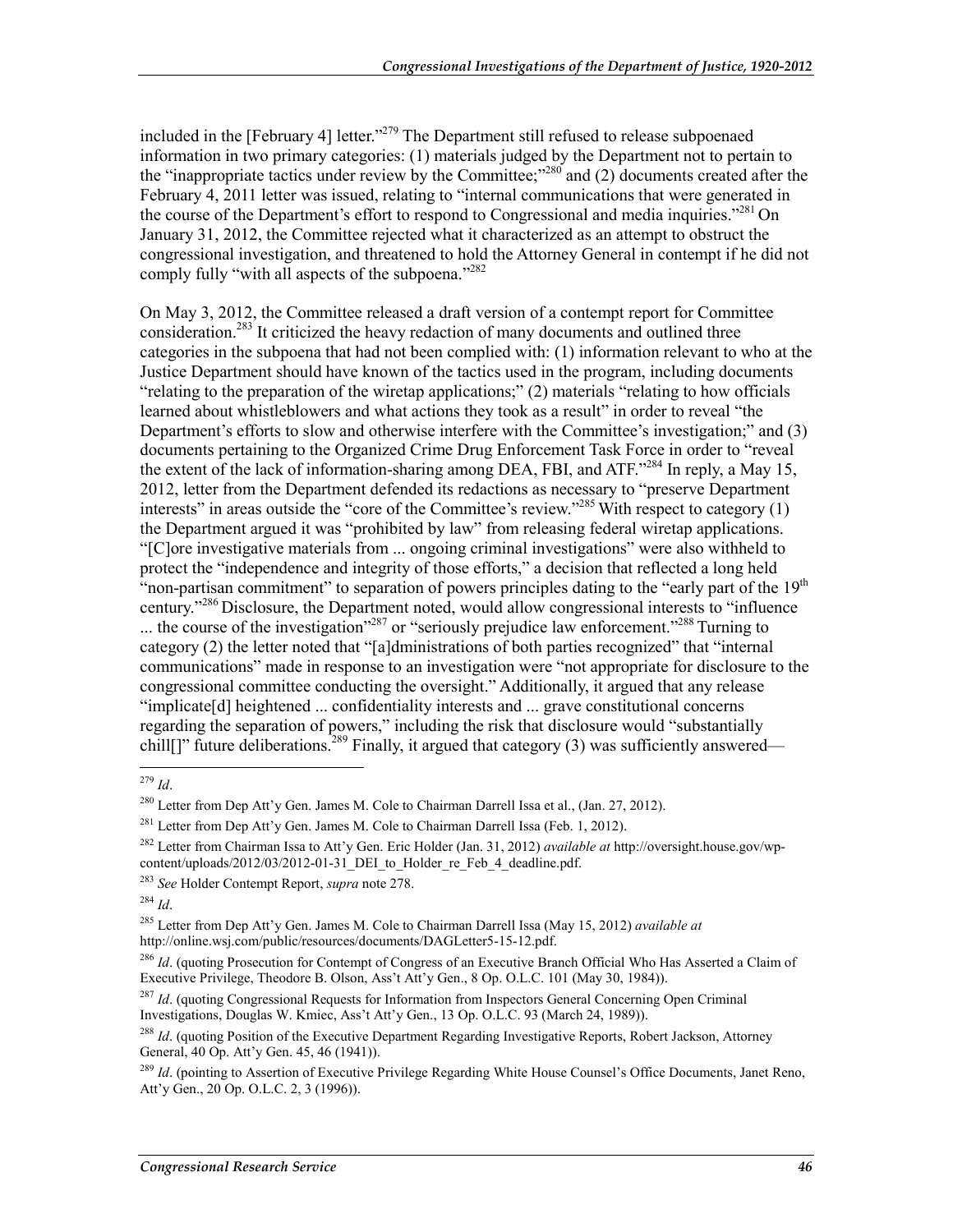despite the extremely sensitive "confidentiality" interests at stake—at an October 5, 2011 briefing, where Committee staff were shown redacted version of the relevant files.

On May 18, the Committee agreed to narrow its subpoena to: (1) "information showing the involvement of senior officials during Operation Fast and Furious;" and (2) "documents from after February 4, 2011, related to the Department's response to Congress.<sup> $2290$ </sup> After independent whistleblowers provided the Committee with copies of federal wiretap applications, which apparently satisfied its need for information about senior official involvement, the Committee further narrowed its demand to the post-February 4 documents. On June 11, 2012, Chairman Issa announced that the Committee would vote on whether to hold Attorney General Holder in contempt of Congress on June 20, 2012 if he did not comply. On June 14, 2012, the Justice Department indicated it was willing to produce a "subset" of documents from the post-February  $4<sup>th</sup>$  period, and the Committee replied that their delivery would be sufficient to postpone the contempt vote. However, on June 19, 2012, negotiations collapsed and the document disclosure never materialized.<sup>291</sup>

On June 20, 2012, Deputy Attorney General James Cole informed the Committee that President Obama had claimed executive privilege over the materials. A June 19, 2012, letter from Mr. Holder to President Obama outlined the reasoning behind this assertion.<sup>292</sup> Pointing to past executive privilege claims in similar situations, Mr. Holder argued that it was "well established that ... 'executive privilege ... encompasse[d] Executive Branch deliberative communications,'" and the requested materials "fit squarely within [its] scope."<sup>293</sup> Disclosure, he argued, would "discourage robust and candid deliberations" and "raise 'significant separation of powers concerns,<sup> $294$ </sup> by 'significantly impair $\left[\text{ing}\right]^{295}$  the Executive Branch's ability to respond independently and effectively to matters under congressional review." He continued, arguing that a congressional "power to request information ... and then review the ensuing ... discussions regarding how to respond to that request would ... 'introduce a significantly unfair imbalance to the oversight process.'"296 Holder also identified an "additional, particularized separation of powers concern" invoked here because the Committee "sought information about ongoing criminal investigations and prosecutions. Such information would itself be protected by executive privilege." In order for a congressional committee subpoena to overcome an executive privilege claim, the letter continued, it must show that the relevant documents are "demonstrably critical"<sup>297</sup> to a "legitimate legislative responsibilit[y]."<sup>298</sup> Mr. Holder argued that in light of the

<sup>&</sup>lt;u>.</u> 290 Letter from Chairman Issa to Att'y Gen. Eric Holder (June 13, 2012) *available at* http://oversight.house.gov/wpcontent/uploads/2012/06/2012-06-13-DEI-to-Holder-DOJ-contempt-settlement-letter.pdf.

<sup>291</sup> Holder Contempt Report, *supra* note 278, at 41-42.

<sup>292</sup> June 19 Letter, *supra* note 43.

<sup>&</sup>lt;sup>293</sup> *Id.* Citing for support Letter for the President from Paul D. Clement, Solicitor Gen. and Acting Att'y Gen., Re: Assertion of Executive Privilege Concerning the Dismissal and Replacement of U.S. Attorneys (June 27, 2007) [hereinafter US Attorneys]; Assertion of Executive Privilege Regarding White House Counsel's Office Documents, 20 Op. O.L.C. 2, 3 (1996) [hereinafter WHCO]; Letter for the President from Michael B. Mukasey, Att'y Gen., Re: Assertion of Executive Privilege Concerning the Special Counsel's Interviews of the Vice President and Senior White House Staff (July 15, 2008) [hereinafter Special Counsel].

<sup>294</sup> June 19 Letter, *supra* note 43, at 3 (quoting WHCO, *supra* note 296, 20 Op. O.L.C. at 3).

<sup>295</sup> June 19 Letter, *supra* note 43, at 3 (quoting US Attorneys, *supra* note 296, at 6).

<sup>296</sup> *Id*. (quoting Letter for John Conyers, Jr., chairman, Comm. on the Judiciary, and Linda T. Sanchez, Chairwoman, Subcomm. on Commercial and Administrative Law, Committee on the Judiciary, U.S. House of Representatives, from Richard A. Bertling, Acting Assistant Attorney General, Office of Legislative Affairs at 3 (Mar. 26, 2007)).

<sup>297</sup> *Id*. (quoting *Senate Select Committee*, 498 F.2d at 731).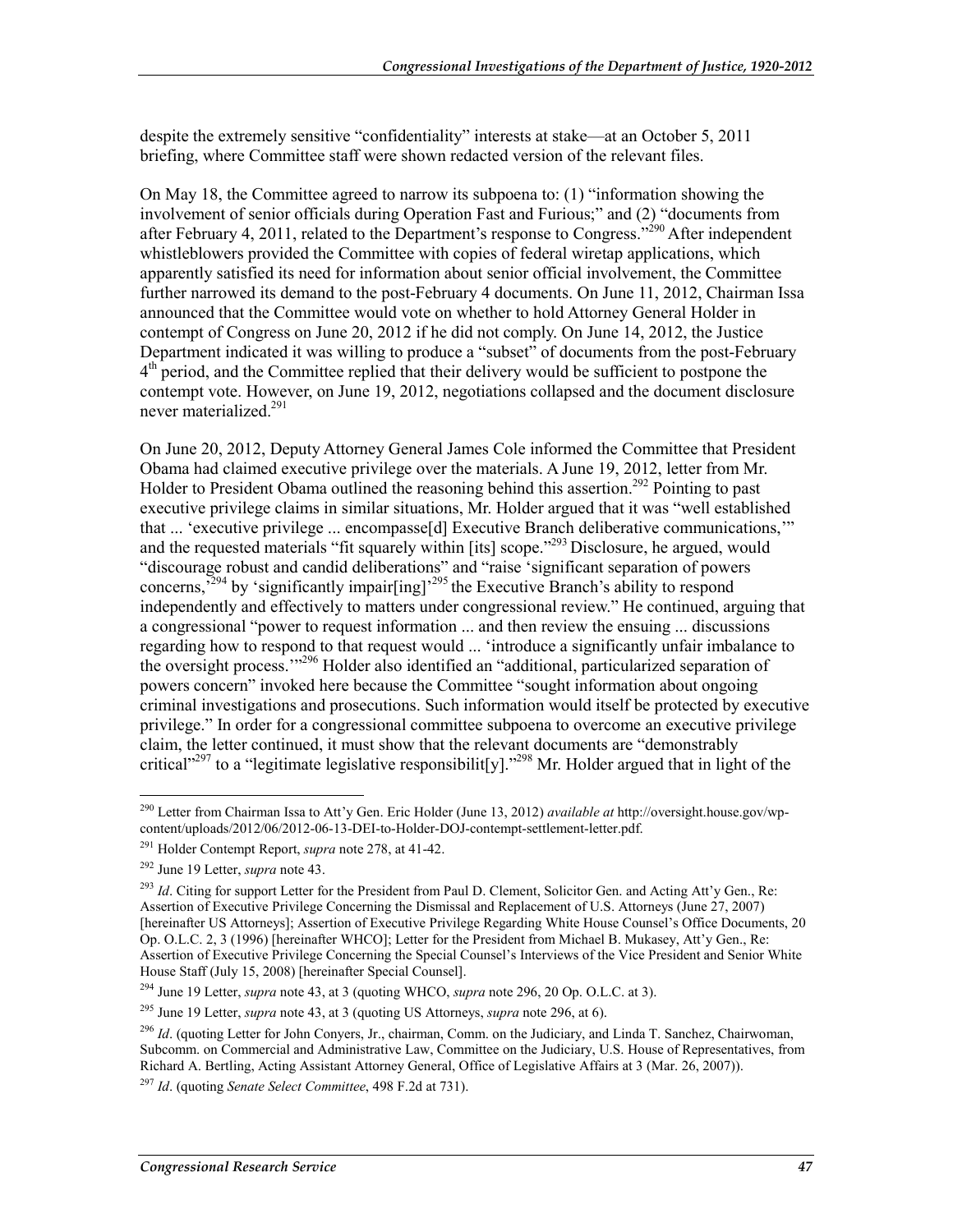Committee's rejection of the Department's "recent[] offering to provide the Committee with a briefing, based on documents that the Committee could retain" that would cover the post-February 4 period, the "purported connection between the congressional interest cited and the documents at issue is now highly attenuated."<sup>299</sup> As a result, there was no "demonstrably critical" need for further access to the Department's deliberations."<sup>300</sup> Finally, the Department argued that the "'only informing function' constitutionally vested in Congress 'is that of informing itself about subjects susceptible to legislation, not that of informing the public."<sup>301</sup> While the Committee was entitled to the documents previously released—regarding what Department officials knew of the Operation—the Committee had failed to show "*any* particularized interest ... let alone a need that would further a legislative function" for "other aspects of the Department's response to congressional and related media inquiries, such as procedures or strategies for responding to the Committee's requests."302

On June 20, 2012, the Committee approved a contempt of Congress resolution along party lines against Mr. Holder with a 23-17 vote. The contempt citation was reported to the full House, and on June 28, 2012, two important resolutions were passed. The first, H.Res. 711, constituted the formal criminal contempt citation and was approved by a vote of 255-67.<sup>303</sup> The resolution found the Attorney General in contempt of Congress for his failure to comply with a congressional subpoena and directed the Speaker, pursuant to 2 U.S.C. §194, to certify the contempt citation to the U.S. Attorney for the District of Columbia for prosecution. The second resolution, H.Res. 706, authorized Chairman Issa to initiate a judicial proceeding on behalf of the Committee "to seek declaratory judgments affirming the duty of Eric H. Holder Jr….to comply with any subpoena…issued to him by the Committee as part of its investigation into [Operation Fast and Furious]." $304$  H.Res. 706 was approved by a vote of 258-95. $305$ 

Consistent with DOJ's legal position and the precedent set in the previous contempt actions,<sup>306</sup> Deputy Attorney General James Cole informed Speaker Boehner on the same day that the contempt was approved that "the [DOJ] has determined that the Attorney General's response to the subpoena issued by the Committee on Oversight and Government Reform does not constitute a crime, and therefore the Department will not bring the congressional contempt citation before a grand jury or take any other action to prosecute the Attorney General."<sup>307</sup>

Although the criminal prosecution of the Attorney General for contempt of Congress appeared to be then foreclosed, the Committee still exercised the authority granted to be in H.Res. 706 and filed a civil enforcement action on August 13, 2012. The case will not resolve whether DOJ has

<sup>(...</sup>continued)

<sup>&</sup>lt;sup>298</sup> *Id.* (quoting Special Counsel and referencing McGrain v. Daugherty, 273 U.S. 135, 176 (1927) and Eastland v U.S. Servicemen's Fund, 421 U.S. 491, 504 n.15 (1975) for support).

<sup>299</sup> June 19 Letter, *supra* note 43, at 6.

<sup>300</sup> *Id*. at 7.

 $301$  *Id.* (quoting Miller v. Transamerican Press, Inc., 709 F.2d 524, 531 (9<sup>th</sup> Cir. 1983)).

<sup>&</sup>lt;sup>302</sup> Emphasis in letter.

<sup>303</sup> *See* H.Res. 711 (roll call vote available at http://cq.com/doc/floorvote-236138000).

<sup>304</sup> H.Res. 706, 112<sup>th</sup> Cong. (2012).

<sup>305</sup> *Id*. (roll call vote available at http://cq.com/doc/floorvote-236141000).

<sup>306</sup> *See supra* **Appendix** sections "Burford I: The Superfund Investigation" and "Removal and Replacement of United States Attorneys."

<sup>&</sup>lt;sup>307</sup> Letter from James M. Cole, Deputy Attorney General, to John Boehner, Speaker of the House, June 28, 2012.